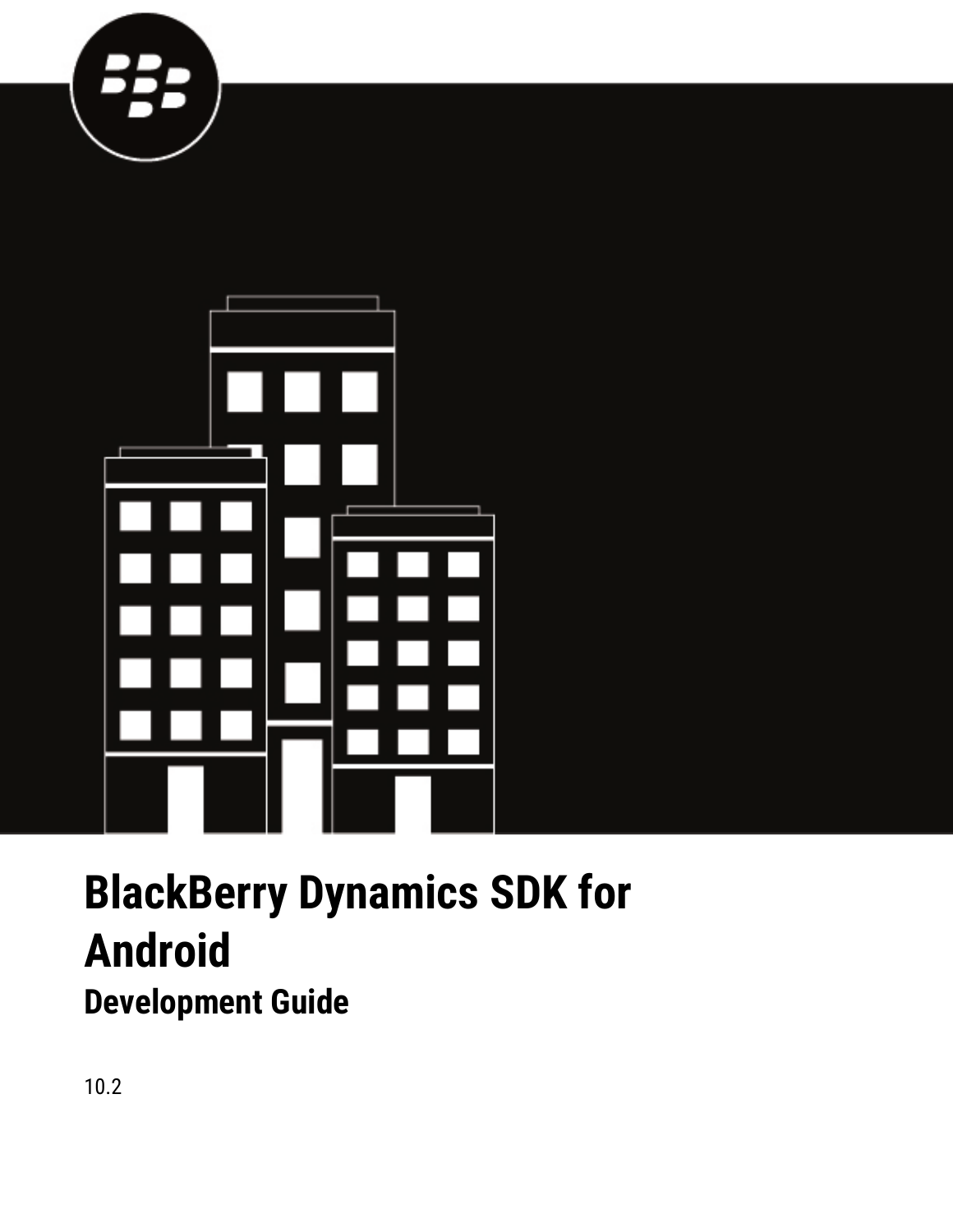2022-05-18Z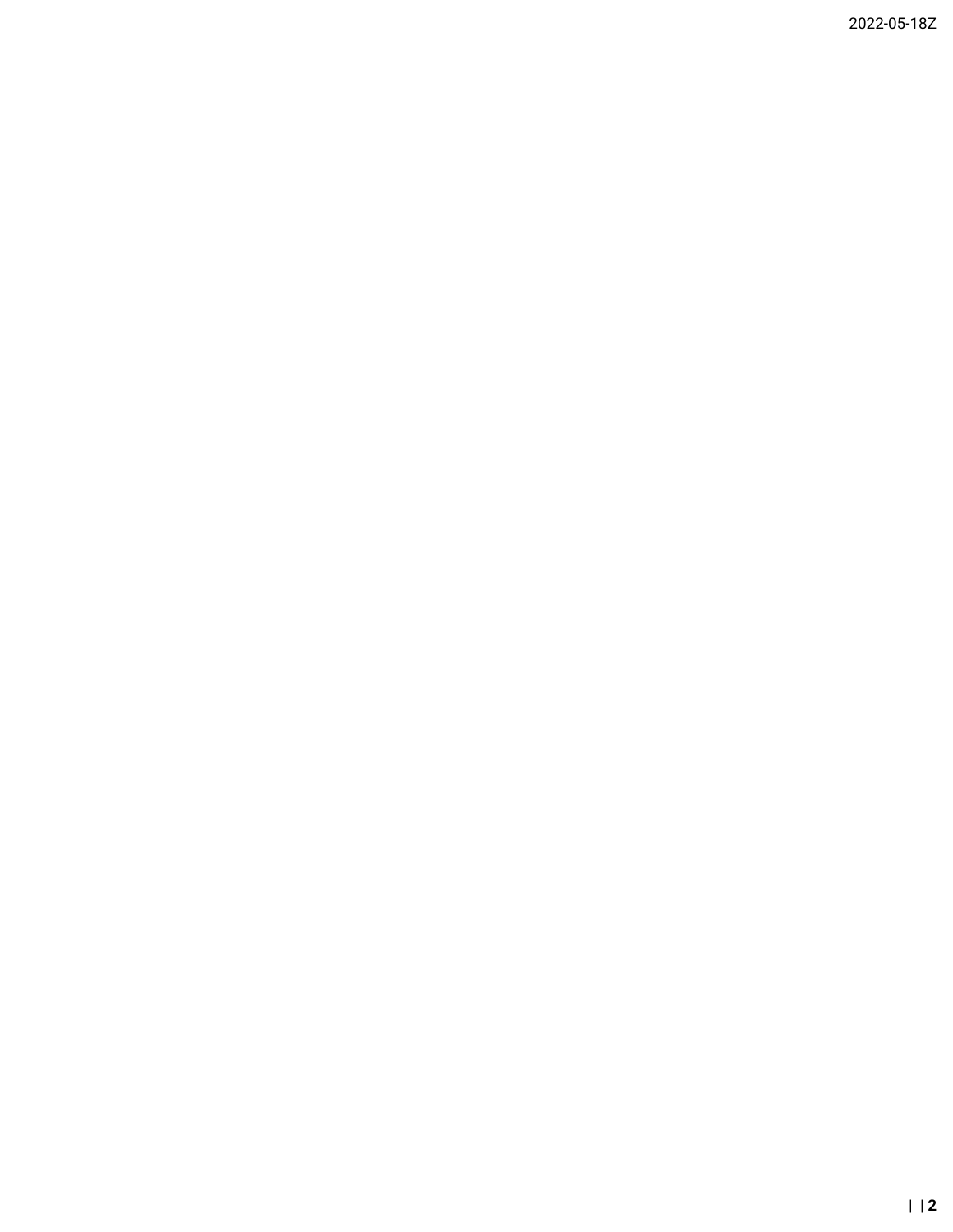# **Contents**

| Requirements and support for platform-specific features 13                            |  |
|---------------------------------------------------------------------------------------|--|
|                                                                                       |  |
| Using an entitlement ID and version to uniquely identify a BlackBerry Dynamics app 15 |  |
| Relationship between the entitlement ID and version and native identifiers16          |  |
|                                                                                       |  |
|                                                                                       |  |
|                                                                                       |  |
|                                                                                       |  |
|                                                                                       |  |
|                                                                                       |  |
|                                                                                       |  |
|                                                                                       |  |
|                                                                                       |  |
|                                                                                       |  |
|                                                                                       |  |
|                                                                                       |  |
|                                                                                       |  |
|                                                                                       |  |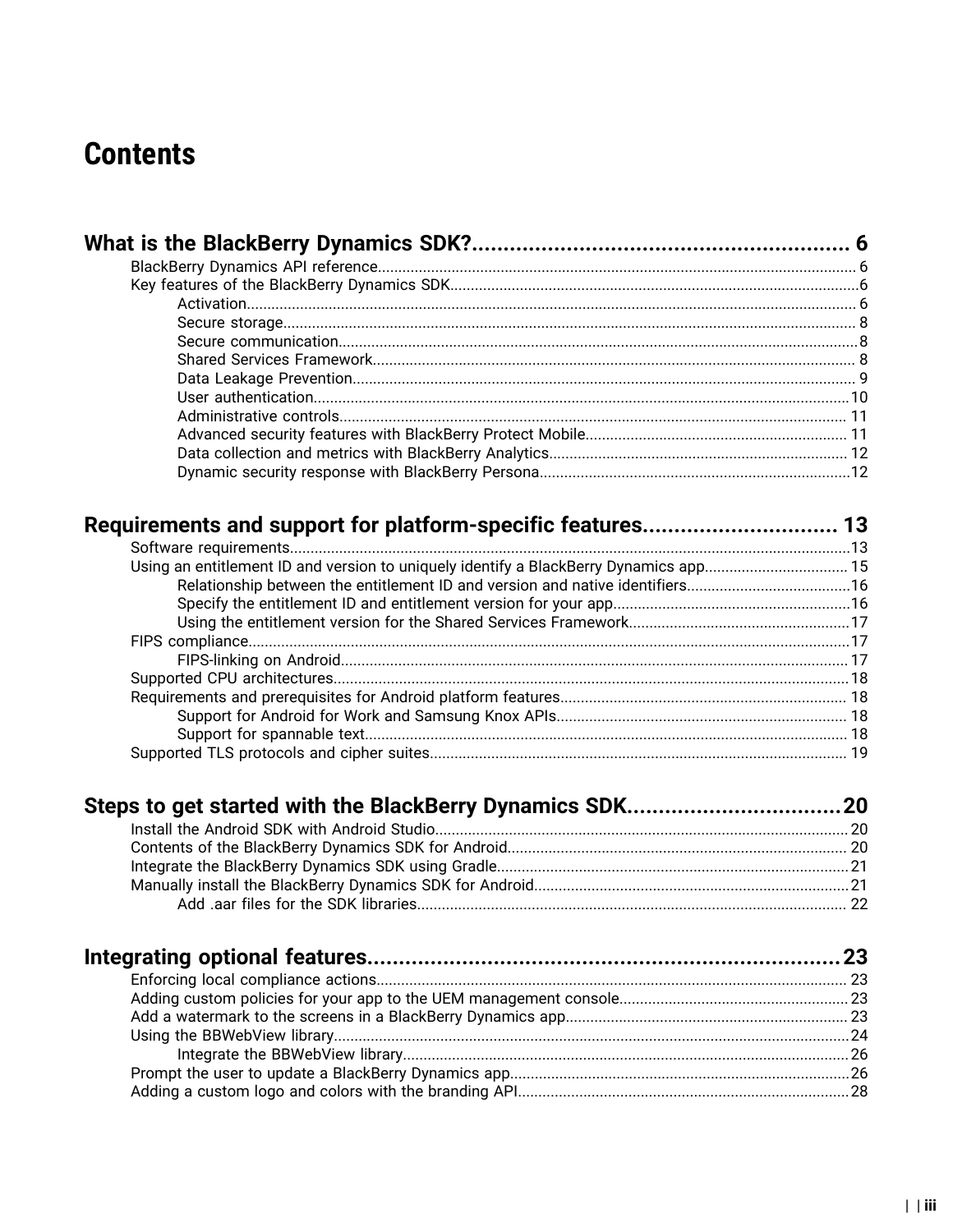| Implementing SafetyNet attestation for BlackBerry Dynamics apps36 |  |
|-------------------------------------------------------------------|--|
|                                                                   |  |
|                                                                   |  |
|                                                                   |  |
|                                                                   |  |
|                                                                   |  |
|                                                                   |  |
|                                                                   |  |
|                                                                   |  |
|                                                                   |  |
|                                                                   |  |
|                                                                   |  |
|                                                                   |  |
|                                                                   |  |
|                                                                   |  |
|                                                                   |  |
|                                                                   |  |
|                                                                   |  |
|                                                                   |  |
|                                                                   |  |
|                                                                   |  |
|                                                                   |  |
|                                                                   |  |
|                                                                   |  |
|                                                                   |  |
|                                                                   |  |
|                                                                   |  |
|                                                                   |  |
|                                                                   |  |
|                                                                   |  |
|                                                                   |  |
|                                                                   |  |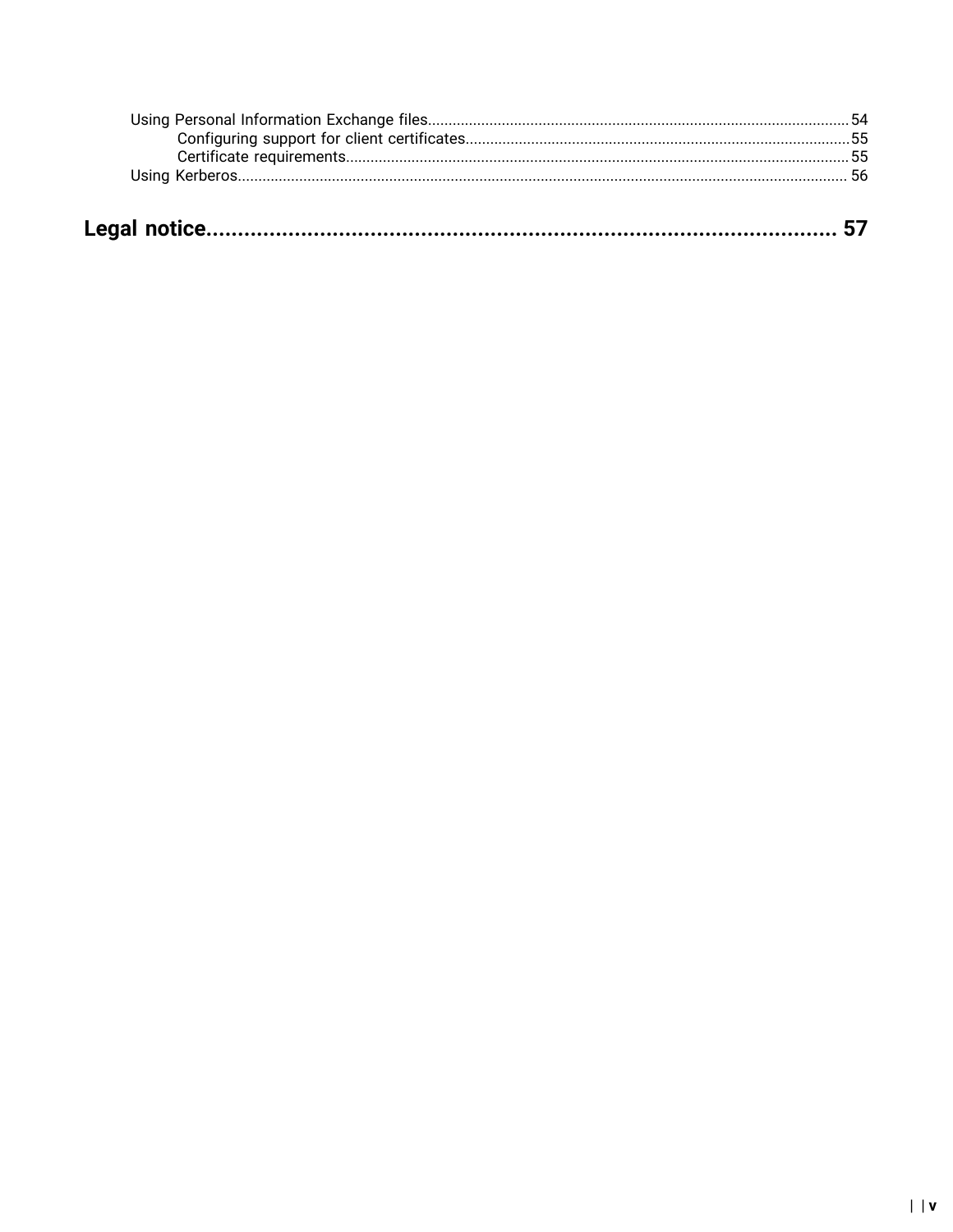# <span id="page-5-0"></span>**What is the BlackBerry Dynamics SDK?**

The BlackBerry Dynamics SDK provides a powerful set of tools that you can use to create secure productivity apps for a BlackBerry UEMdomain. The SDK leverages the full capabilities of the secure BlackBerry Dynamics platform, so you can focus on building your apps rather than learning how to secure, deploy, and manage those apps.

The BlackBerry Dynamics SDK is available for all major development platforms. It allows you to leverage many valuable services, including secure communication, securing data in file systems and databases, inter-app data exchange, presence, push, directory lookup, single sign-on authentication, identity and access management, and more.

This guide will provide:

- Information about supported features
- Development requirements and prerequisites
- Instructions for installing, configuring, and using the SDK
- Considerations for key platform features
- Information about the sample apps provided with the SDK
- Testing and troubleshooting guidance
- Guidance for deploying your app

This guide is intended for intermediate and experienced developers with an understanding of how to create apps for the intended platform. It is not a basic tutorial.

### <span id="page-5-1"></span>**BlackBerry Dynamics API reference**

The BlackBerry Dynamics SDK API reference describes the available interfaces, classes, methods, and much more. The API reference for each SDK platform is available at [https://developers.blackberry.com/us/en/](https://developers.blackberry.com/us/en/resources/api-reference.html) [resources/api-reference.html](https://developers.blackberry.com/us/en/resources/api-reference.html).

# <span id="page-5-2"></span>**Key features of the BlackBerry Dynamics SDK**

This section provides more information about key features of the BlackBerry Dynamics SDK. It does not detail the complete feature set. For more information about the full list of supported features and APIs, see the [BlackBerry](https://developers.blackberry.com/us/en/resources/api-reference.html) [Dynamics SDK API reference for your platform.](https://developers.blackberry.com/us/en/resources/api-reference.html)

For more information about the requirements and prerequisites to support platform-specific features, see [Requirements and support for platform-specific features.](#page-12-0)

The implementation of some of the features discussed in this section will depend on how the UEM administrator has configured your organization's servers, network, and other infrastructure components. Contact the administrator to clarify whether there are components of a feature that are configured or managed using the management server.

### <span id="page-5-3"></span>**Activation**

#### **Infrastructure and enterprise activation**

After a BlackBerry Dynamics app is installed on a user's device, the user must activate the app in order to use it. The activation process registers the app with the management server and gives the app access to the full capabilities of the BlackBerry Dynamics platform. The activation process ensures that all end users are fully authorized and permitted to use the app.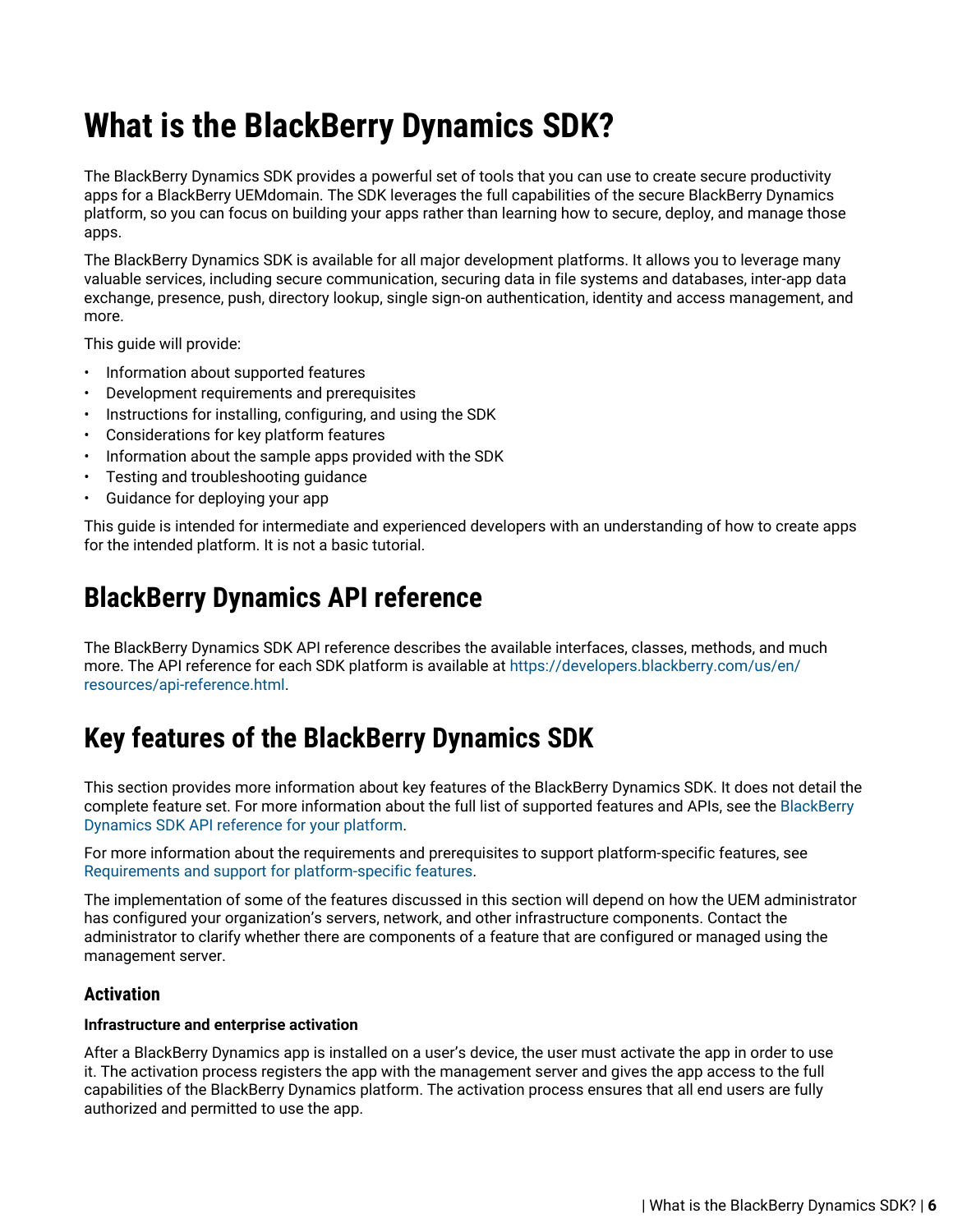Users can activate a BlackBerry Dynamics app manually using an activation password, QR code, or access key provided by the administrator or obtained from UEM Self-Service, by using the UEM Client, or by using the Easy Activation feature described below.

For more information about activating BlackBerry Dynamics apps, see the Activation section in the [GDAndroid](https://developer.blackberry.com/files/blackberry-dynamics/android/classcom_1_1good_1_1gd_1_1_g_d_android.html) [class reference](https://developer.blackberry.com/files/blackberry-dynamics/android/classcom_1_1good_1_1gd_1_1_g_d_android.html) or [GDiOS class reference](https://developer.blackberry.com/files/blackberry-dynamics/ios/interface_g_di_o_s.html) and [Managing BlackBerry Dynamics apps](https://docs.blackberry.com/en/endpoint-management/blackberry-uem/current/administration/blackberry-dynamics) in the UEM Administration content.

### **Easy Activation**

Easy Activation simplifies the process of activating multiple BlackBerry Dynamics apps on a user's device. With Easy Activation, a device user only needs to activate the first BlackBerry Dynamics app on their device; when the user installs additional BlackBerry Dynamics apps, the user can choose to delegate the activation process to the previously activated app. Any BlackBerry Dynamics app can be an activation delegate, but priority is given to the app that is configured as the [authentication delegate](#page-9-0).

Easy Activation is automatically enabled for all BlackBerry Dynamics apps that are produced by BlackBerry. To enable Easy Activation for your custom BlackBerry Dynamics app, the UEM administrator must specify the app package ID (Android) or bundle ID (iOS) in the BlackBerry Dynamics app settings in the management console. Contact your organization's administrator to provide this information. For instructions for specifying the package ID or bundle ID for an app, see [Manage settings for a BlackBerry Dynamics app](https://docs.blackberry.com/en/endpoint-management/blackberry-uem/current/administration/blackberry-dynamics/vvq1471962941016) in the UEM Administration content.

On the application side, Easy Activation is enabled by default by the BlackBerry Dynamics Runtime.

For more information, see the Easy Activation section in the [BlackBerry Dynamics Security White Paper.](https://docs.blackberry.com/content/dam/docs-blackberry-com/release-pdfs/en/blackberry-dynamics/BlackBerry%20Dynamics%20Security%20White%20Paper.pdf)

#### **Programmatic activation**

The programmatic activation feature enables a BlackBerry Dynamics app to activate without any user interaction and without displaying activation prompts or progress screens. This can be useful when targeting your apps to a consumer audience or for developing apps for devices that have limited or no means of user input.

For more information about programmatic activation, see programmaticActivityInit in the [BlackBerry](https://developer.blackberry.com/files/blackberry-dynamics/android/classcom_1_1good_1_1gd_1_1_g_d_android.html#a7323a7df6d53fc8e5f06f4c757404c09) [Dynamics SDK for Android API Reference](https://developer.blackberry.com/files/blackberry-dynamics/android/classcom_1_1good_1_1gd_1_1_g_d_android.html#a7323a7df6d53fc8e5f06f4c757404c09) or programmaticAuthorize in the [BlackBerry Dynamics SDK for iOS](https://developer.blackberry.com/files/blackberry-dynamics/ios/interface_g_di_o_s.html#a5e18b7d1750883d36817c82b7eba3afb) [API Reference.](https://developer.blackberry.com/files/blackberry-dynamics/ios/interface_g_di_o_s.html#a5e18b7d1750883d36817c82b7eba3afb)

Note the following implementation details:

- Decide whether you want users to specify a password to unlock a BlackBerry Dynamics app after the initial activation. You can use programmatic activation while still requiring users to type a password to unlock the app. This setting is configured in a BlackBerry Dynamics profile in UEM.
- To activate the app, your application server must use the [BlackBerry Web Services REST APIs](https://docs.blackberry.com/en/development-tools/blackberry-web-services-for-blackberry-uem/) to retrieve the user credentials and to generate an access key. You may need to create a new UEM user account or to lookup an existing user account. See the User resource in the [BlackBerry Web Services REST API reference](https://docs.blackberry.com/en/development-tools/blackberry-web-services-for-blackberry-uem/) for the available REST APIs that can be used to create a user, lookup a user, and to generate an access key.
- Pass the user credentials to the app and call programmaticActivityInit or programmaticAuthorize with the retrieved credentials, setting ShowUserInterface to false.
- For Android, receive the broadcast event GD\_STATE\_ACTIVATION\_ACTION to track activation progress from NotActivated to InProgress to Activated. You can choose to display a progress indicator during this short period.
- For iOS, observe GDState.BBActivationState to track activation progress from NotActivated to InProgress to Activated. You can choose to display a progress indicator during this short period.
- Once activation completes, the user is prompted to set a password (unless you've configured the BlackBerry Dynamics profile to not require a password). The app should wait for the GD\_STATE\_AUTHORIZED\_ACTION notification.
- You can use configureUI ([Android/](https://developer.blackberry.com/files/blackberry-dynamics/android/classcom_1_1good_1_1gd_1_1_g_d_android.html#a745a99d166c1d5e497d71f56b32d8904)[iOS\)](https://developer.blackberry.com/files/blackberry-dynamics/ios/interface_g_di_o_s.html#a6e47e48d17ab541c99d4c296b239de58) to customize the UI of the password screen (for example, with a custom logo and colors).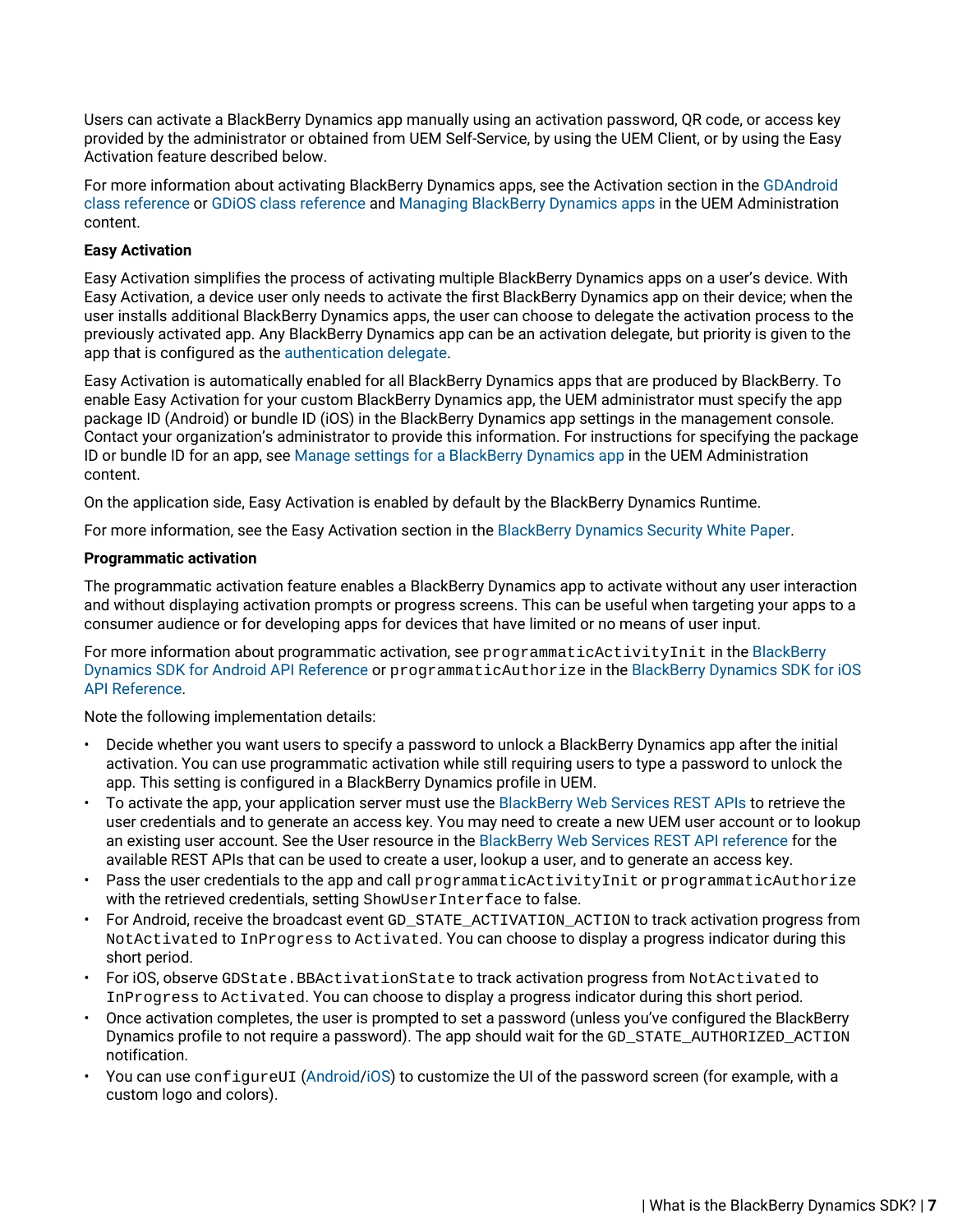### <span id="page-7-0"></span>**Secure storage**

#### **Secure file system**

BlackBerry Dynamics apps store data in a secure, encrypted file system. For more information, see [BlackBerry](https://developer.blackberry.com/files/blackberry-dynamics/android/namespacecom_1_1good_1_1gd_1_1file.html) [Dynamics File I/O Package](https://developer.blackberry.com/files/blackberry-dynamics/android/namespacecom_1_1good_1_1gd_1_1file.html) in the BlackBerry Dynamics SDK for Android API reference, or [GDFileManager](https://developer.blackberry.com/files/blackberry-dynamics/ios/interface_g_d_file_manager.html) and [GDFileHandle](https://developer.blackberry.com/files/blackberry-dynamics/ios/interface_g_d_file_handle.html) in the BlackBerry Dynamics SDK for iOS API reference.

#### **Secure SQL database**

BlackBerry Dynamics apps can leverage a secure SQL database that stores and encrypts data on the user's device. The secure SQL database is based on the SQLite library.

For more information, see the BlackBerry Dynamics SQL Database page in the BlackBerry Dynamics SDK API reference [\(Android/](https://developer.blackberry.com/files/blackberry-dynamics/android/namespacecom_1_1good_1_1gd_1_1database.html)[iOS](https://developer.blackberry.com/files/blackberry-dynamics/ios/sqlite.html)).

### <span id="page-7-1"></span>**Secure communication**

The BlackBerry Dynamics platform enables secure data exchange between a BlackBerry Dynamics app on an end user's device and a back-end application server on the Internet or behind the enterprise firewall. Any communication through the enterprise firewall uses the secure BlackBerry Dynamics proxy infrastructure. One app can communicate with multiple application servers.

To learn more about the programming interfaces for secure communication, see [GDSocket](https://developer.blackberry.com/files/blackberry-dynamics/android/classcom_1_1good_1_1gd_1_1net_1_1_g_d_socket.html) and [GDHttpClient](https://developer.blackberry.com/files/blackberry-dynamics/android/classcom_1_1good_1_1gd_1_1net_1_1_g_d_http_client.html) in the BlackBerry Dynamics SDK for Android API reference, or [GDSocket](https://developer.blackberry.com/devzone/files/blackberry-dynamics/ios/interface_g_d_socket.html), [GDURLLoadingSystem,](https://developer.blackberry.com/devzone/files/blackberry-dynamics/ios/interface_g_d_u_r_l_loading_system.html) and [NSURLSession](https://developer.blackberry.com/files/blackberry-dynamics/ios/nsurlsession_support.html) [Support](https://developer.blackberry.com/files/blackberry-dynamics/ios/nsurlsession_support.html) in the BlackBerry Dynamics SDK for iOS API reference.

### **AppKinetics**

AppKinetics, or Inter-Container Communication (ICC), is a method for securely exchanging data and commands between two BlackBerry Dynamics apps on the same device. The exchange uses a consumer-provider model: one app initiates a service request that the other app receives and responds to as a service provider.

For more information about AppKinetics, see the [Inter-Container Communication Package](https://developer.blackberry.com/files/blackberry-dynamics/android/namespacecom_1_1good_1_1gd_1_1icc.html) in the BlackBerry Dynamics SDK for Android API reference, or [GDService](https://developer.blackberry.com/files/blackberry-dynamics/ios/interface_g_d_service.html) and [GDServiceClient](https://developer.blackberry.com/files/blackberry-dynamics/ios/interface_g_d_service_client.html) in the BlackBerry Dynamics SDK for iOS API reference.

### <span id="page-7-2"></span>**Shared Services Framework**

BlackBerry Dynamics apps can communicate with each other and application servers using the Shared Services Framework, a collaboration system that is defined by two components: one that provides a service and another that consumes the service.

The provider can be a client-side service, which is a BlackBerry Dynamics app that uses the GDService APIs ([Android](https://developer.blackberry.com/files/blackberry-dynamics/android/classcom_1_1good_1_1gd_1_1icc_1_1_g_d_service.html)[/iOS\)](https://developer.blackberry.com/files/blackberry-dynamics/ios/interface_g_d_service.html), or a server-side service that is provided by an application server or other remote system. The service is consumed by a BlackBerry Dynamics app that communicates with the provider using AppKinetics (a proprietary BlackBerry ICC protocol) for client-side services or a protocol such as HTTPS for server-side services.

The typical steps that are required to consume a service:

- **1.** Service discovery: The BlackBerry Dynamics app (the consumer) queries for service providers using the [GDAndroid.getServiceProvidersFor](https://developer.blackberry.com/files/blackberry-dynamics/android/classcom_1_1good_1_1gd_1_1_g_d_android.html) API or the [GDiOS.getServiceProvidersFor](https://developer.blackberry.com/files/blackberry-dynamics/ios/interface_g_di_o_s.html) API. Service discovery is optional but recommended for both types of services because it respects user entitlements and permissions.
- **2.** Provider selection: The consuming app selects the provider. This is handled by the app code.
- **3.** Service request: The consuming app sends a service request to the provider using the GDServiceClient API ([Android](https://developer.blackberry.com/files/blackberry-dynamics/android/classcom_1_1good_1_1gd_1_1icc_1_1_g_d_service_client.html)[/iOS\)](https://developer.blackberry.com/files/blackberry-dynamics/ios/interface_g_d_service_client.html) for client-side services or TCP sockets or HTTP over BlackBerry Dynamics secure communication [\(Android](https://developer.blackberry.com/files/blackberry-dynamics/android/index.html)[/iOS\)](https://developer.blackberry.com/files/blackberry-dynamics/ios/index.html) for server-side services.
- **4.** Service response: The consuming app receives the provider response using the same interface that was used for the request (the GDServiceClient API ([Android](https://developer.blackberry.com/files/blackberry-dynamics/android/classcom_1_1good_1_1gd_1_1icc_1_1_g_d_service_client.html)/[iOS\)](https://developer.blackberry.com/files/blackberry-dynamics/ios/interface_g_d_service_client.html) for client-side services or BlackBerry Dynamics secure communication [\(Android](https://developer.blackberry.com/files/blackberry-dynamics/android/index.html)[/iOS\)](https://developer.blackberry.com/files/blackberry-dynamics/ios/index.html) for server-side services).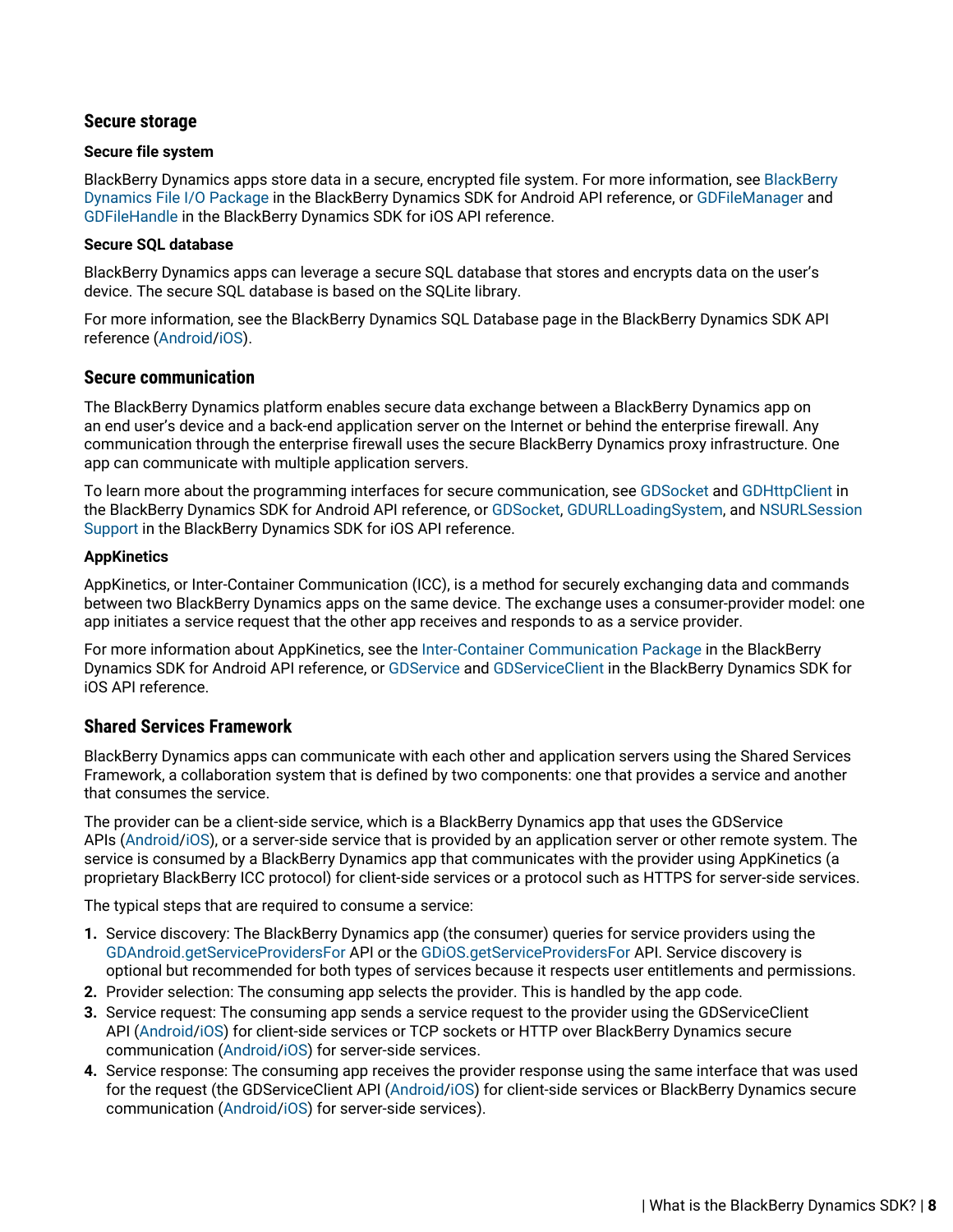Client-side services can be used offline and are ideal if the service requires specific user interaction.

Server-side services can be provided by a clustered application server and are ideal if the server software already exists outside of the BlackBerry Dynamics platform.

Client-side and server-side services both require user entitlement in the management console.

If you want your custom BlackBerry Dynamics app to use the Shared Services Framework, the UEM administrator must specify the app package ID (Android) or bundle ID (iOS) in the BlackBerry Dynamics app settings in the management console. Contact your organization's administrator to provide this information. For instructions for specifying the package ID or bundle ID for an app, see [Manage settings for a BlackBerry Dynamics app](https://docs.blackberry.com/en/endpoint-management/blackberry-uem/current/administration/blackberry-dynamics/vvq1471962941016) in the *UEM Administration Guide*.

Sample apps that are included with the SDK demonstrate how to use the Shared Services Framework. For more information about how to use the Shared Services Framework, see the following resources:

- [GDAndroid.getServiceProvidersFor](https://developer.blackberry.com/files/blackberry-dynamics/android/classcom_1_1good_1_1gd_1_1_g_d_android.html)
- [GDiOS.getServiceProvidersFor](https://developer.blackberry.com/files/blackberry-dynamics/ios/interface_g_di_o_s.html)
- GDService ([Android/](https://developer.blackberry.com/files/blackberry-dynamics/android/classcom_1_1good_1_1gd_1_1icc_1_1_g_d_service.html)[iOS\)](https://developer.blackberry.com/files/blackberry-dynamics/ios/interface_g_d_service.html)
- GDServiceClient [\(Android](https://developer.blackberry.com/files/blackberry-dynamics/android/classcom_1_1good_1_1gd_1_1icc_1_1_g_d_service_client.html)[/iOS](https://developer.blackberry.com/files/blackberry-dynamics/ios/interface_g_d_service_client.html))
- BlackBerry Dynamics Service Definition ([Android](https://developer.blackberry.com/files/blackberry-dynamics/android/_i_c_c_service_definition.html)[/iOS\)](https://developer.blackberry.com/files/blackberry-dynamics/ios/_i_c_c_service_definition.html)
- [Definitions and descriptions of published services](https://marketplace.blackberry.com/services)

Server-side services can use the Push Channel API ([Android](https://developer.blackberry.com/files/blackberry-dynamics/android/_g_n_p.html)[/iOS\)](https://developer.blackberry.com/files/blackberry-dynamics/ios/_g_n_p.html) to send notifications to BlackBerry Dynamics apps. The channel is end-to-end secure at the same level as BlackBerry Dynamics secure communication. As a result, the BlackBerry Dynamics app does not need to poll the application server, which decreases the load on both the app and the application server. Any application server that is a service provider can use the Push Channel.

### <span id="page-8-0"></span>**Data Leakage Prevention**

The BlackBerry UEM administrator can use Data Leakage Prevention (DLP) settings in BlackBerry Dynamics profiles (UEM) to configure data protection standards, including enabling or disabling copy and paste between BlackBerry Dynamics apps and non-BlackBerry Dynamics apps, screen captures, dictation, FIPS, and more.

Contact your organization's administrator to configure DLP standards as necessary for your custom BlackBerry Dynamics apps.

| <b>SDK platform</b>                           | <b>Notes</b>                                                                                                                                                                                                                                                            |
|-----------------------------------------------|-------------------------------------------------------------------------------------------------------------------------------------------------------------------------------------------------------------------------------------------------------------------------|
| <b>BlackBerry Dynamics SDK for</b><br>Android | The SDK provides the following classes to manage the secure copy,<br>cut, and paste of data: ClipboardManager, GDTextView, GDEditText,<br>GDAutoCompleteTextView, and GDSearchView. The secure copy-cut-<br>paste sample app demonstrates uses of the secure clipboard. |
|                                               | Due to current DLP controls, the setOnReceiveContentListener method is<br>not supported in the following components and widgets:                                                                                                                                        |
|                                               | com.good.gd.widget.GDAutoCompleteTextView<br>com.good.gd.widget.GDEditText<br>com.good.gd.widget.GDMultiAutoCompleteTextView<br>com.good.gd.widget.GDSearchView<br>com.good.gd.widget.GDTextView<br>com.good.gd.widget.GDWebView<br>com.blackberry.bbwebview.BBWebView  |

Note the following for the different platforms of the SDK: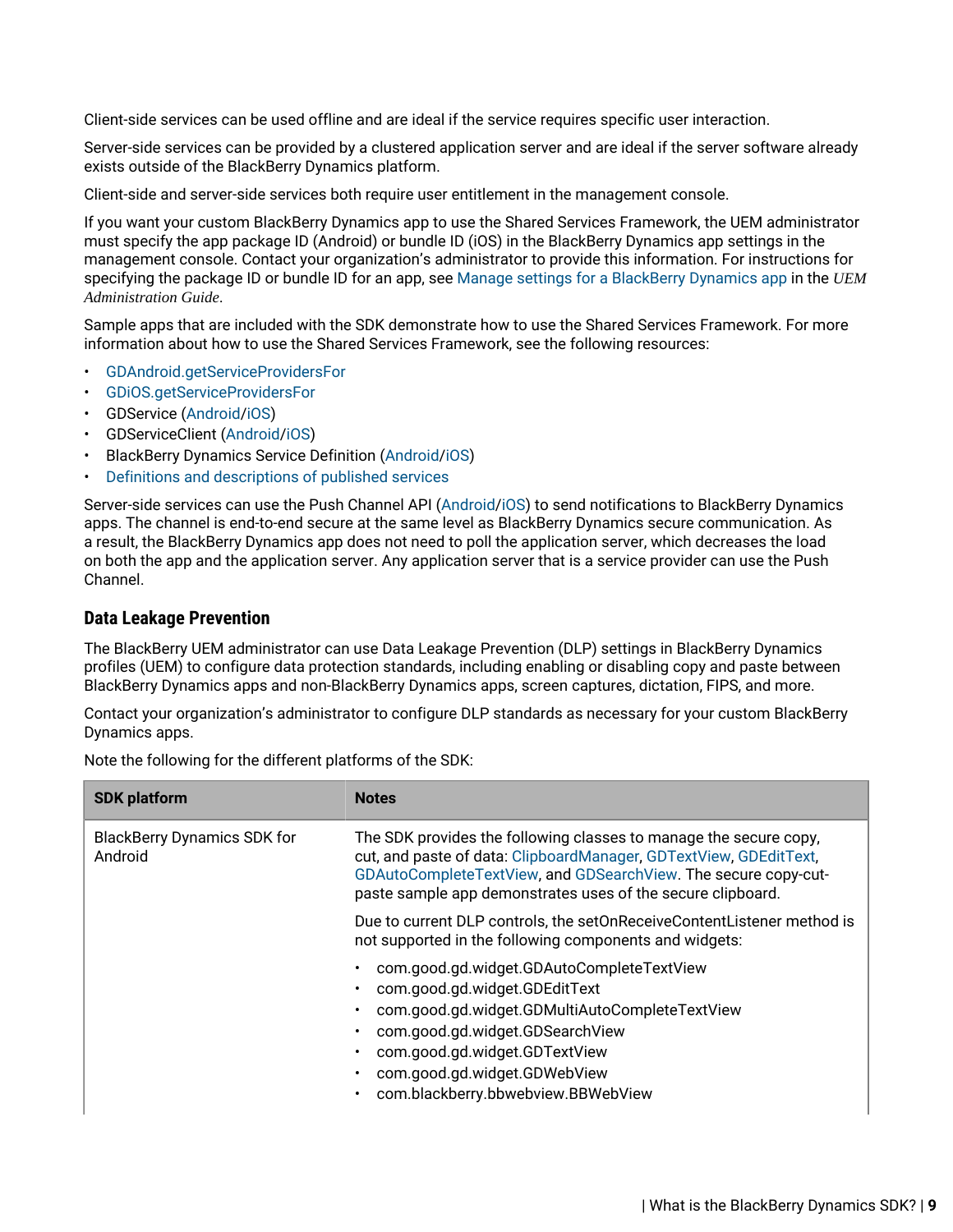| <b>SDK platform</b>                           | <b>Notes</b>                                                                                                                                                                                                                                                                                                                                                                                 |
|-----------------------------------------------|----------------------------------------------------------------------------------------------------------------------------------------------------------------------------------------------------------------------------------------------------------------------------------------------------------------------------------------------------------------------------------------------|
| BlackBerry Dynamics SDK for iOS               | The BlackBerry Dynamics Runtime can secure or block text in transit<br>to or from the clipboard, depending on the configuration of the DLP<br>settings. The Runtime secures text by encrypting it when it is cut or<br>copied to the clipboard and decrypting it when it is pasted. These<br>operations are handled automatically by the Runtime, so no development<br>changes are required. |
| <b>BlackBerry Dynamics SDK for</b><br>Cordova | You do not need to make any development changes to support DLP for<br>Cordova apps for iOS or Android. Note that for Android Cordova apps,<br>secure cut, copy, and paste is currently blocked.                                                                                                                                                                                              |

### <span id="page-9-0"></span>**User authentication**

BlackBerry UEM offers the following options to adjust the user experience for accessing BlackBerry Dynamics apps.

#### **Fingerprint and biometric authentication**

Various forms of biometric authentication are supported by the BlackBerry Dynamics SDK, including fingerprint authentication and for Android and Touch ID and Face ID for iOS. The BlackBerry UEM administrator can use a BlackBerry Dynamics profile (UEM) to enable biometric authentication. Contact your organization's administrator to enable and configure these features.

For more information, see [BlackBerry Dynamics and Fingerprint Authentication](https://developers.blackberry.com/content/dam/developer-blackberry-com/resource-assets/pdf/whitepaper_fingerprint.pdf).

#### **Authentication delegation**

The BlackBerry UEM administrator can configure up to three BlackBerry Dynamics apps on users' devices to act as an authentication delegate (a primary, secondary, and tertiary delegate). When a user opens any BlackBerry Dynamics app, the device will display the login screen of the authentication delegate app. After the user logs in successfully, all of the BlackBerry Dynamics apps on the device are unlocked. The user does not need to enter a password again until the idle timeout is reached.

If you want your custom BlackBerry Dynamics app to be an authentication delegate, the UEM administrator must specify the app package ID (Android) or bundle ID (iOS) in the BlackBerry Dynamics app settings in the management console. Contact your organization's administrator to provide this information. For instructions for specifying the package ID or bundle ID for an app, see [Manage settings for a BlackBerry Dynamics app](https://docs.blackberry.com/en/endpoint-management/blackberry-uem/current/administration/blackberry-dynamics/vvq1471962941016) in the *UEM Administration Guide*.

The administrator configures one or more authentication delegate using a BlackBerry Dynamics profile. It is a best practice to configure the most commonly used app as the authentication delegate. Contact your organization's administrator to configure one or more authentication delegates.

**Note:** If the administrator configures a secondary authentication delegate, the administrator must notify users that if they delete the primary authentication delegate app, the user must unlock the secondary delegate app and set the app password again so that it can be used to authenticate any additional BlackBerry Dynamics apps. The same requirement applies if a tertiary delegate is configured and the primary and secondary delegate apps are deleted.

#### **Do not require a password**

Enabled using a BlackBerry Dynamics profile, this setting removes the password login for BlackBerry Dynamics apps. Users cannot choose whether to use a password.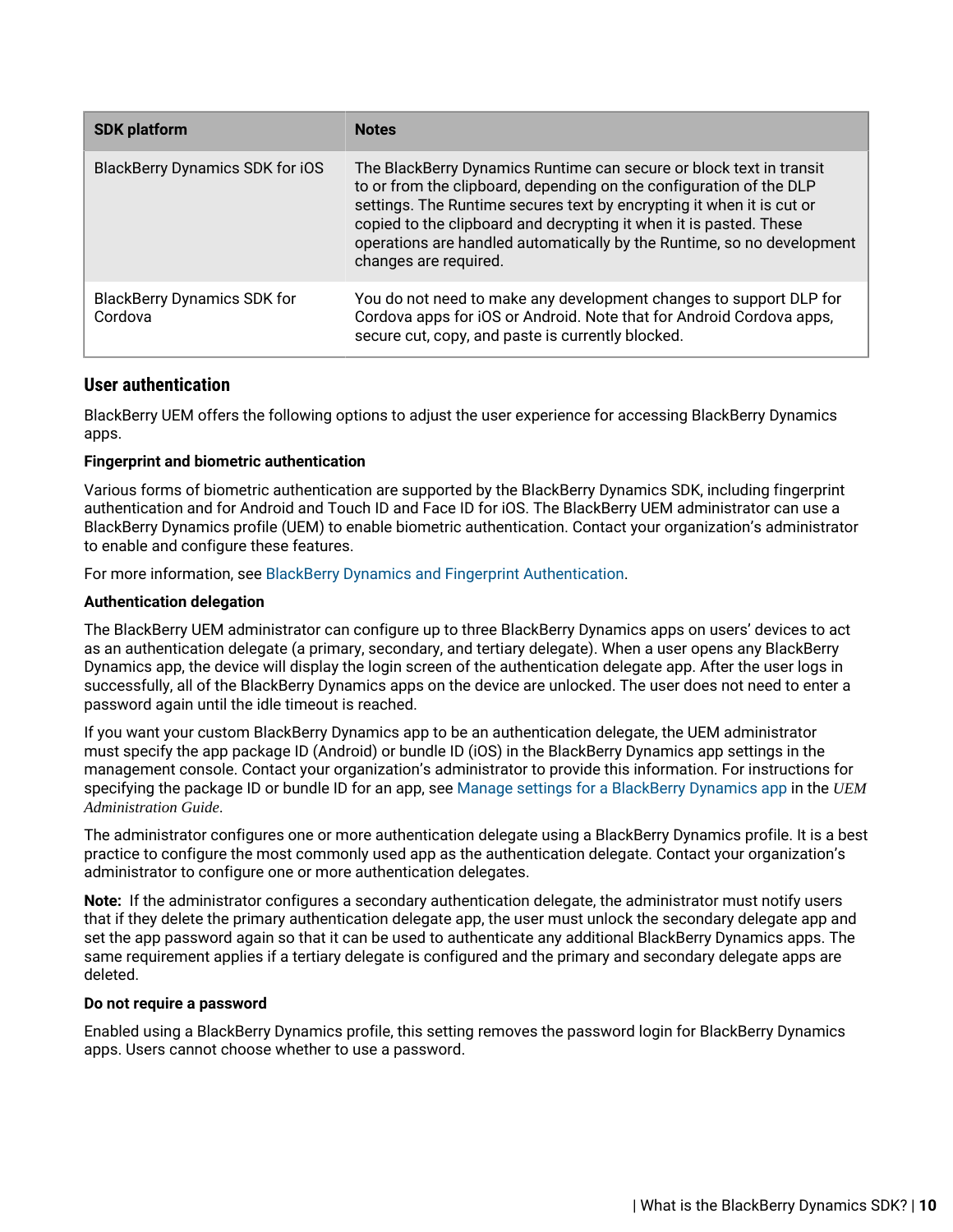Do not enable authentication delegation and this setting in the same profile or policy set. This feature is supported in UEM 12.7 or later. If the setting is enabled and then disabled at a later date, users are prompted to create a password the next time they log in to a BlackBerry Dynamics app.

You can use the [GDAndroid.getInstance\(\).canAuthorizeAutonomously\(\)](https://developer.blackberry.com/files/blackberry-dynamics/android/classcom_1_1good_1_1gd_1_1_g_d_android.html) or [\[GDiOS](https://developer.blackberry.com/files/blackberry-dynamics/ios/interface_g_di_o_s.html) [sharedInstance\].canAuthorizeAutonomously](https://developer.blackberry.com/files/blackberry-dynamics/ios/interface_g_di_o_s.html) method to check if this feature is enabled. See the GDInteraction sample app (Android) or the SecureStore sample app (iOS) for examples of this method.

#### **Bypass the app unlock screen**

Enabled in the UEM Client settings for a specific BlackBerry Dynamics app (UEM), this setting allows an app to completely bypass the password login screen.

For more information and programming guidance, see the [Bypass Unlock Developer Guide](https://developers.blackberry.com/content/dam/developer-blackberry-com/resource-assets/pdf/BypassUnlock.pdf).

#### **Background Authorize for iOS**

Background Authorize is a restricted API that allows a recently locked BlackBerry Dynamics app to use the principal [BlackBerry Dynamics APIs](https://developer.blackberry.com/files/blackberry-dynamics/ios/interface_g_di_o_s.html) (such as secure storage and secure communication) when the app is running in the background.

This feature can be useful in scenarios where the app has stopped unexpectedly and is started in the background in response to an APNS message (for example, a new email). If Background Authorize is enabled, the app can download new data and store it in the secure container. When the user brings the app to the foreground they can authorize and immediately access the data (for example, messages).

To access this restricted API, submit a request to the BlackBerry Dynamics Registrar program at [BlackBerryDynamicsRegistrar@blackberry.com.](mailto:BlackBerryDynamicsRegistrar@blackberry.com)

For more information about this feature, see the [Background Authorize Developer Guide.](https://developers.blackberry.com/content/dam/developer-blackberry-com/resource-assets/pdf/Background_Authorize_White_Paper.pdf)

#### **Background Authorize for Android**

[GDAndroid.canAuthorizeAutonomously](https://developer.blackberry.com/files/blackberry-dynamics/android/classcom_1_1good_1_1gd_1_1_g_d_android.html#aa7a9cb82899788984f06762797f3263c) allows BlackBerry Dynamics apps to background unlock, receive state callback, and use credential-protected storage. The app can use canAuthorizeAutonomously() to check if it is possible to use background unlock, and if possible, authorize with serviceInit().

### <span id="page-10-0"></span>**Administrative controls**

The BlackBerry UEM administrator can use various server settings, policies, and profiles to manage BlackBerry Dynamics apps and ensure that app usage meets the organization's security standards. Consult with your organization's administrator to ensure that your custom apps adhere to the configured settings in the management console.

For more information, see [Controlling BlackBerry Dynamics on users devices](https://docs.blackberry.com/en/endpoint-management/blackberry-uem/current/administration/blackberry-dynamics/aio1515009850720), [Enforcing compliance rules for](https://docs.blackberry.com/en/endpoint-management/blackberry-uem/current/administration/device-features-it-policies/enforcing-compliance-rules) [devices,](https://docs.blackberry.com/en/endpoint-management/blackberry-uem/current/administration/device-features-it-policies/enforcing-compliance-rules) and [Managing BlackBerry Dynamics apps](https://docs.blackberry.com/en/endpoint-management/blackberry-uem/current/administration/blackberry-dynamics) in the *UEM Administration Guide*.

You also have the option to add new management policies and settings that are specific to your custom BlackBerry Dynamics app to the UEM management console so that they can be configured and applied to users by UEM administrators. For more information, see [Adding custom policies for your app to the UEM management](#page-22-2) [console](#page-22-2).

### <span id="page-10-1"></span>**Advanced security features with BlackBerry Protect Mobile**

The BlackBerry Dynamics SDK integrates the BlackBerry Protect library to support BlackBerry Protect Mobile for UEM. BlackBerry Protect is a licensed service that offers a suite of features that enhances UEM's ability to detect, prevent, and resolve security threats without disrupting the productivity of your workforce. BlackBerry Protect is configured and managed by the UEM administrator. No additional development or integration effort is required if your organization wants to leverage the BlackBerry Protect features for custom BlackBerry Dynamics apps.

BlackBerry Protect uses a combination of advanced technologies, including: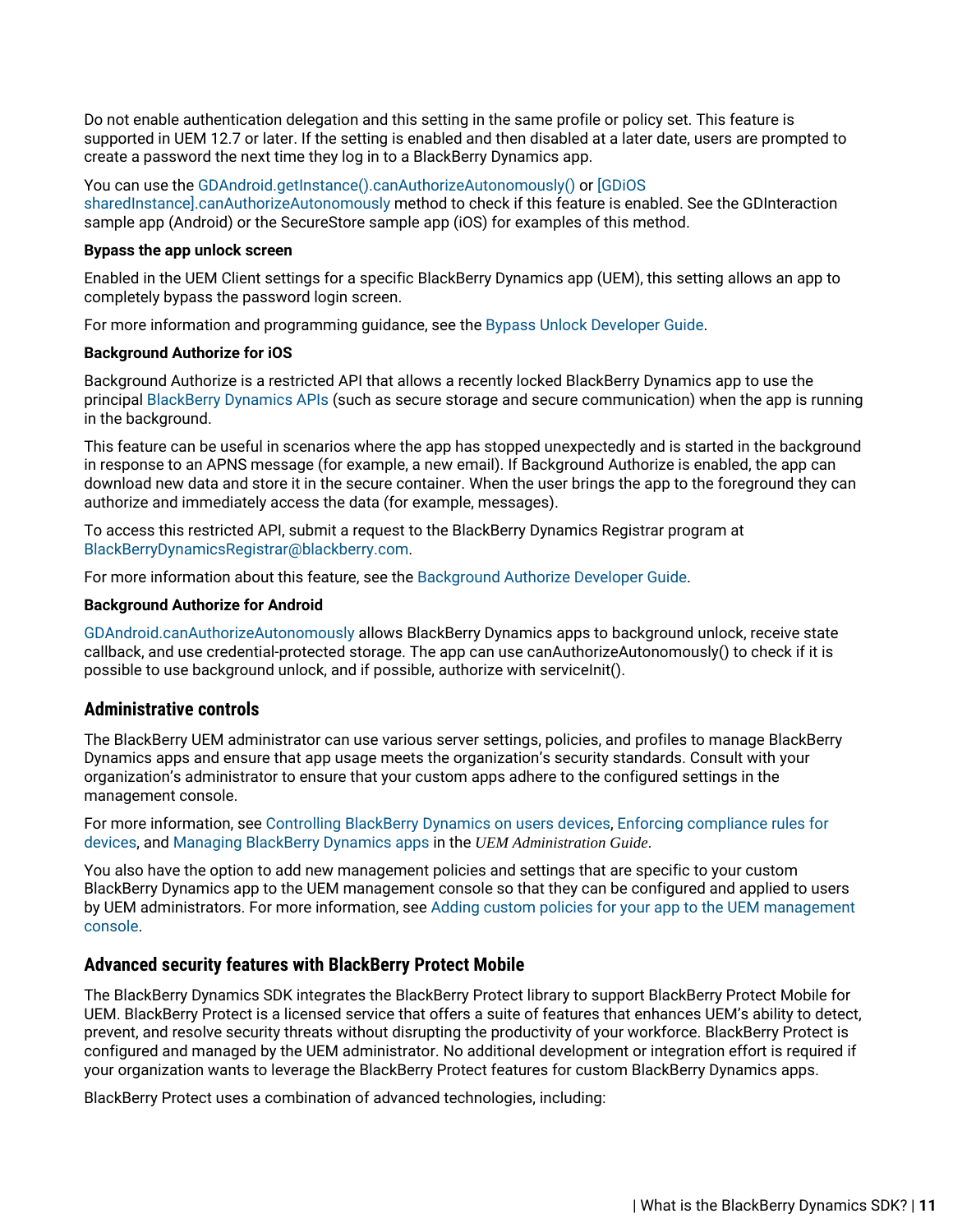- The cloud-based CylanceINFINITY service that uses sophisticated AI and machine learning to identify malware and unsafe URL
- The UEM server that provides a complete device management and compliance infrastructure for your organization
- BlackBerry apps that monitor and enforce security standards at the device and user level

The seamless integration of these technologies establishes a secure ecosystem where data is protected and malicious activities are identified at all endpoints and eliminated proactively.

BlackBerry Protect includes the following features:

- Malware detection for Android apps (including BlackBerry Dynamics apps) that are uploaded to UEM for internal deployment
- Malware detection on Android devices
- Sideloaded app detection on iOS and Android devices
- Safe browsing with BlackBerry Dynamics apps
- Insecure network detection on iOS and Android devices.
- Insecure Wi-Fi access point detection on Android devices.
- Integrity checking for BlackBerry Dynamics apps on iOS devices using the Apple DeviceCheck framework
- Hardware certificate attestation for BlackBerry Dynamics apps on Android devices

For more information about BlackBerry Protect, see the [BlackBerry Protect documentation](https://docs.blackberry.com/en/cylance-and-security/blackberry-protect-mobile-uem/).

### <span id="page-11-0"></span>**Data collection and metrics with BlackBerry Analytics**

BlackBerry Analytics is a cloud-based portal that you can use to view information about the BlackBerry Dynamics apps and devices that are used in your organization's environment. Previously, the BlackBerry Analytics functionality was offered in a separate SDK that you could integrate with your BlackBerry Dynamics apps. In SDK version 8.0 and later, BlackBerry Analytics functionality is now included in the BlackBerry Dynamics SDK.

For more information about BlackBerry Analytics, see the [BlackBerry Analytics documentation.](https://docs.blackberry.com/en/endpoint-management/blackberry-analytics/) For more information about integrating BlackBerry Analytics with your BlackBerry Dynamics apps, see [Integrating](#page-30-0) [BlackBerry Analytics](#page-30-0).

### <span id="page-11-1"></span>**Dynamic security response with BlackBerry Persona**

In SDK version 8.0 and later, the BlackBerry Dynamics SDK integrates BlackBerry Persona (previously BlackBerry Intelligent Security) functionality. BlackBerry Persona is a license-based cloud service that can dynamically adapt the security requirements and behavior of your users' devices and work apps to their real-world contexts.

For example, if a BlackBerry Dynamics app reports a location that is not typical for the user, Persona can dynamically limit the user's access to work apps, disable device features such as the camera, and enforce stricter authentication requirements. Likewise, if a BlackBerry Dynamics app reports a location that is typical for the user, Persona can apply device behaviors that make it easier to access work apps and resources.

Persona adds a layer of adaptive security to your organization's existing UEM domain without introducing an additional software footprint. It is a cloud service that collects data from existing BlackBerry solutions, including BlackBerry Enterprise Identity and BlackBerry Dynamics apps.

The Persona services gather and process behavioral data, app events, and location data to calculate risk levels for each user in real-time and execute dynamic management actions that are configured by the UEM administrator.

For more information about Persona, see the [BlackBerry Persona documentation.](https://docs.blackberry.com/en/cylance-and-security/blackberry-persona-uem/) For more information about integrating Persona with your BlackBerry Dynamics apps, see [Integrating BlackBerry Persona.](#page-33-0)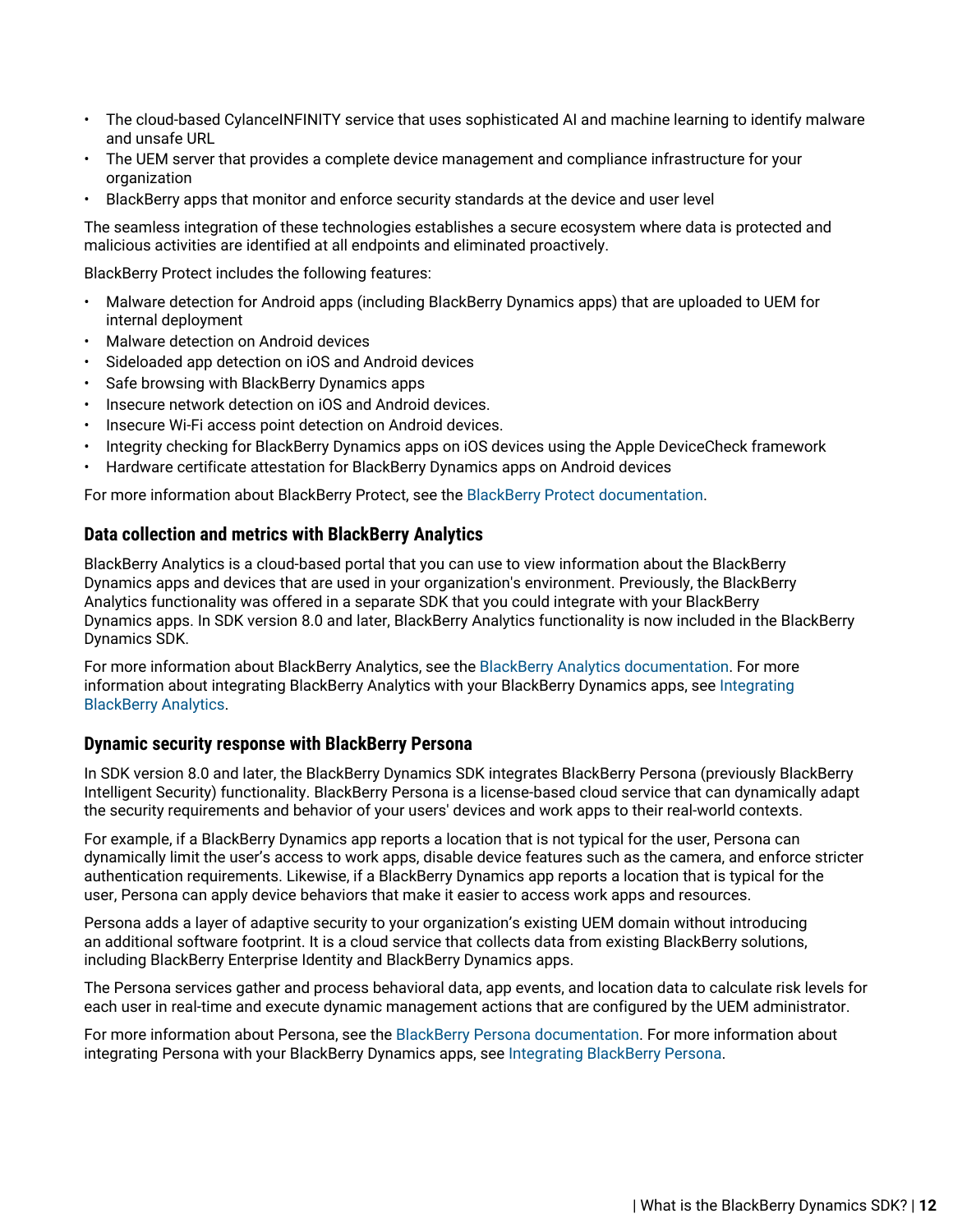# <span id="page-12-0"></span>**Requirements and support for platform-specific features**

This section provides the software requirements for using the SDK, as well as prerequisites that are required to support platform-specific features.

## <span id="page-12-1"></span>**Software requirements**

### **Android development**

| <b>Item</b>                                        | <b>Requirement</b>                                                                                                                                                                                                                                                                                                                                                                                                                                                                                                                                              |
|----------------------------------------------------|-----------------------------------------------------------------------------------------------------------------------------------------------------------------------------------------------------------------------------------------------------------------------------------------------------------------------------------------------------------------------------------------------------------------------------------------------------------------------------------------------------------------------------------------------------------------|
| Compatibility with previous<br>versions of the SDK | The BlackBerry Dynamics SDK for Android is compatible with these<br>previous releases of the SDK:<br>9.2.x<br>9.1.x<br>$\bullet$<br>10.0.x<br>$\bullet$<br>10.1.x<br>$\bullet$<br>10.2.x                                                                                                                                                                                                                                                                                                                                                                        |
| <b>Supported Android OS</b>                        | Android 9.0 or later                                                                                                                                                                                                                                                                                                                                                                                                                                                                                                                                            |
| Android API Level                                  | Minimum API level: 28                                                                                                                                                                                                                                                                                                                                                                                                                                                                                                                                           |
| Android X libraries                                | Your apps must use the AndroidX support libraries to compile<br>successfully. The SDK supports the following minimum versions. It is<br>recommended to use the latest stable version of each library.<br>androidx.appcompat:appcompat:1.0.0<br>$\bullet$<br>androidx.cardview:cardview:1.0.0<br>$\bullet$<br>androidx.constraintlayout:constraintlayout:1.1.3<br>androidx.core:core:1.0.0<br>$\bullet$<br>androidx.legacy:legacy-support-v4:1.0.0<br>$\bullet$<br>androidx.preference:preference:1.1.0<br>$\bullet$<br>androidx.recyclerview:recyclerview:1.0.0 |
| <b>Build requirements</b>                          | If the app project uses the SDK .jar distribution, load the shared<br>$\bullet$<br>libraries libsbgse.so and libgdndk.so                                                                                                                                                                                                                                                                                                                                                                                                                                        |
| <b>Google Play Services</b>                        | The SDK uses Google Play Services version 17.0.0 to support some of<br>its functionality.<br>If your app uses the following Google Play Services libraries, verify that<br>you are using the following minimum version or later:<br>com.google.android.gms:play-services-location:17.0.0<br>com.google.android.gms:play-services-safetynet:17.0.0                                                                                                                                                                                                               |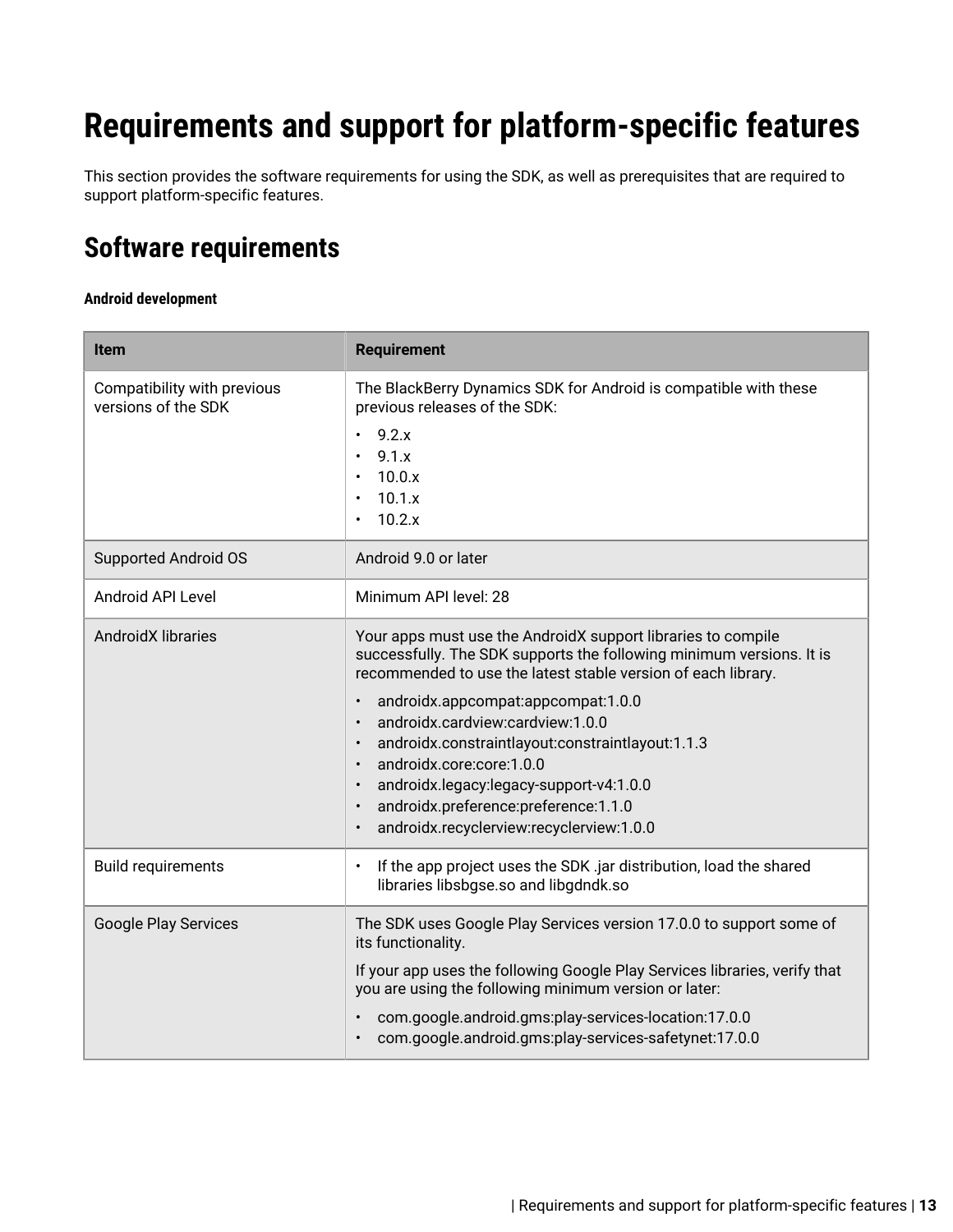| Item                                        | <b>Requirement</b>                                                                                                                                                                                                                                                                                                                                                                                                                                                                                                                                                                                                                  |
|---------------------------------------------|-------------------------------------------------------------------------------------------------------------------------------------------------------------------------------------------------------------------------------------------------------------------------------------------------------------------------------------------------------------------------------------------------------------------------------------------------------------------------------------------------------------------------------------------------------------------------------------------------------------------------------------|
| Supported CPU architectures                 | ARMv7<br>ARMv8<br>x86<br>$\bullet$<br>x86_64                                                                                                                                                                                                                                                                                                                                                                                                                                                                                                                                                                                        |
| Java compatibility                          | Applications must be built using Java 8 compatibility. For more<br>information, see https://developer.android.com/studio/write/java8-<br>support.                                                                                                                                                                                                                                                                                                                                                                                                                                                                                   |
| Suggested versions of platform<br>and tools | Android Studio 3 or later<br>$\bullet$<br>The following values specified in sdk/libs/handheld/gd/build.gradle.<br>$\bullet$<br>Other versions of tools will work, but the BlackBerry Dynamics library<br>gradle files might need to be updated accordingly.<br>com.android.tools.build:gradle: 3.6.3 (or follow the instructions<br>from the Android Developers Blog: Preparing your Grade build for                                                                                                                                                                                                                                |
|                                             | package visibility in Android 11 to use a major Gradle version with<br>the latest dot release)<br>compileSdkVersion 30<br>buildToolsVersion "30.0.0"                                                                                                                                                                                                                                                                                                                                                                                                                                                                                |
| Package visibility restrictions             | Package visibility updates were made in SDK version 8.1 and later<br>to address changes in Android 11 to how apps query and interact<br>with other apps that are installed on the same device. These changes<br>impact apps with the target SDK level set to Android 11 or later only<br>(targetSDKLevel=Android 11). If a BlackBerry Dynamics app is not<br>upgraded to SDK version 8.1 and you change the target SDK level<br>to Android 11, the app cannot communicate with other BlackBerry<br>Dynamics apps on the same device, breaking interoperability features<br>(Easy Activation, authentication delegation, and so on). |
|                                             | To support the new package visibility queries element, you must either<br>upgrade the Android Gradle plugin to version 3.6.3 or later or follow the<br>instructions from the Android Developers Blog: Preparing your Grade<br>build for package visibility in Android 11 to use a major Gradle version<br>with the latest dot release.                                                                                                                                                                                                                                                                                              |
|                                             | Apps that target Android 11 are able to perform interoperability<br>operations with the apps that don't target Android 11. Apps that are not<br>targeted to Android 11 can run on Android 11 and are not affected by the<br>package visibility restrictions.                                                                                                                                                                                                                                                                                                                                                                        |
| Character encoding for build files          | Build files (for example, settings.json) must use UTF-8 character<br>encoding. Verify that the editor that you plan to use does not add non-<br>UTF-8 characters or headers. In general, Java does not work with UTF-8-<br>BOM (byte order mark).                                                                                                                                                                                                                                                                                                                                                                                   |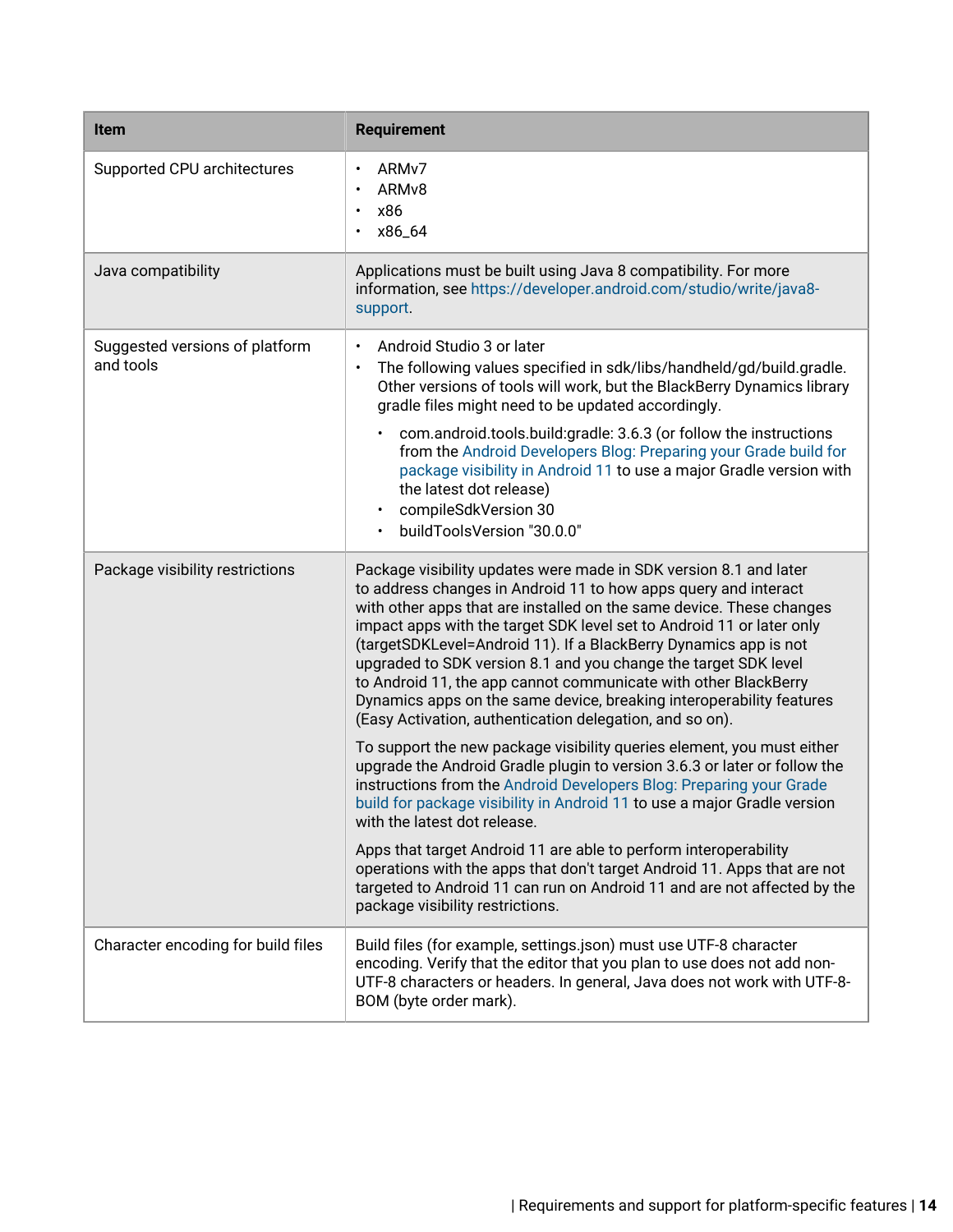| <b>Item</b>                                    | <b>Requirement</b>                                                                                                                                                                                                                                                                                                 |
|------------------------------------------------|--------------------------------------------------------------------------------------------------------------------------------------------------------------------------------------------------------------------------------------------------------------------------------------------------------------------|
| Supported launch modes                         | Apps built with the BlackBerry Dynamics SDK for Android support the<br>following launch modes in AndroidManifest.xml:                                                                                                                                                                                              |
|                                                | android:launchMode="standard"<br>android:launchMode="SingleTop"<br>$\bullet$<br>android:launchMode="singleTask"                                                                                                                                                                                                    |
| <b>BlackBerry Dynamics Launcher</b><br>Library | The BlackBerry Dynamics Launcher is a user-friendly interface that<br>allows users to easily access and switch between BlackBerry Dynamics<br>apps, configure app settings, and take advantage of other useful<br>features. For more information, see the BlackBerry Dynamics Launcher<br>Framework documentation. |
|                                                | The BlackBerry Dynamics SDK and the BlackBerry Dynamics Launcher<br>Library are mutually dependent. See the BlackBerry Dynamics SDK<br>for Android Release Notes for the required version of the BlackBerry<br>Dynamics Launcher Library.                                                                          |
| Restricted key prefix                          | The key prefix "blackberry" is reserved by BlackBerry and should not<br>be used for key values, key attributes, or key elements. For more<br>information and examples, see the Application Policies Definition in the<br>appendix of the API Reference.                                                            |
| Credential manager requirements                | Apps that will use the Credential Manager UI require the following<br>updates:                                                                                                                                                                                                                                     |
|                                                | In the app level module of your Gradle file (app/build.gradle),<br>$\bullet$<br>in the dependencies section, add implementation<br>'androidx.recyclerview:recyclerview:1.0.0'.                                                                                                                                     |

# <span id="page-14-0"></span>**Using an entitlement ID and version to uniquely identify a BlackBerry Dynamics app**

BlackBerry Dynamics apps are uniquely identified by a BlackBerry Dynamics entitlement ID (GDApplicationID) and entitlement version (GDApplicationVersion). The entitlement ID and entitlement version are used to manage enduser entitlement in the management console. The values are also used for app publishing and service provider registration.

These values are specified in the assets/settings.json file for Android or in the Info.plist file for iOS.

You must define both the entitlement ID and the entitlement version for all of your BlackBerry Dynamics apps, regardless of whether you use the [Shared Services Framework](#page-7-2). The same entitlement ID must be used to represent the app across all platforms.

For more information about setting and checking the entitlement ID and version, the proper format to use for these values, and other requirements and considerations:

- See the [GDAndroid Class reference](https://developer.blackberry.com/files/blackberry-dynamics/android/classcom_1_1good_1_1gd_1_1_g_d_android.html) in the BlackBerry Dynamics SDK for Android API Reference, especially these sections:
	- Identification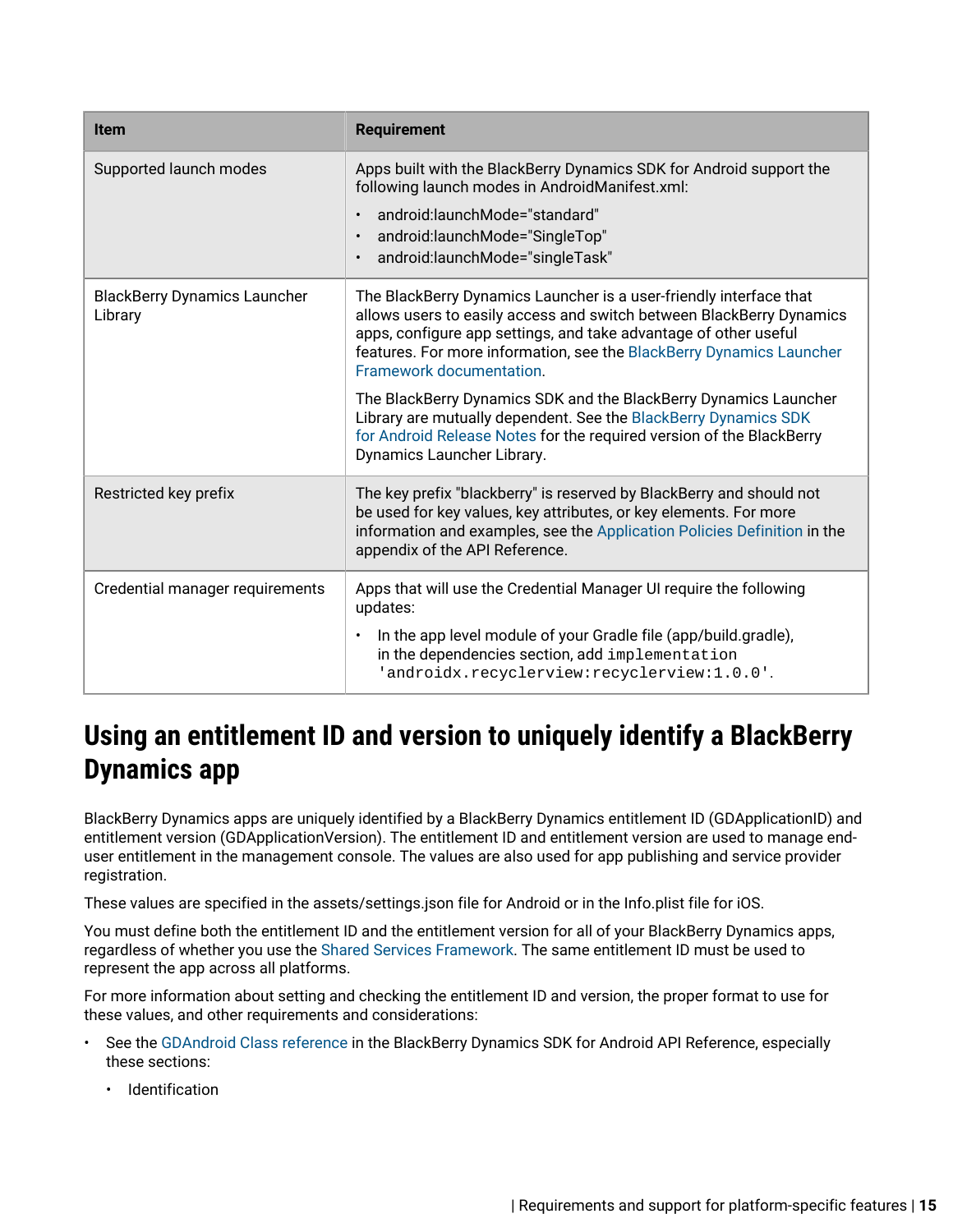- Indirect Authorization Initiation
- void authorize (GDAppEventListener eventListener ) throws GDInitializationError
- See the [GDiOS Class reference](https://developer.blackberry.com/files/blackberry-dynamics/ios/interface_g_di_o_s.html) in the BlackBerry Dynamics SDK for iOS API Reference, especially these sections:
	- Identification
	- Authorization
	- - (void) authorize: (id< GDiOSDelegate > \_Nonnull) delegate

### <span id="page-15-0"></span>**Relationship between the entitlement ID and version and native identifiers**

The entitlement ID (GDApplicationID) and entitlement version (GDApplicationVersion) of a BlackBerry Dynamics app are different from the native identifiers that are required by the app OS platform. The native identifiers for Android are the packageName and packageVersion values in the AndroidManifest.xml file. The native identifiers for iOS are the CFBundleIdentifier and CFBundleVersion in the Info.plist file. The values of the entitlement ID and entitlement version and the platform native identifiers can be the same, but do not have to be.

To take advantage of BlackBerry Dynamics features such as [Easy Activation](#page-5-3), [authentication delegation,](#page-9-0) [certificate](#page-53-0) [sharing](#page-53-0), the [Shared Services Framework,](#page-7-2) and more, the UEM administrator must specify the entitlement ID and version and the native identifier (package name or bundle ID) for a custom BlackBerry Dynamics app in the management console. For more information, see [Add an internal BlackBerry Dynamics app entitlement](https://docs.blackberry.com/en/endpoint-management/blackberry-uem/current/administration/blackberry-dynamics/Adding-Dynamics-apps/zjx1471960344735) and [Manage settings for a BlackBerry Dynamics app](https://docs.blackberry.com/en/endpoint-management/blackberry-uem/current/administration/blackberry-dynamics/vvq1471962941016) in the *UEM Administration Guide*.

The native identifiers for your custom BlackBerry Dynamics app should be unique, especially with respect to apps that are available through public app stores. Duplicate native identifiers can prevent the proper installation or upgrade of an app.

You must change the native app version if you want to distribute a new version of the app. You only need to change the entitlement version if the app starts to provide a new shared service or shared service version, or if the app stops providing a shared service or shared service version.

### <span id="page-15-1"></span>**Specify the entitlement ID and entitlement version for your app**

Specifying the entitlement ID and version for your app enables Inter Container Communication (ICC) and other BlackBerry Dynamics features.

Copy the **assets/settings.json** file from one of the sample apps that is included in the SDK and populate it with the configuration information for your BlackBerry Dynamics app, including the entitlement ID (GDApplicationID) and entitlement version (GDApplicationVersion).

You can also use this file to configure logging for the [Android Debug Bridge console](#page-49-0).

#### **Sample contents of a settings.json file**

```
{
"GDLibraryMode": "GDEnterprise",
"GDApplicationID": "com.yourcompany.appname",
"GDApplicationVersion": "1.0.0.0",
"GDConsoleLogger": [
        "GDFilterErrors_",
        "GDFilterWarnings_",
        "GDFilterInfo",
        "GDFilterDetailed"
    \mathbf{I}}
```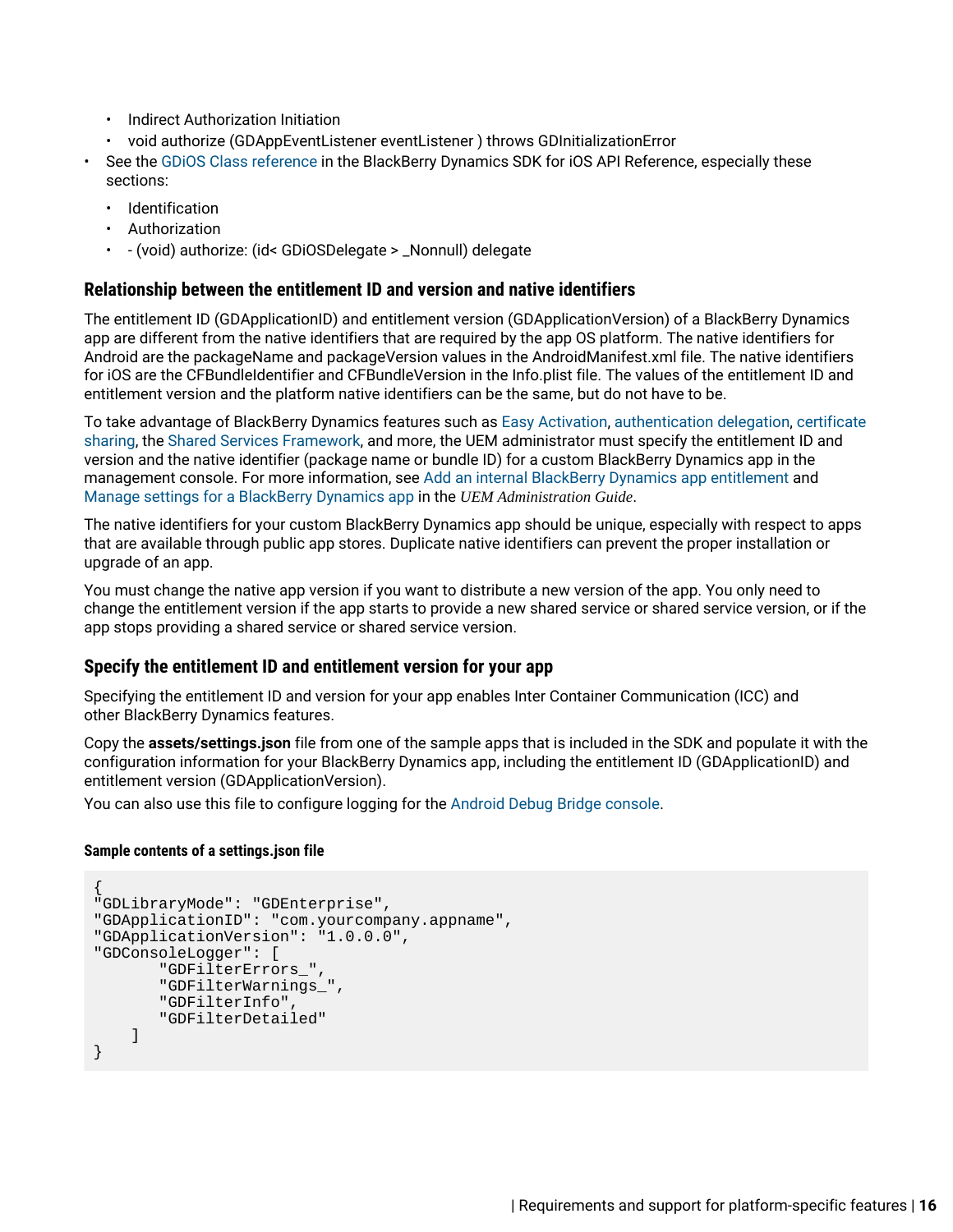### <span id="page-16-0"></span>**Using the entitlement version for the Shared Services Framework**

For BlackBerry Dynamics apps that provide a service that is consumed by other BlackBerry Dynamics apps through the [Shared Services Framework](#page-7-2), you should include the entitlement version in the app's AndroidManifest.xml file. This allows the SDK routines that work with the services to identify the required version of the service provider.

See the snippet below, or the AppKinectics sample apps, for examples of how to add the entitlement version to the AndroidManifest.xml file for the service-provider app. The GDApplicationVersion value must match the same value that you specified in assets/settings.json.

```
<manifest xmlns:android="http://schemas.android.com/apk/res/android"
    package="com.good.gd.example.appkinetics
       [...]
      <app
          [...]
          <meta-data android:name="GDApplicationVersion" android:value
  ="your_value_here"/>
      </app>
</manifest>
```
# <span id="page-16-1"></span>**FIPS compliance**

It is a best practice to make your BlackBerry Dynamics apps compliant with U.S. Federal Information Processing Standards (FIPS) 140-2.The BlackBerry Dynamics SDK distribution contains FIPS canisters and tools.

The BlackBerry UEM administrator enables FIPS compliance using a BlackBerry Dynamics profile (UEM). If enabled, BlackBerry Dynamics apps must start in FIPS-compliant mode. The SDK determines whether a service is running in FIPS mode when the app communicates with the server to receive policies.

FIPS compliance enforces the following constraints:

- The use of MD4 and MD5 are prohibited. As a result, access to NTLM-protected or NTLM2-protected web pages and files is blocked.
- In secure socket key exchanges with ephemeral keys, with servers that are not configured to use Diffie-Hellman keys of sufficient length, BlackBerry Dynamics retries with static RSA cipher suites.

### **Note:**

- When you enable FIPS compliance, user certificates must use encryption that meets FIPS standards. If a user tries to import a certificate with encryption that is not compliant, the user receives an error message indicating that the certificate is not allowed and cannot be imported.
- For iOS, when you build for testing with the x86 64-bit simulator, FIPS mode is not enforced. As a result, you might see a difference in behavior with the simulator compared to actual operation. BlackBerry recommends that you always test your app on actual iOS hardware and not rely exclusively on the simulation.

### <span id="page-16-2"></span>**FIPS-linking on Android**

When you build an app, the BlackBerry Dynamics SDK links for FIPS compliance automatically. No special directives are required.

To verify that FIPS has been included, verify that the following line is in the log output. This same line is printed at the start of the app launch:

```
IDeviceBase::initInstance: FIPS MODE REQUESTED
```
For information about logs, see [Logging and diagnostics](#page-48-2).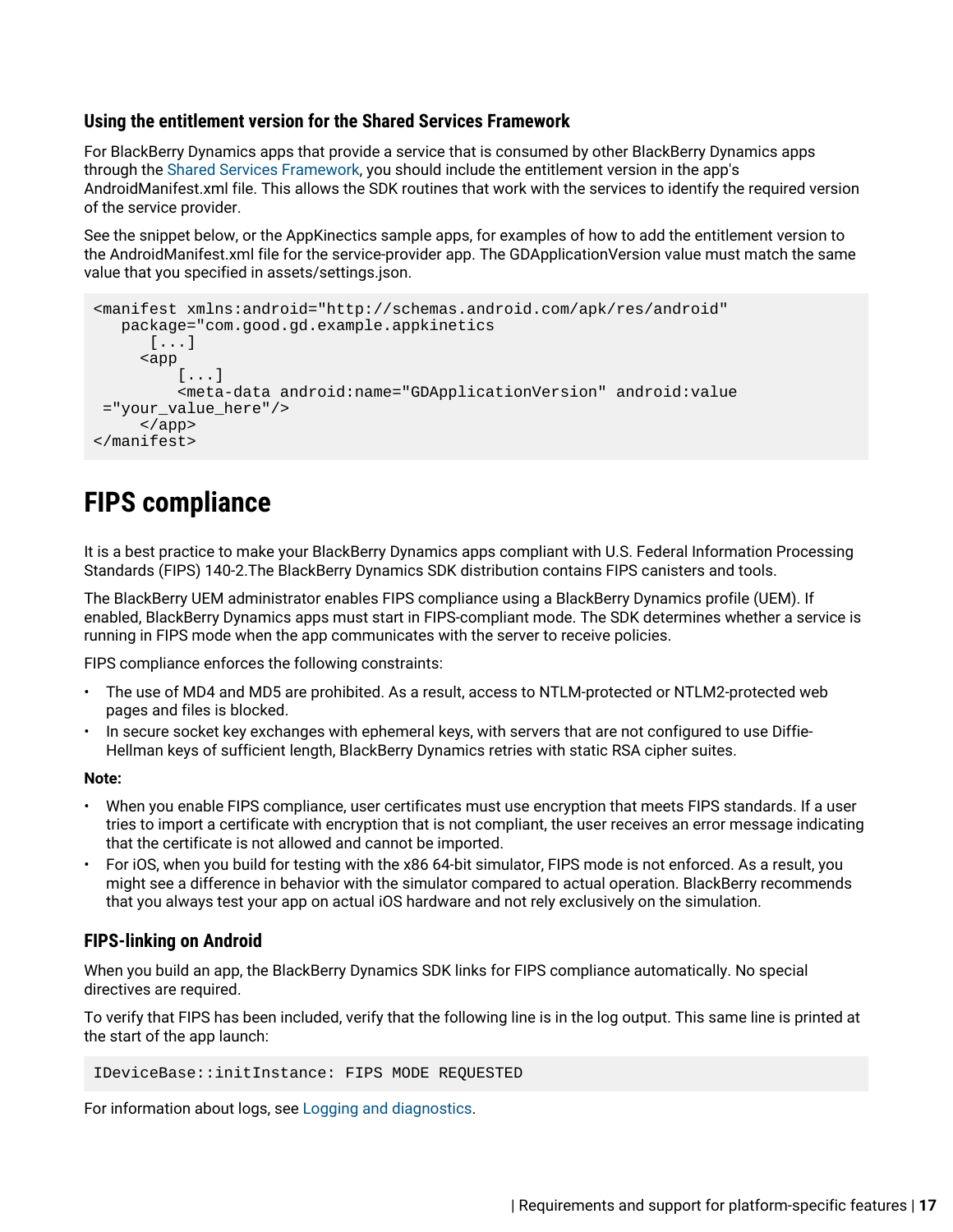**Note:** FIPS compliance is not supported on x86 emulators. If you want to test on x86 emulators, you must disable FIPS compliance.

# <span id="page-17-0"></span>**Supported CPU architectures**

The BlackBerry Dynamics SDK includes the native libraries built for the ARMv7, ARMv8, x86, and x86\_64 CPU architectures. If you include the library project in your app, all of the ARMv7, ARMv8, x86, and x86\_64 libraries are included when your app is built. Unless you use abiFilters as described below, all library types will be included.

Consider the following:

- Including multiple CPU architectures can increase the size of the app.
- x86 and x86\_64 are supported for Android emulators as a faster alternative to ARM architectures. You may only want to include the x86 or x86\_64 library in test versions of your app that you want to run on an emulator.
- Ensure that your app build includes the native library for each CPU architecture that it uses. It is a best practice to exclude native libraries for architectures that the app does not use. If the included libraries do not match the architecture used by the app, you may experience issues when running the app. For example, if your app uses a native library helloWorld\_armv8.so, the app build must include the BlackBerry Dynamics ARMv8 library, and it does not need to include the ARMv7, x86, or x86\_64 libraries.

You can specify the required CPU architectures using abiFilters in the build.gradle file. For example, to include only ARMv7 libraries in your project:

```
defaultConfig {
    ndk {
            abiFilters "armeabi-v7a"
      }
}
```
# <span id="page-17-1"></span>**Requirements and prerequisites for Android platform features**

This section provides specific requirements or considerations to support features of the Android OS platform in your BlackBerry Dynamics apps.

### <span id="page-17-2"></span>**Support for Android for Work and Samsung Knox APIs**

The SDK supports the Android APIs that were formerly part of Android for Work and Samsung Knox. No extra programming work is required for Android for Work or Samsung Knox to interoperate with the BlackBerry Dynamics SDK for Android.

### <span id="page-17-3"></span>**Support for spannable text**

The BlackBerry Dynamics SDK for Android supports copying and pasting [Spannable](https://developer.android.com/reference/android/text/Spannable.html) text. The following Span objects are supported:

- [AbsoluteSizeSpan](https://developer.android.com/reference/android/text/style/AbsoluteSizeSpan.html)
- [AlignmentSpan](https://developer.android.com/reference/android/text/style/AlignmentSpan.Standard.html)
- **[Annotation](https://developer.android.com/reference/java/lang/annotation/Annotation.html)**
- [BackgroundColorSpan](https://developer.android.com/reference/android/text/style/BackgroundColorSpan.html)
- [BulletSpan](https://developer.android.com/reference/android/text/style/BulletSpan.html)
- **[EasyEditSpan](https://developer.android.com/reference/android/text/style/EasyEditSpan.html)**
- [ForegroundColorSpan](https://developer.android.com/reference/android/text/style/ForegroundColorSpan.html)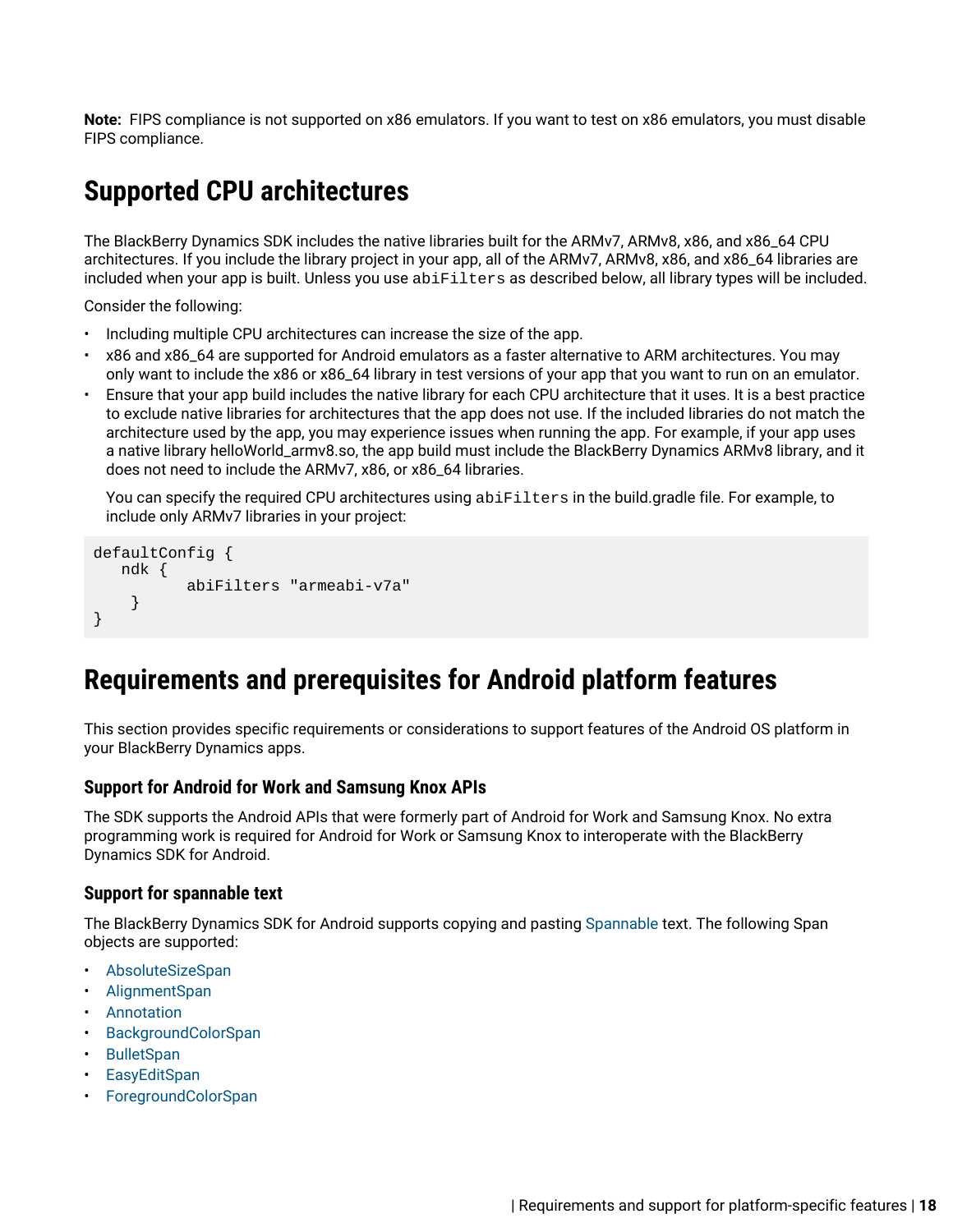- [LeadingMarginSpan](https://developer.android.com/reference/android/text/style/LeadingMarginSpan.Standard.html)
- [LocaleSpan](https://developer.android.com/reference/android/text/style/LocaleSpan.html)
- [QuoteSpan](https://developer.android.com/reference/android/text/style/QuoteSpan.html)
- [RelativeSizeSpan](https://developer.android.com/reference/android/text/style/RelativeSizeSpan.html)
- [ScaleXSpan](https://developer.android.com/reference/android/text/style/ScaleXSpan.html)
- [StrikethroughSpan](https://developer.android.com/reference/android/text/style/StrikethroughSpan.html)
- [StyleSpan](https://developer.android.com/reference/android/text/style/StyleSpan.html)
- [SubscriptSpan](https://developer.android.com/reference/android/text/style/SubscriptSpan.html)
- [SuggestionSpan](https://developer.android.com/reference/android/text/style/SuggestionSpan.html)
- [SuperscriptSpan](https://developer.android.com/reference/android/text/style/SuperscriptSpan.html)
- [TextAppearanceSpan](https://developer.android.com/reference/android/text/style/TextAppearanceSpan.html)
- [TypefaceSpan](https://developer.android.com/reference/android/text/style/TypefaceSpan.html)
- [UnderlineSpan](https://developer.android.com/reference/android/text/style/UnderlineSpan.html)
- [URLSpan](https://developer.android.com/reference/android/text/style/URLSpan.html)

# <span id="page-18-0"></span>**Supported TLS protocols and cipher suites**

The SDK uses CURL 7.70.0, supporting the TLS protocols and cipher suites of TLS version 1.3.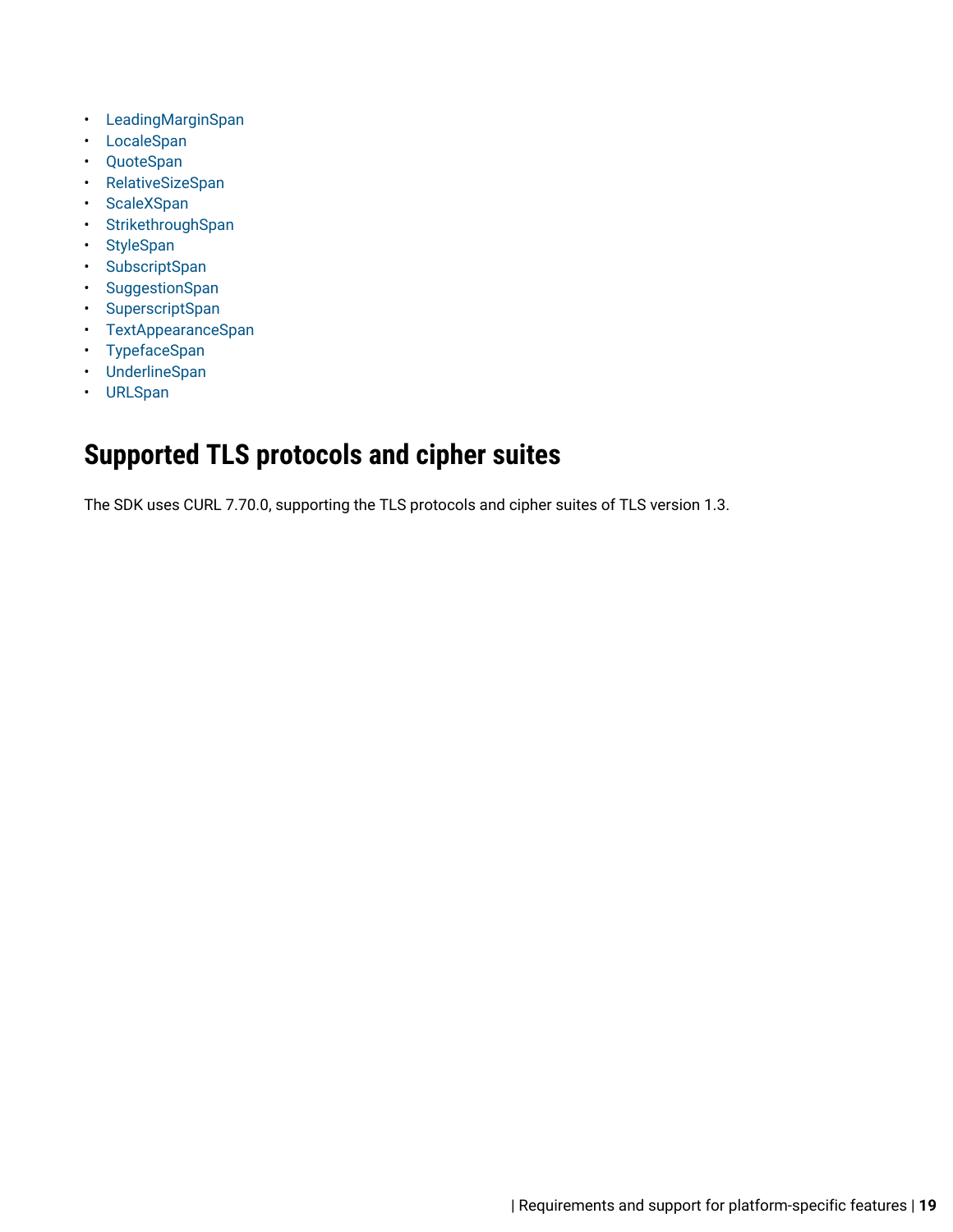# <span id="page-19-0"></span>**Steps to get started with the BlackBerry Dynamics SDK**

| <b>Step</b>    | <b>Action</b>                                                                                                                                                                                                                                                                                                                                                      |
|----------------|--------------------------------------------------------------------------------------------------------------------------------------------------------------------------------------------------------------------------------------------------------------------------------------------------------------------------------------------------------------------|
|                | Install the Android SDK with Android Studio.                                                                                                                                                                                                                                                                                                                       |
| $\mathbf{2}$   | Use one of the following options to integrate the SDK:<br>Integrate the BlackBerry Dynamics SDK using Gradle<br>$\bullet$<br>Manually install the BlackBerry Dynamics SDK for Android<br>$\bullet$<br>It is a best practice to integrate the SDK using Gradle.<br>Review the contents of the SDK.                                                                  |
| 3              | Consult the BlackBerry Dynamics SDK API reference for instructions for implementing the<br>desired features of the BlackBerry Dynamics platform.<br>See the sample apps included in the SDK package for examples of how to implement key<br>features.<br>For additional guidance and code examples, see the Getting started workflow for BlackBerry<br>developers. |
| 4              | Review the optional features of the SDK to determine which ones you want to implement.                                                                                                                                                                                                                                                                             |
| 5 <sup>1</sup> | Test and debug your app.<br>The SDK allows you to test in enterprise simulation mode and supports automated testing.                                                                                                                                                                                                                                               |
| $\boxed{6}$    | Review configuration and build recommendations and then deploy your app.                                                                                                                                                                                                                                                                                           |
|                | Optionally, deploy certificates to the BlackBerry Dynamics apps on users' devices.                                                                                                                                                                                                                                                                                 |

# <span id="page-19-1"></span>**Install the Android SDK with Android Studio**

You must install the Android SDK before you install the BlackBerry Dynamics SDK. Visit [https://](https://developer.android.com/studio/index.html) [developer.android.com/studio/index.html](https://developer.android.com/studio/index.html) to download and setup the Android SDK.

Verify that your installation is properly configured by writing and running a small "Hello, World!" program that is not based on the BlackBerry Dynamics SDK.

# <span id="page-19-2"></span>**Contents of the BlackBerry Dynamics SDK for Android**

The BlackBerry Dynamics SDK for Android includes APIs to support:

• The development of BlackBerry Dynamics apps for handheld devices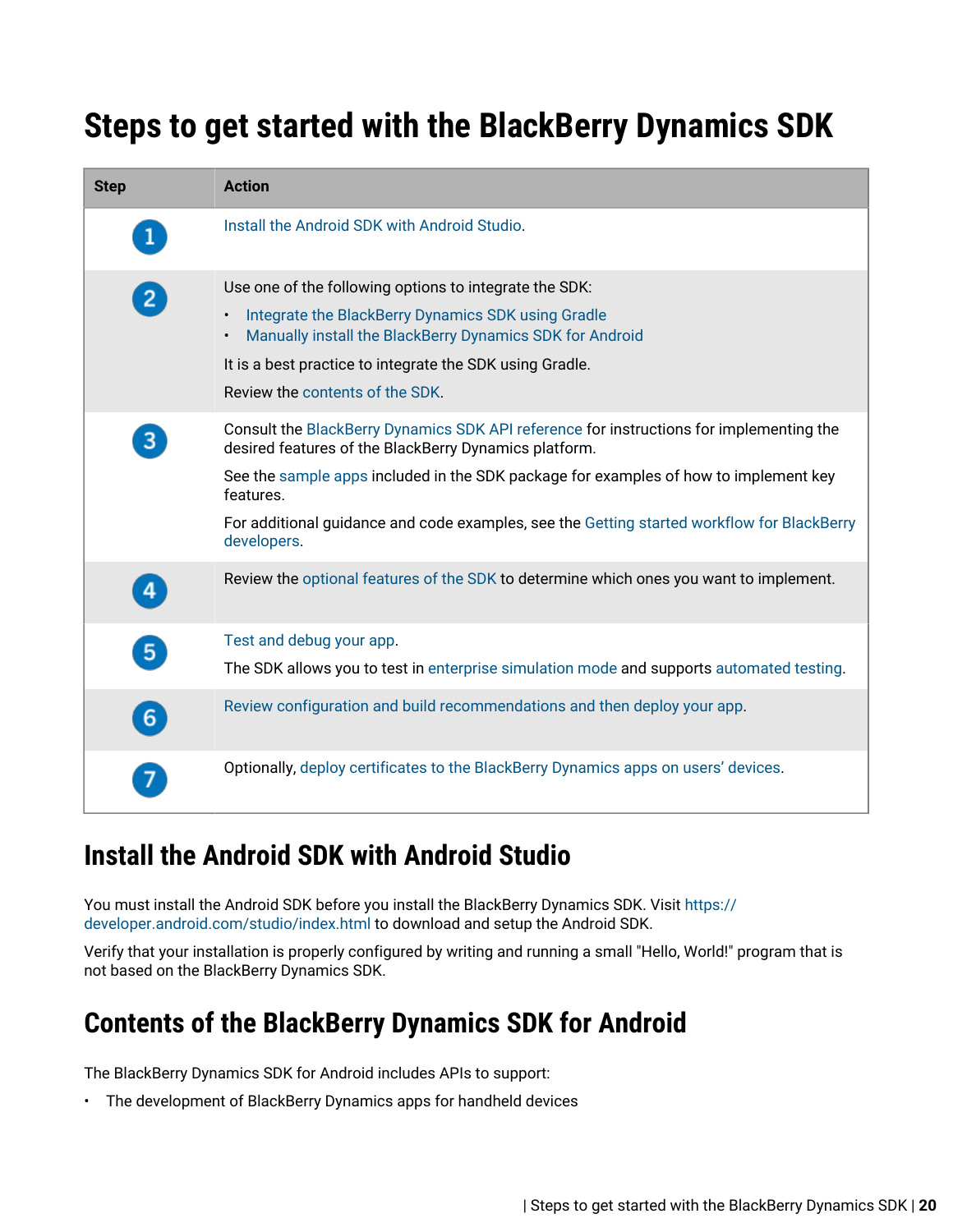- Android backup capabilities
- [BlackBerry Protect](#page-10-1) functionality
- [SafetyNet attestation](#page-35-0)
- [Automated testing](#page-41-1)

All libraries are distributed as both a maven repository that can be added to an existing repository and as library projects that can be added to an app project.

### <span id="page-20-0"></span>**Integrate the BlackBerry Dynamics SDK using Gradle**

**1.** In your project level Gradle file (build.gradle), add the following rule to include the BlackBerry Maven repository:

```
allprojects {
     repositories {
         google()
         jcenter()
         maven {
             url "https://software.download.blackberry.com/repository/maven/"
 }
     }
}
```
**2.** In the app level module of your Gradle file (app/build.gradle), declare the following dependency on the BlackBerry Dynamics SDK:

```
# BlackBerry Dynamics SDK
implementation
  'com.blackberry.blackberrydynamics:android_handheld_platform:10.0+' 
implementation
  'com.blackberry.blackberrydynamics:android_handheld_resources:10.0+'
implementation
  'com.blackberry.blackberrydynamics:android_handheld_backup_support:10.0+'
# Optional
implementation
  'com.blackberry.blackberrydynamics:android_handheld_blackberry_protect_support:
10.0+'
```
**3.** Sync the app to download all of the required dependencies.

# <span id="page-20-1"></span>**Manually install the BlackBerry Dynamics SDK for Android**

**Before you begin:** Visit [BlackBerry Developer Downloads](https://developers.blackberry.com/us/en/resources/downloads.html) to download the SDK package. When you click the link, you are prompted to log in to the Developer site with your BlackBerry Online Account. If you don't already have an account, you can register and create one.

- **1.** Open your Android home directory in a file manager application or change to the directory in a terminal window.
- **2.** From the sdk/ directory, navigate to the extras/ sub-directory. If there isn't a directory named blackberry/ at this location, create it using the file manager or by running the  $m$ kdir command.
- **3.** Change to the blackberry/ sub-directory.
- **4.** Copy the .zip file for the SDK to the blackberry/ directory and extract the files. This creates a directory structure with a directory named sdk/ as its root.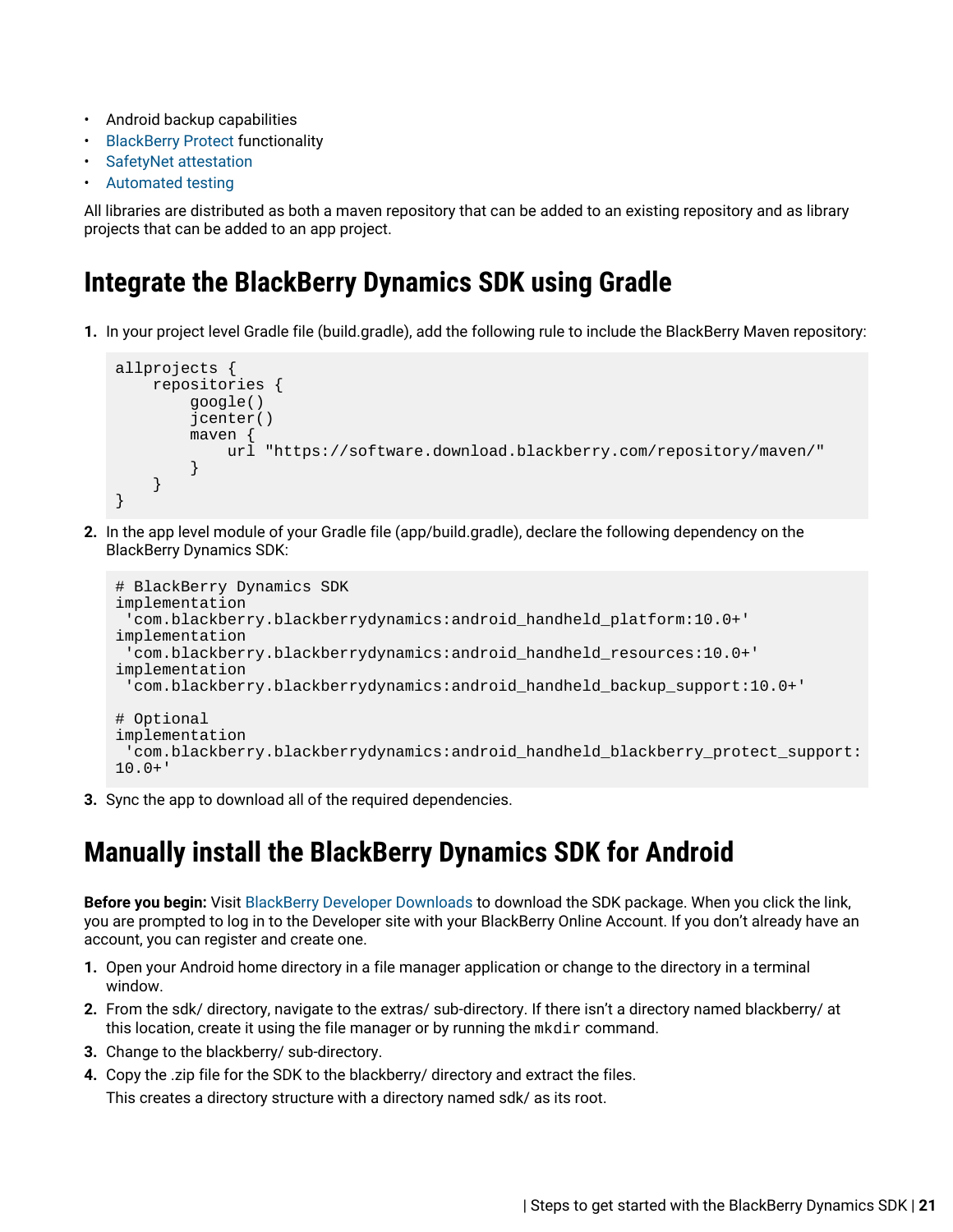**5.** Rename the new sdk/ directory to dynamics\_sdk/ using the file manager or by running the my or ren command.

### <span id="page-21-0"></span>**Add .aar files for the SDK libraries**

The BlackBerry Dynamics SDK libraries are available in the SDK package as .aar files that can be published to an internal repository. The files are found in m2repository/com/blackberry/blackberrydynamics.

**1.** Define the path to the .aar files in the build.gradle repositories block. For example:

```
allprojects {
    repositories {
         maven { url '/path/to/m2repository' }
         //other maven URLs ...
     }
}
```
**Note:** You can define the URL in the local.properties file to avoid VCS conflicts.

**2.** Add Gradle compile dependencies in the format *<group\_ID>:<artifact\_ID>:<version>*. For example:

```
dependencies {
     api 'com.blackberry.blackberrydynamics:android_handheld_platform:5.0.0.47'
}
```
The following artifacts are included in the SDK:

- android\_handheld\_platform
- android\_handheld\_backup\_support
- android\_handheld\_blackberry\_protect\_support
- android\_handheld\_gd\_safetynet
- atsl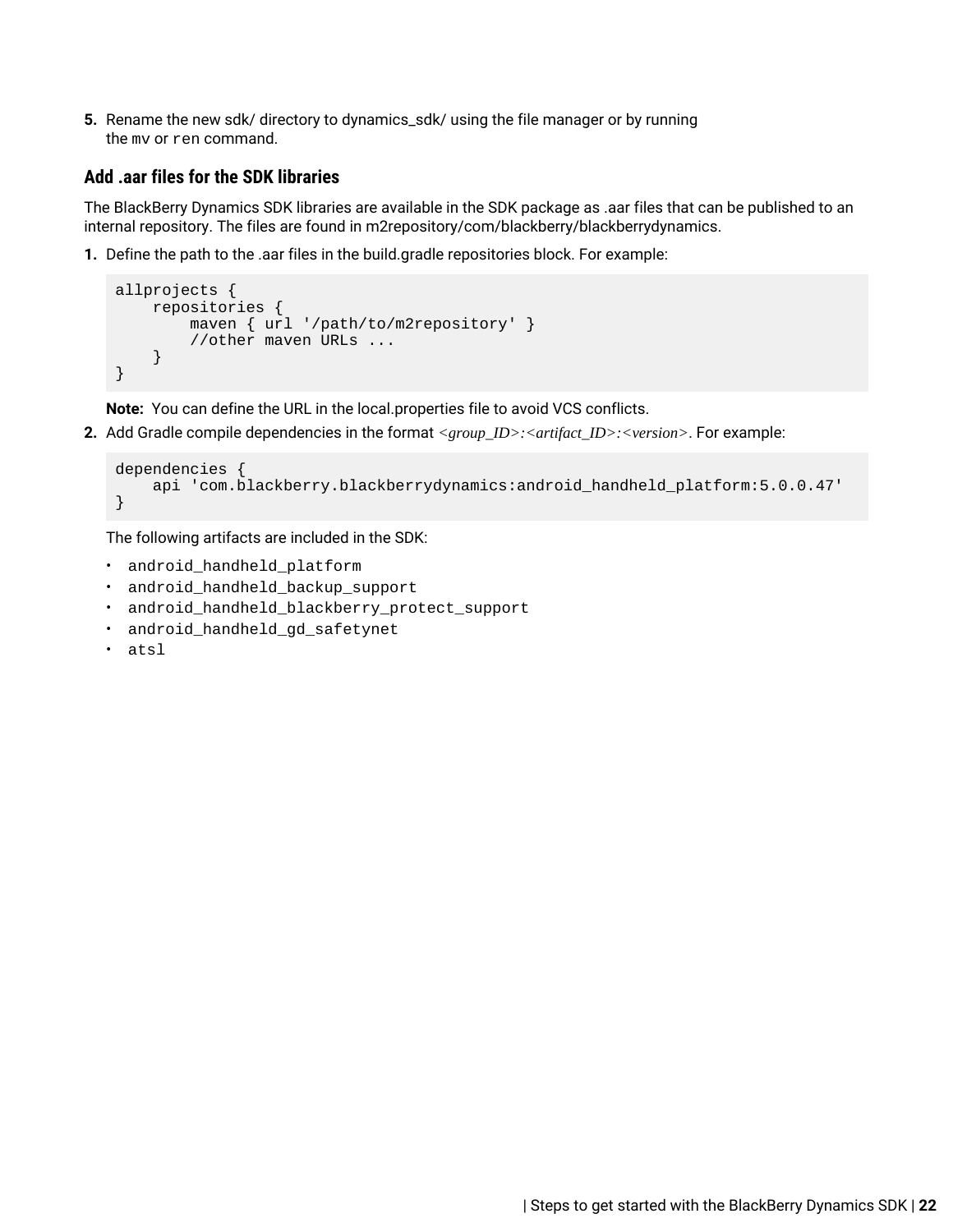# <span id="page-22-0"></span>**Integrating optional features**

This section provides more information about integrating optional features into your custom BlackBerry Dynamics apps.

# <span id="page-22-1"></span>**Enforcing local compliance actions**

The BlackBerry Dynamics SDK includes the following APIs that you can use to block or unblock a user's access to the UI of a BlackBerry Dynamics app locally:

- [GDAndroid.executeBlock](https://developer.blackberry.com/files/blackberry-dynamics/android/classcom_1_1good_1_1gd_1_1_g_d_android.html#aea4fbf58207da00595ae8bcb53e500b0)
- [GDAndroid.executeUnblock](https://developer.blackberry.com/files/blackberry-dynamics/android/classcom_1_1good_1_1gd_1_1_g_d_android.html#aa592c1763e68dfdaed62bce89e4468ce)

You can use these APIs to temporarily prevent access to an app under certain conditions. For example, if the user accesses a public Wi-Fi network that is not trusted, you can use [GDAndroid.executeBlock](https://developer.blackberry.com/files/blackberry-dynamics/android/classcom_1_1good_1_1gd_1_1_g_d_android.html#aea4fbf58207da00595ae8bcb53e500b0) to prevent access to the app until the user is on a trusted Wi-Fi network. While the app UI is blocked, the app's network activity and container storage access is not affected.

You can use [GDAndroid.executeBlock](https://developer.blackberry.com/files/blackberry-dynamics/android/classcom_1_1good_1_1gd_1_1_g_d_android.html#aea4fbf58207da00595ae8bcb53e500b0) to display a message to the user that explains why access to the app has been blocked and how the user can restore compliance and unblock the UI.

The GDInteraction sample app has been updated to demonstrate the use of these APIs.

**Note:** It is possible to circumvent a UI block if the user is able to restore a backup that was created before the block occurred. Take this condition into account when you develop and test your app.

### <span id="page-22-2"></span>**Adding custom policies for your app to the UEM management console**

You can add new management policies and settings that are specific to your custom BlackBerry Dynamics app to the BlackBerry UEM management console so that they can be configured and applied to users by UEM administrators. The new management policies that you define are in addition to the full suite of BlackBerry Dynamics and device management policies already offered by UEM.

You can add a custom policy for a BlackBerry Dynamics app by creating and uploading an application policy definition file to the management console. For implementation details and more information about the file format and elements, see the Application Policies Definition appendix in the API Reference [\(Android](https://developer.blackberry.com/files/blackberry-dynamics/android/_app_policies.html)[/iOS](https://developer.blackberry.com/files/blackberry-dynamics/ios/_app_policies.html)) and the [BlackBerry Dynamics App Policies Technical Brief.](https://docs.blackberry.com/content/dam/docs-blackberry-com/release-pdfs/en/blackberry-dynamics/application-policies.pdf)

For instructions for uploading the file to the management console, see [Manage settings for a BlackBerry](https://docs.blackberry.com/en/endpoint-management/blackberry-uem/current/administration/blackberry-dynamics/vvq1471962941016) [Dynamics app](https://docs.blackberry.com/en/endpoint-management/blackberry-uem/current/administration/blackberry-dynamics/vvq1471962941016) in the *UEM Administration Guide*.

### <span id="page-22-3"></span>**Add a watermark to the screens in a BlackBerry Dynamics app**

To protect against data leakage, you can implement an app policy that adds a watermark to the screens in a BlackBerry Dynamics app. The watermark includes the user's username and the current date and time. This watermark deters users from taking photos of potentially sensitive information, while also giving your organization a means to trace the source of a data leak.

To implement this feature, you must use BlackBerry Dynamics SDK version 8.0 or later, and you must implement a BlackBerry Dynamics application policy in UEM to enable or disable the feature.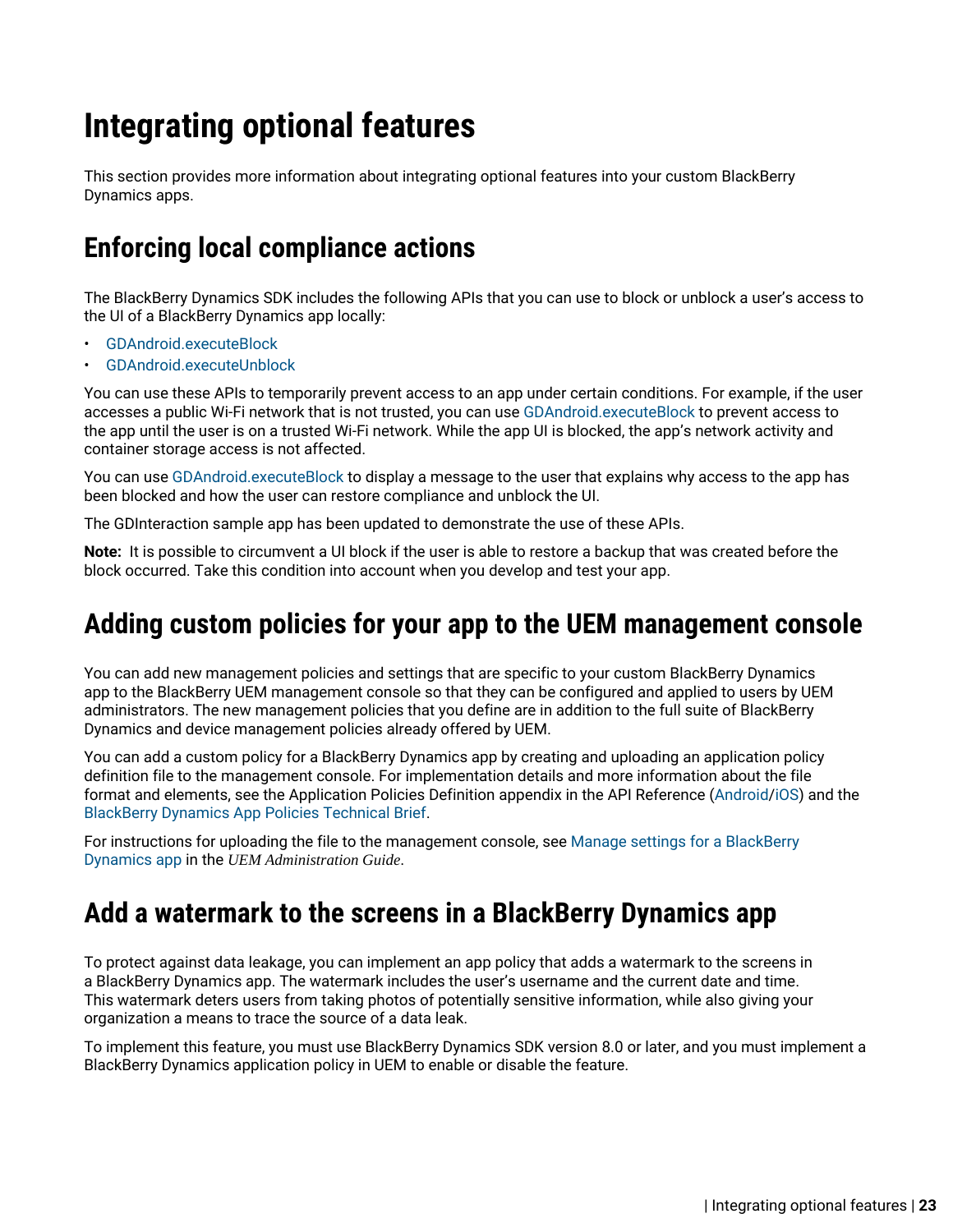**Note:** The watermark does not apply to views that appear outside of the interactive use of an application (for example, notifications and widgets). Review the data leakage protection settings available in the BlackBerry Dynamics profile to configure the necessary protections for sensitive information.

- **1.** Create a BlackBerry Dynamics app policy definition file for your app. For implementation details and more information about the file format and elements, see the Application Policies Definition appendix in the API Reference ([Android/](https://developer.blackberry.com/files/blackberry-dynamics/android/_app_policies.html)[iOS](https://developer.blackberry.com/files/blackberry-dynamics/ios/_app_policies.html)) and the [BlackBerry Dynamics App Policies Technical Brief.](https://docs.blackberry.com/content/dam/docs-blackberry-com/release-pdfs/en/blackberry-dynamics/application-policies.pdf)
- **2.** Add a setting definition for the DLP watermark policy. The name of the key must be **blackberry.security.EnableDLPWatermark** and the default value should be **false**.

Example:

```
<setting name="blackberry.security.EnableDLPWatermark">
     <checkbox>
         <key>blackberry.security.EnableDLPWatermark</key>
         <label>Enable DLP Watermark</label>
         <value>false</value>
     </checkbox>
</setting>
```
**3.** Include the DLP watermark policy setting in the structural section of the file. The pview elements must not include a key attribute.

Example:

```
<pview>
     <pview type="tabbed">
         <title>Data Leakage Prevention Watermark</title>
         <desc>Add a faint background watermark across all application screens
 with users 'username' and the current date/time.</desc>
        <pe ref="blackberry.security.EnableDLPWatermark" />
     </pview>
</pview>
```
**4.** Coordinate with the UEM administrator to upload the app policy for your app in UEM. See [Manage settings for](https://docs.blackberry.com/en/endpoint-management/blackberry-uem/current/administration/blackberry-dynamics/vvq1471962941016) [a BlackBerry Dynamics apps](https://docs.blackberry.com/en/endpoint-management/blackberry-uem/current/administration/blackberry-dynamics/vvq1471962941016) (App configuration > Upload a template).

The UEM administrator can now enable the DLP watermark feature.

### <span id="page-23-0"></span>**Using the BBWebView library**

The BlackBerry Dynamics SDK contains the BBWebView library that you can use to integrate the Android WebView component with a BlackBerry Dynamics app. The BBWebView code is available under the com.blackberry.bbwebview package name. The library is located at sdk/libs/handheld/bb\_webview in the SDK package.

The BBWebView library supports secure HTTP request interception for an internal network (URL loading, XML, and fetch HTTP requests), data leakage protection for cut, copy, and paste, page history navigation, and a secure cookies store. Additionally, HTTP authentication (Basic, Digest, NTLM, Kerberos) is supported in the BBWebView library.

The BBWebview library also supports file downloading into the secure container and showing the downloaded text (txt), image (jpeg, jpg, png), audio (mp3), and video (mp4) files to the user. You can get the path to the BBWebView Download directory and access downloaded files using the BlackBerry Dynamics Secure Storage APIs (com.good.gd.file). You can also open the BBWebView library UI to show the content of the BBWebView directory to the user.

The BBWebView library contains the following APIs: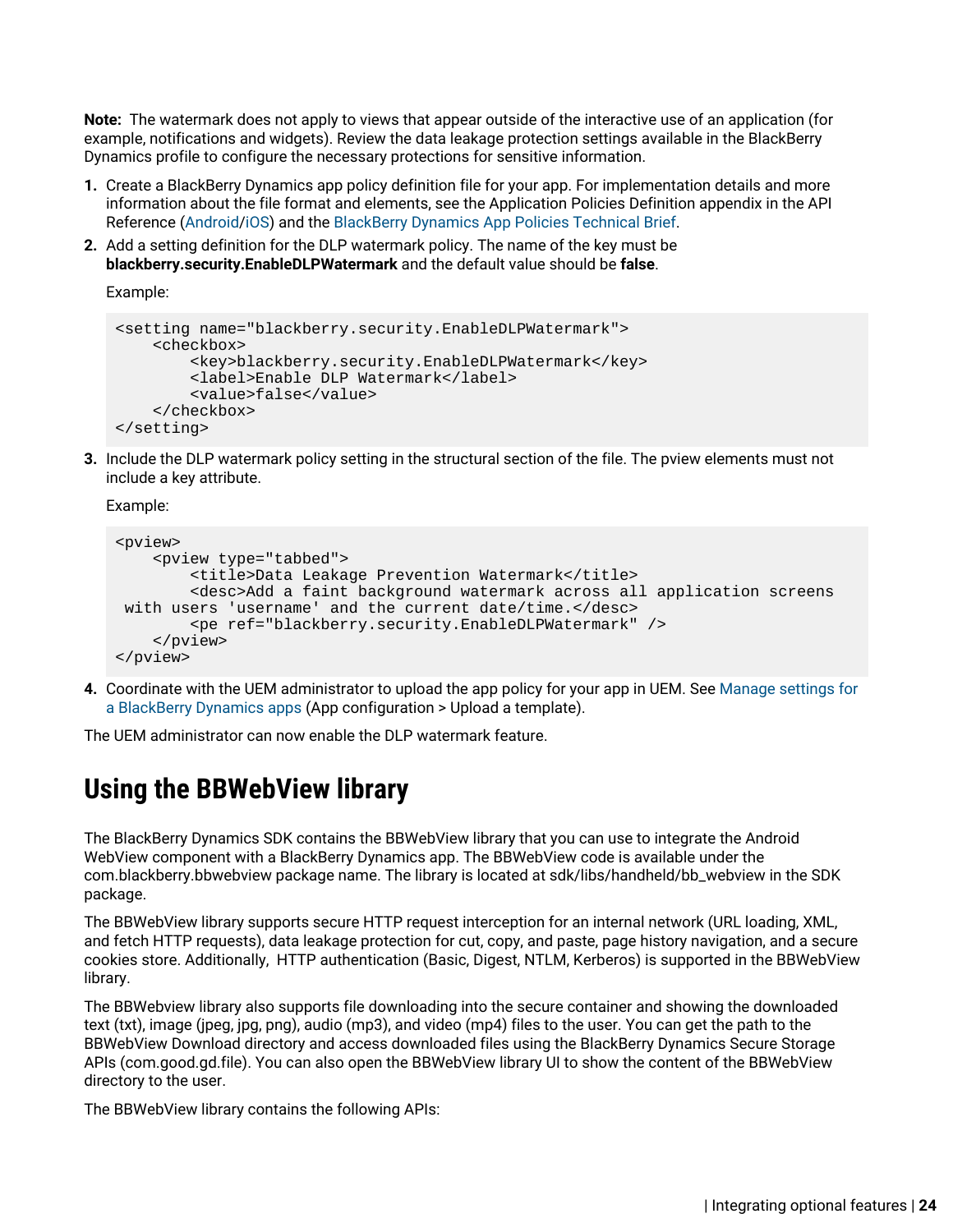- com.blackberry.bbwebview.BBWebChromeClient
- com.blackberry.bbwebview.BBWebViewClient
- com.blackberry.bbwebview.BBWebView

Note that BBWebView does not currently support:

- File uploading into the secure container
- URL schemes (mailto:, geo:, and so on)
- Web worker (Service worker)
- Pasting content from a BlackBerry Dynamics app to WebView using drag and drop
- Resource caches
- Secure database
- Local storage (HTML5)
- Session storage
- AutoZSO
- Secure drag-and-drop data movement between applications

To load files from the local assets folder, you must use the web-like URL format  $h_{\text{t}}$ t $\approx$  : // appassets.androidplatform.net/assets/ rather than file:///android\_asset/. For example, the following code will load the index.html page from the assets folder in BBWebView:

```
// Initialize BBWebView instance
BBWebView webView = ... 
// Provide url with file name which is located in your application's assets folder
webView.loadUrl("https://appassets.androidplatform.net/assets/index.html");
```
This method is compatible with the Same-Origin policy and recommended by Google. For more information, see [WebViewAssetLoader.](https://developer.android.com/reference/androidx/webkit/WebViewAssetLoader)

The com.blackberry.bbwebview.WebClientObserver class is deprecated. For the required methods, you can extend [BBWebViewClient,](https://developer.blackberry.com/files/blackberry-dynamics/android/classcom_1_1blackberry_1_1bbwebview_1_1_b_b_web_view_client.html) [BBWebView,](https://developer.blackberry.com/files/blackberry-dynamics/android/classcom_1_1blackberry_1_1bbwebview_1_1_b_b_web_view.html) and [BBWebChromeClient](https://developer.blackberry.com/files/blackberry-dynamics/android/classcom_1_1blackberry_1_1bbwebview_1_1_b_b_web_chrome_client.html). For more information about the methods to override in BBWebViewClient, BBWebView, or BBWebChromeClient, see the following Android developer resources:

- [Android Developers WebViewClient](https://developer.android.com/reference/android/webkit/WebViewClient)
- [Android Developers WebView](https://developer.android.com/reference/android/webkit/WebView)
- [Android Developers WebChromeClient](https://developer.android.com/reference/android/webkit/WebChromeClient)

BBWebView supports custom implementations of WebChromeClient and WebViewClient. To use this functionality, you must extend the BBWebChromeClient and BBWebViewClient classes.

- For WebViewClient, use the setter detailed at [Android Developers WebView](https://developer.android.com/reference/android/webkit/WebView#setWebViewClient(android.webkit.WebViewClient)).
- For WebChromeClient, use the setter detailed at [Android Developers WebView.](https://developer.android.com/reference/android/webkit/WebView#setWebChromeClient(android.webkit.WebChromeClient))

The following sample demonstrates how to set custom implementations of BBWebChromeClient and BBWebViewClient for BBWebView:

```
webView = ... // Create BBWebView instance
webView.setWebViewClient(new BBWebViewClient() {
     @Override
    public boolean shouldOverrideUrlLoading (WebView view, WebResourceRequest
  request) {
         if (request.getUrl().toString().startsWith("https://example.com")) {
             Log.i("BBWebViewClient", "shouldOverrideUrlLoading() forbidden loading
  url");
```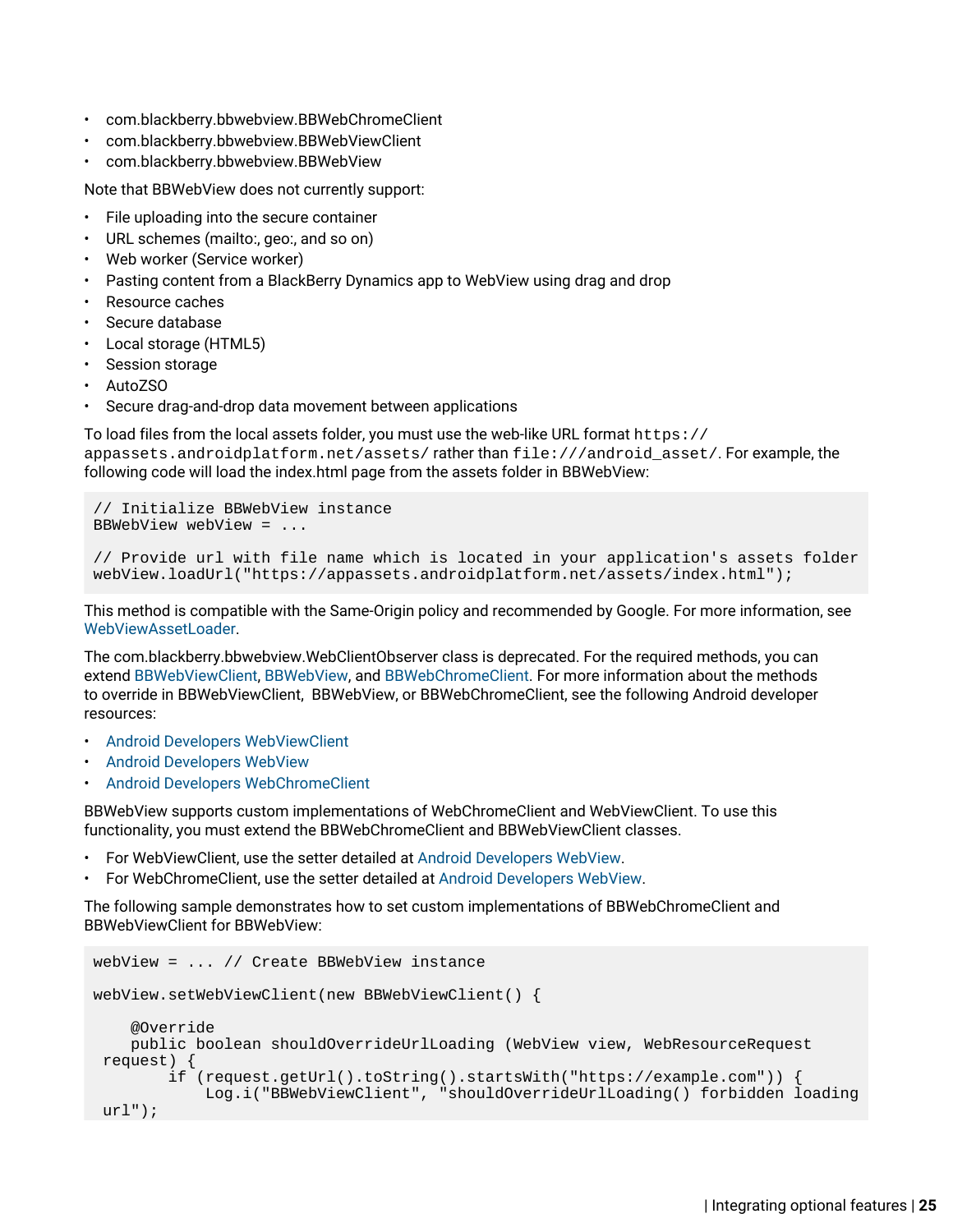```
 return true;
         } else {
             Log.i("BBWebViewClient", "shouldOverrideUrlLoading() continue loading
  url");
             return false;
         }
     }
     @Override
     public void onPageFinished(WebView view, String url) {
         Log.i("BBWebViewClient", "onPageFinished() url is loaded");
     }
});
webView.setWebChromeClient(new BBWebChromeClient() {
     @Override
     public void onProgressChanged(WebView view, int newProgress) {
         Log.i("BBWebChromeClient", "onProgressChanged() progress = " +
 newProgress);
     }
});
```
### <span id="page-25-0"></span>**Integrate the BBWebView library**

**Before you begin:** Add the BBWebView library dependency to the app project dependencies.

| <b>Method</b>                                          | <b>Steps</b>                                                                                                                       |
|--------------------------------------------------------|------------------------------------------------------------------------------------------------------------------------------------|
| Use the public BlackBerry<br>maven or local repository | Add the following to the build gradle project file:                                                                                |
|                                                        | implementation<br>('com.blackberry.blackberrydynamics:android webview:<br>\$DYNAMICS_SDK_VERSION')                                 |
| Use the build gradle<br>project file                   | <b>a.</b> Add the following to the build gradle project file:                                                                      |
|                                                        | implementation project(':BBWebView')                                                                                               |
|                                                        | <b>b.</b> Add the following to the settings gradle project file:                                                                   |
|                                                        | include(':BBWebView')project(':BBWebView').projectDir =<br>newFile('\${SDK_DISTRIBUTION_FOLDER}/sdk/libs/handheld/<br>bb webview') |

Use one of the following methods to integrate the BBWebView library with a BlackBerry Dynamics app:

### <span id="page-25-1"></span>**Prompt the user to update a BlackBerry Dynamics app**

Users should always upgrade to the latest available version of a BlackBerry Dynamics app to benefit from the latest security protections, features, and fixes. If a user has turned off automatic app updates on their device, the user runs the risk of remaining on an older version of an app that does not have the latest enhancements and protections. You can implement an app policy that will enable your BlackBerry Dynamics apps, on startup,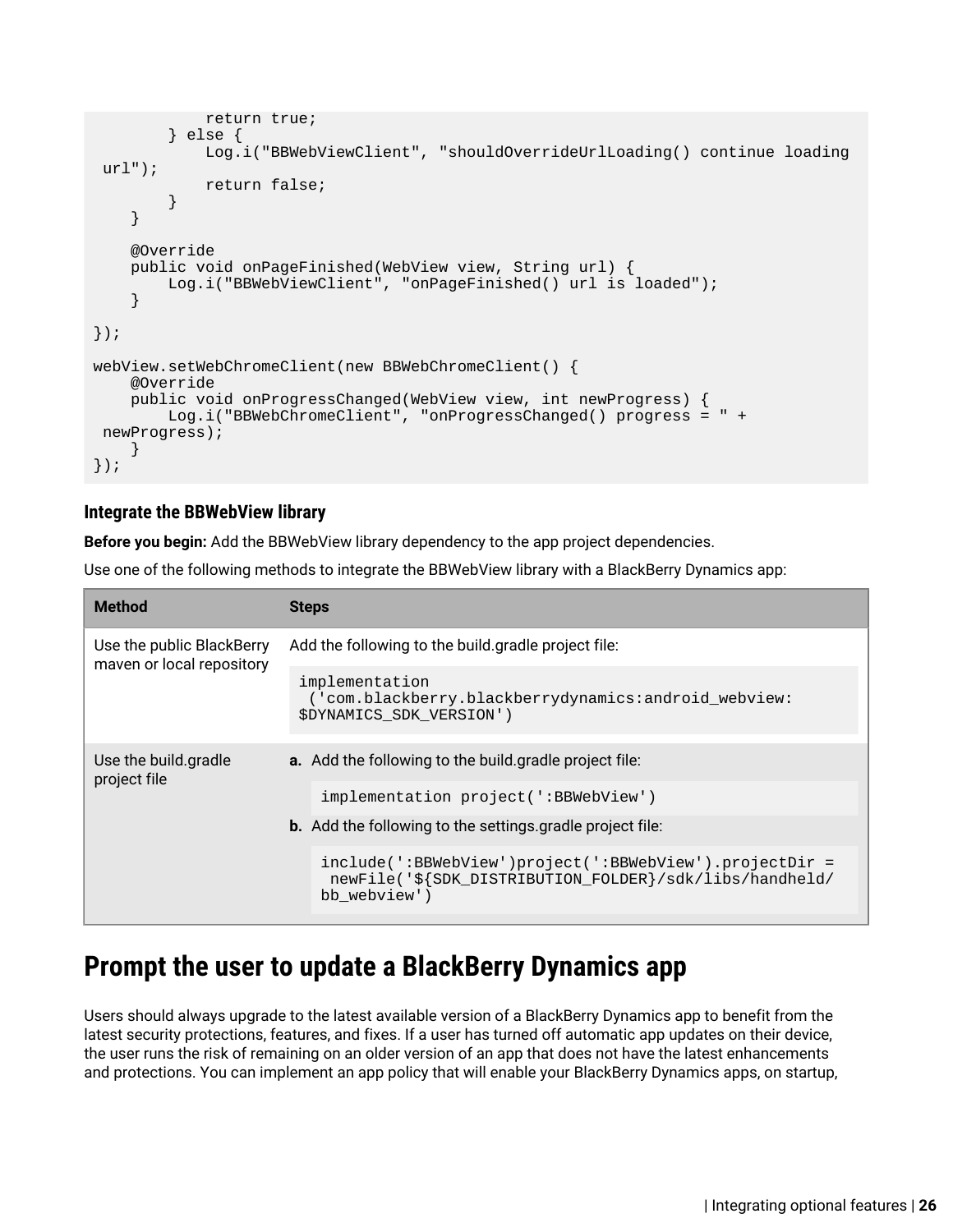to detect whether the user should upgrade to the latest available version. The BlackBerry Dynamics Runtime provides a notification using the ThreatStatus interface only if the user is running an older version of the app.

To implement this feature, you must use BlackBerry Dynamics SDK version 8.0 or later, and you must implement a BlackBerry Dynamics application policy in UEM. Note that the UEM administrator cannot view or change the policy configuration. The minimum required version and the app download URL are configured using hidden fields in the application policy.

The ThreatApplicationSecurity ([Android/](https://developer.blackberry.com/files/blackberry-dynamics/android/classcom_1_1blackberry_1_1security_1_1threat_1_1_threat_application_security.html)[iOS\)](https://developer.blackberry.com/files/blackberry-dynamics/ios/interface_b_b_d_threat_application_security.html) class in the ThreatStatus API ([Android/](https://developer.blackberry.com/files/blackberry-dynamics/android/classcom_1_1blackberry_1_1security_1_1threat_1_1_threat.html)[iOS](https://developer.blackberry.com/files/blackberry-dynamics/ios/interface_b_b_d_threat.html)) provides a warning. The isAppVersionOutOfDate() method [\(Android](https://developer.blackberry.com/files/blackberry-dynamics/android/classcom_1_1blackberry_1_1security_1_1threat_1_1_threat_application_security.html#a62591ce4ec6f7ce9b07779094cde4631)[/iOS](https://developer.blackberry.com/files/blackberry-dynamics/ios/interface_b_b_d_threat_application_security.html#a6689e8b36ae35b5a272eb42710b8b782)) indicates if the current version of the app that is installed on the device is lower than the minimum required version. A string with the URL to download the latest version is returned using getAppUpdateURL() ([Android/](https://developer.blackberry.com/files/blackberry-dynamics/android/classcom_1_1blackberry_1_1security_1_1threat_1_1_threat_application_security.html#a750a1aae820224430ef483edee1aeac1)[iOS\)](https://developer.blackberry.com/files/blackberry-dynamics/ios/interface_b_b_d_threat_application_security.html#a30cae6e5b4a828d470dbf192471e0f5e).

- **1.** Create a BlackBerry Dynamics app policy definition file for your app. For implementation details and more information about the file format and elements, see the [Application Policies Definition appendix](https://developer.blackberry.com/files/blackberry-dynamics/ios/_app_policies.html) in the API Reference and the [BlackBerry Dynamics App Policies Technical Brief](https://docs.blackberry.com/content/dam/docs-blackberry-com/release-pdfs/en/blackberry-dynamics/application-policies.pdf).
- **2.** Add the following settings:
	- **blackberry.security.appInfo.android.appMinVersion**: This is the minimum required versionCode from the Android manifest file.
	- **blackberry.security.appInfo.iOS.appMinVersion**: This is the minimum required bundle version as defined in the Xcode info.plist file.
	- **blackberry.security.appInfo.android.appUpdateURL**: This is the URL that the user can use to download your Android app.
	- **blackberry.security.appInfo.iOS.appUpdateURL**: This is the URL that the user can use to download your iOS app.

Example:

```
<setting name="android_appMinVersion">
     <hidden>
         <key>blackberry.security.appInfo.android.appMinVersion</key>
         <value>16</value>
     </hidden>
</setting>
<setting name="iOS_appMinVersion">
     <hidden>
         <key>blackberry.security.appInfo.iOS.appMinVersion</key>
         <value>20</value>
     </hidden>
</setting>
<setting name="iOS_appUpdateURL">
     <hidden>
         <key>blackberry.security.appInfo.iOS.appUpdateURL</key>
         <value>https://apps.apple.com/us/app/blackberry-work/id890656632</
value>
     </hidden>
</setting>
<setting name="android_appUpdateURL">
     <hidden>
         <key>blackberry.security.appInfo.android.appUpdateURL</key>
         <value>https://play.google.com/store/apps/details?id=com.good.gcs</
value>
     </hidden>
</setting>
```
**3.** Include the settings in the structural section of the file.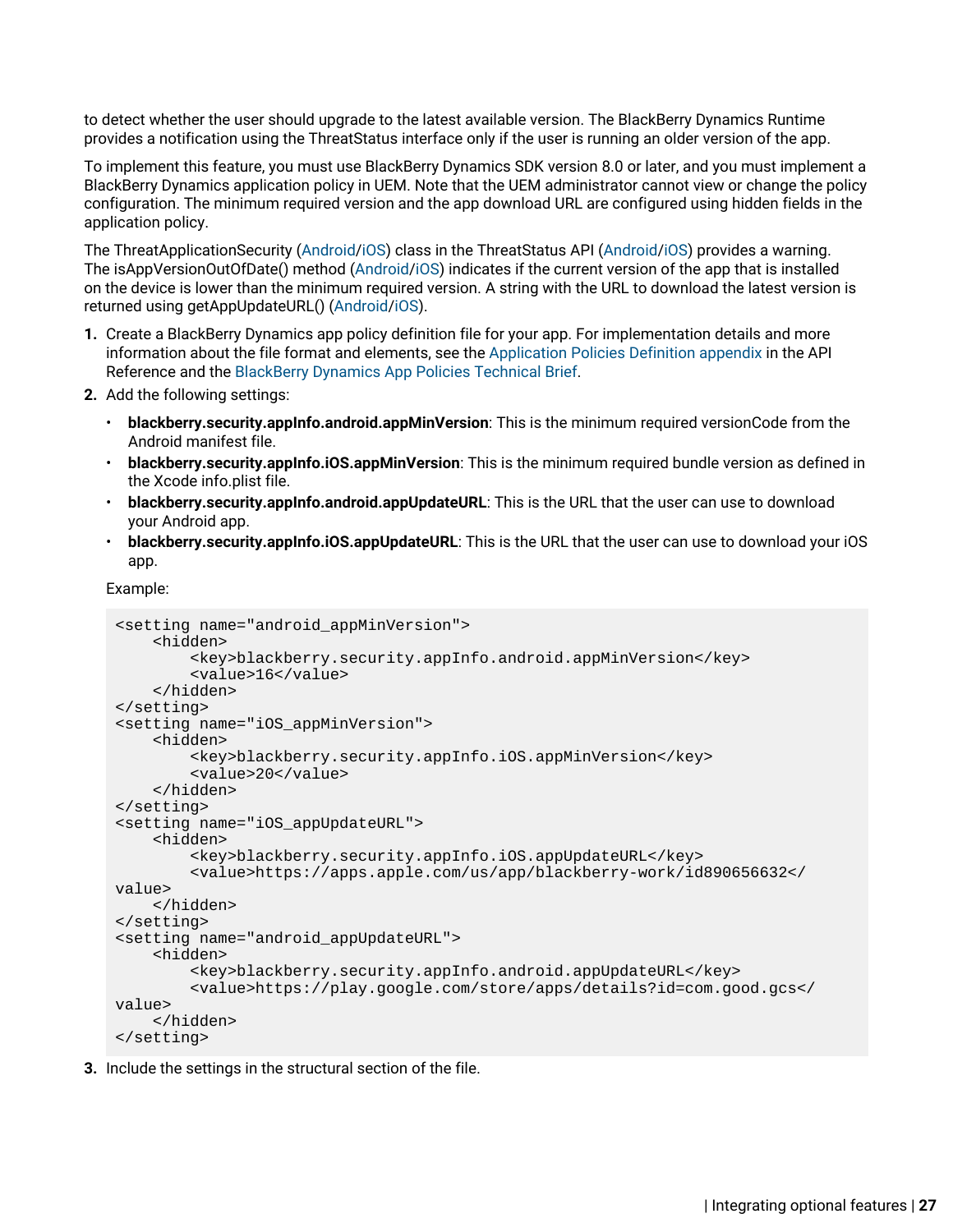Example:

```
<pview>
     <!-- App Minimum Version Security Configuration -->
     <pe ref="android_appMinVersion"/>
     <pe ref="android_appUpdateURL"/>
     <pe ref="iOS_appMinVersion"/>
     <pe ref="iOS_appUpdateURL"/>
</pview>
```
**4.** Coordinate with the UEM administrator to upload the app policy for your app in UEM. See [Manage settings for](https://docs.blackberry.com/en/endpoint-management/blackberry-uem/current/administration/blackberry-dynamics/vvq1471962941016) [a BlackBerry Dynamics apps](https://docs.blackberry.com/en/endpoint-management/blackberry-uem/current/administration/blackberry-dynamics/vvq1471962941016) (App configuration > Upload a template).

### <span id="page-27-0"></span>**Adding a custom logo and colors with the branding API**

You can use the branding API to add a custom logo and colors to the app UI. For more information, see [void](https://developer.blackberry.com/files/blackberry-dynamics/android/classcom_1_1good_1_1gd_1_1_g_d_android.html#a745a99d166c1d5e497d71f56b32d8904) [configureUI](https://developer.blackberry.com/files/blackberry-dynamics/android/classcom_1_1good_1_1gd_1_1_g_d_android.html#a745a99d166c1d5e497d71f56b32d8904) in the API Reference.

# <span id="page-27-1"></span>**Support for Night Mode**

The BlackBerry Dynamics SDK for Android version 6.1 and later supports Night Mode. The Greetings server and Application policy sample apps in the SDK package demonstrate how to support this feature. The other sample apps use light mode.

You can turn off support for Night Mode in the BlackBerry Dynamics UI by adding the following code to the application class:

```
import android.support.v7.app.AppCompatDelegate;
...
     AppCompatDelegate.setDefaultNightMode(AppCompatDelegate.MODE_NIGHT_NO);
```
This can be useful for apps that do not support Night Mode, to ensure a consistent UI experience (all screens will use light mode). Most of the sample apps in the SDK package include this code for reference.

**Note:** The internal style and theme definitions included with the BlackBerry Dynamics SDK have changed. If your app was previously making use of any of these definitions, you may get errors when building your app, and may have to rework your UI to avoid some dependencies. It is a best practice that you do not rely on BlackBerry Dynamics styles when coding your UI. Please contact BlackBerry support if your app relied on a particular style and you need to know how it was defined.

# <span id="page-27-2"></span>**Using zero sign-on for SaaS services through BlackBerry Enterprise Identity**

Your custom BlackBerry Dynamics apps can leverage zero sign-on (ZSO) for SaaS through BlackBerry Enterprise Identity. For more information, see the [BlackBerry Enterprise Identity docs.](https://docs.blackberry.com/en/id-comm-collab/blackberry-enterprise-id/latest/blackberry-enterprise-identity-administration-html/dzq1497032945731/xdt1496843238608/wix1497270979931)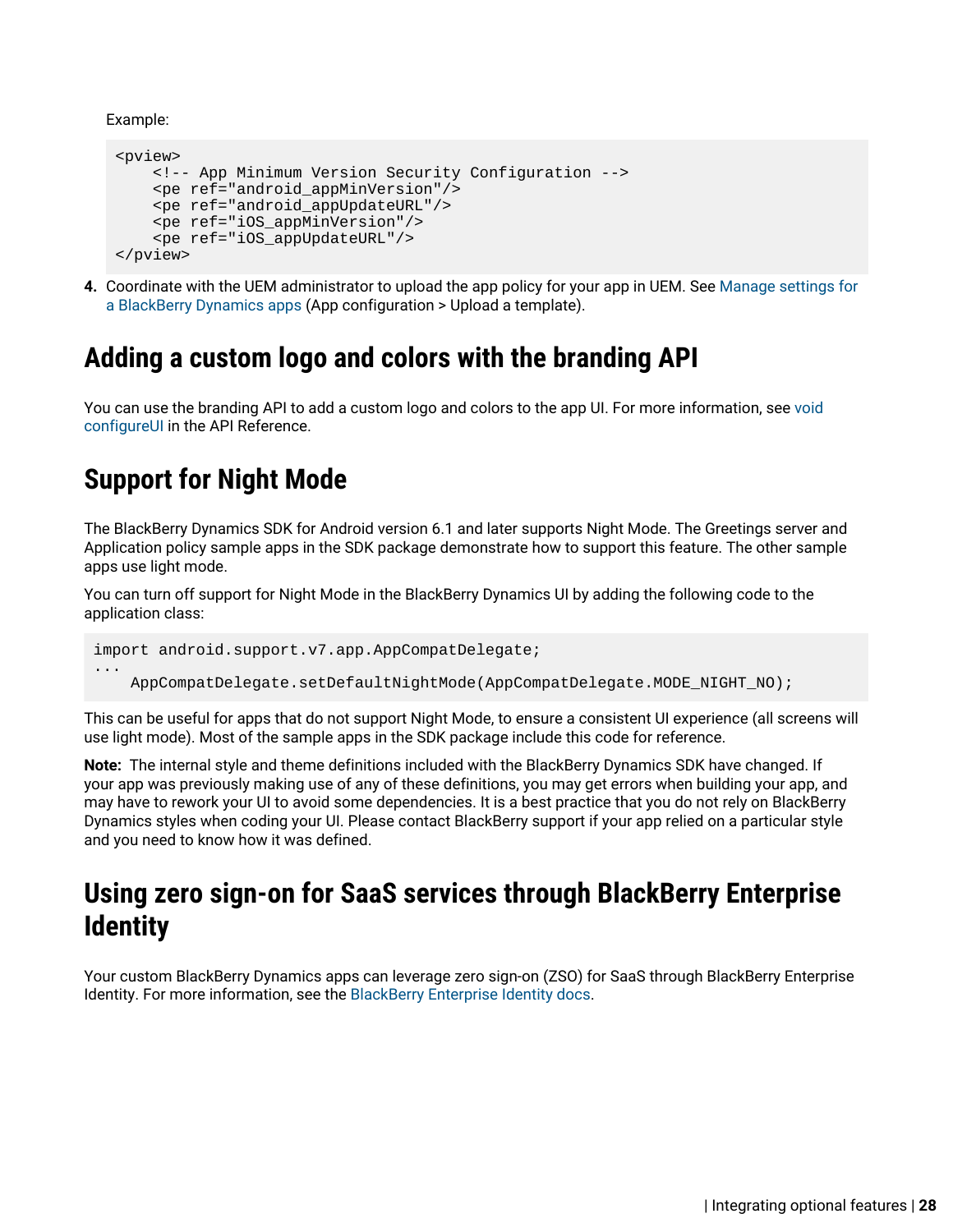## <span id="page-28-0"></span>**Integrating BlackBerry Enterprise Mobility Server services**

This section covers the general approach for programming with the BlackBerry Dynamics SDK and the [BlackBerry](https://docs.blackberry.com/en/endpoint-management/blackberry-enterprise-mobility-server/) [Enterprise Mobility Server](https://docs.blackberry.com/en/endpoint-management/blackberry-enterprise-mobility-server/) services. The approach consists of two parts:

- Programming an app to interact with the desired BEMS services
- Entitling users to the necessary applications

BEMS services conform to the [Shared Services Framework](#page-7-2). A service consists of two applications: A program that provides the service, and an app that consumes the service. BEMS is the service provider that must be configured for use in BlackBerry UEM. You create the app that consumes this service.

### **BEMS services APIs**

The BEMS services are described in the [BEMS API Reference Guides](https://docs.blackberry.com/en/endpoint-management/blackberry-enterprise-mobility-server/).

#### **Programming your service consumer app**

You must define a unique BlackBerry Dynamics app ID for your application (for complete details, see [Using an](#page-14-0) [entitlement ID and version to uniquely identify a BlackBerry Dynamics app](#page-14-0)). The BlackBerry Dynamics SDK has functions to discover services, and each BEMS service has specific programming interfaces.

To discover the BEMS services, use GDServiceType. This API and other APIs for shared services are described in other sections of this guide and in the [BlackBerry Dynamics API reference.](https://developers.blackberry.com/us/en/resources/api-reference.html)

After your consumer app discovers the service, the way the app communicates with the service depends on the service definition.

**Note:** Most BEMS services run over SSL (HTTPS) on port 8443. Be sure your consumer application connects to the correct server and port.

#### **Discovering the BlackBerry Enterprise Mobility Server services**

Described here is a general approach to using the BlackBerry Dynamics SDK and Server-based Services Framework to programmatically discover the Docs services offered by your BEMS installation.

| <b>Item</b>        | <b>Description</b>                                                                                                                                  |
|--------------------|-----------------------------------------------------------------------------------------------------------------------------------------------------|
| Service identifier | First you need to know the service identifier and version. For more information<br>about the available services, see Mobile Services.               |
| Service discovery  | Next, code a service discovery query in your application program. See the<br>getServiceProvidersFor API in the GDAndroid, GDiOS, and GDMac classes. |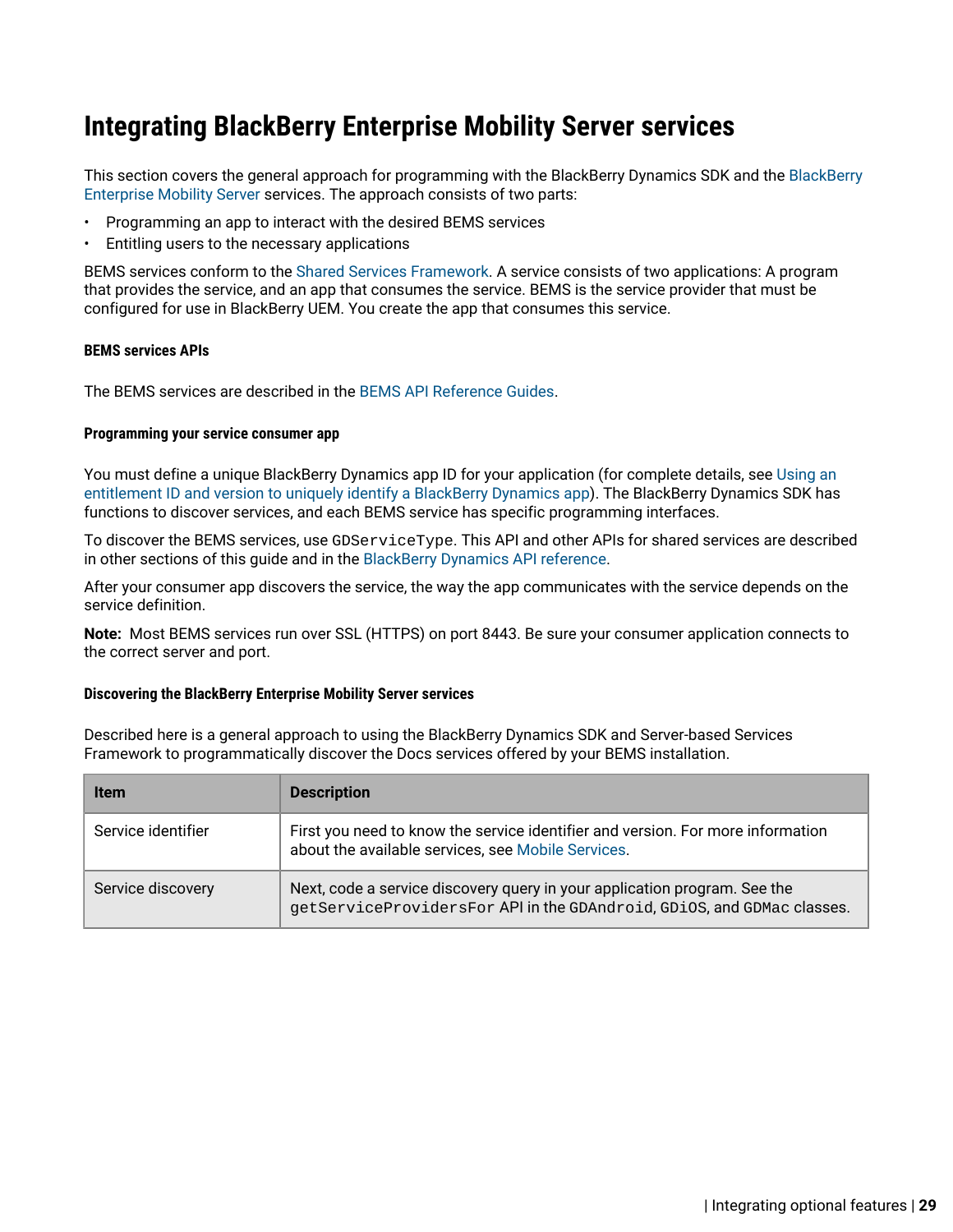| <b>Item</b>      | <b>Description</b>                                                                                                                                                                                                                                                                                                                                                                                                                                   |
|------------------|------------------------------------------------------------------------------------------------------------------------------------------------------------------------------------------------------------------------------------------------------------------------------------------------------------------------------------------------------------------------------------------------------------------------------------------------------|
| Server cluster   | The result of the service discovery query is an array of GDServiceProvider<br>objects. Each object corresponds to a BlackBerry Dynamics entitlement ID that is<br>registered as a provider of the service. Your best result is that the array has one<br>element.                                                                                                                                                                                    |
|                  | If the array is empty, it means that the current end user isn't entitled to any App ID<br>that provides the service. In that case, your app shouldn't use the service.                                                                                                                                                                                                                                                                               |
|                  | If the array has more than one element, it means that the end user is entitled to<br>more than one GD App ID that provides the service (likely a configuration error by<br>the enterprise). Your app would have to pick one of the GD App IDs, or try all of<br>them, or prompt the user to select.                                                                                                                                                  |
|                  | In the GDServiceProvider object, there is a serverCluster attribute. It<br>contains an array of GDAppServer objects, each of which tells you the address<br>and port number of a server, and the priority of that instance within the cluster.                                                                                                                                                                                                       |
| Server selection | If the serverCluster array has only one element, then server selection is trivial.<br>Use the server address and port number of the first element.                                                                                                                                                                                                                                                                                                   |
|                  | If the serverCluster array is empty, that indicates an enterprise configuration<br>error.                                                                                                                                                                                                                                                                                                                                                            |
|                  | If the serverCluster array has more than one element, then you must<br>implement a server selection algorithm. A sample algorithm is given on the<br>GDAndroid, GDiOS, and GDMac pages in the BlackBerry Dynamics API reference,<br>in the getApplicationConfig section. The algorithm is the same for the<br>BlackBerry Dynamics SDK for Android and for the BlackBerry Dynamics SDK for<br>iOS. The recommended selection algorithm is as follows. |
|                  | For each priority value in the list, starting with the highest:                                                                                                                                                                                                                                                                                                                                                                                      |
|                  | Select a server that has that priority, at random.<br>$\bullet$<br>Attempt to connect to the server.<br>If the connection succeeds, use that server.<br>If the connection fails, try another server at the same priority, at random.<br>If there are no more untried servers at that priority, try the servers at the next<br>lower priority.                                                                                                        |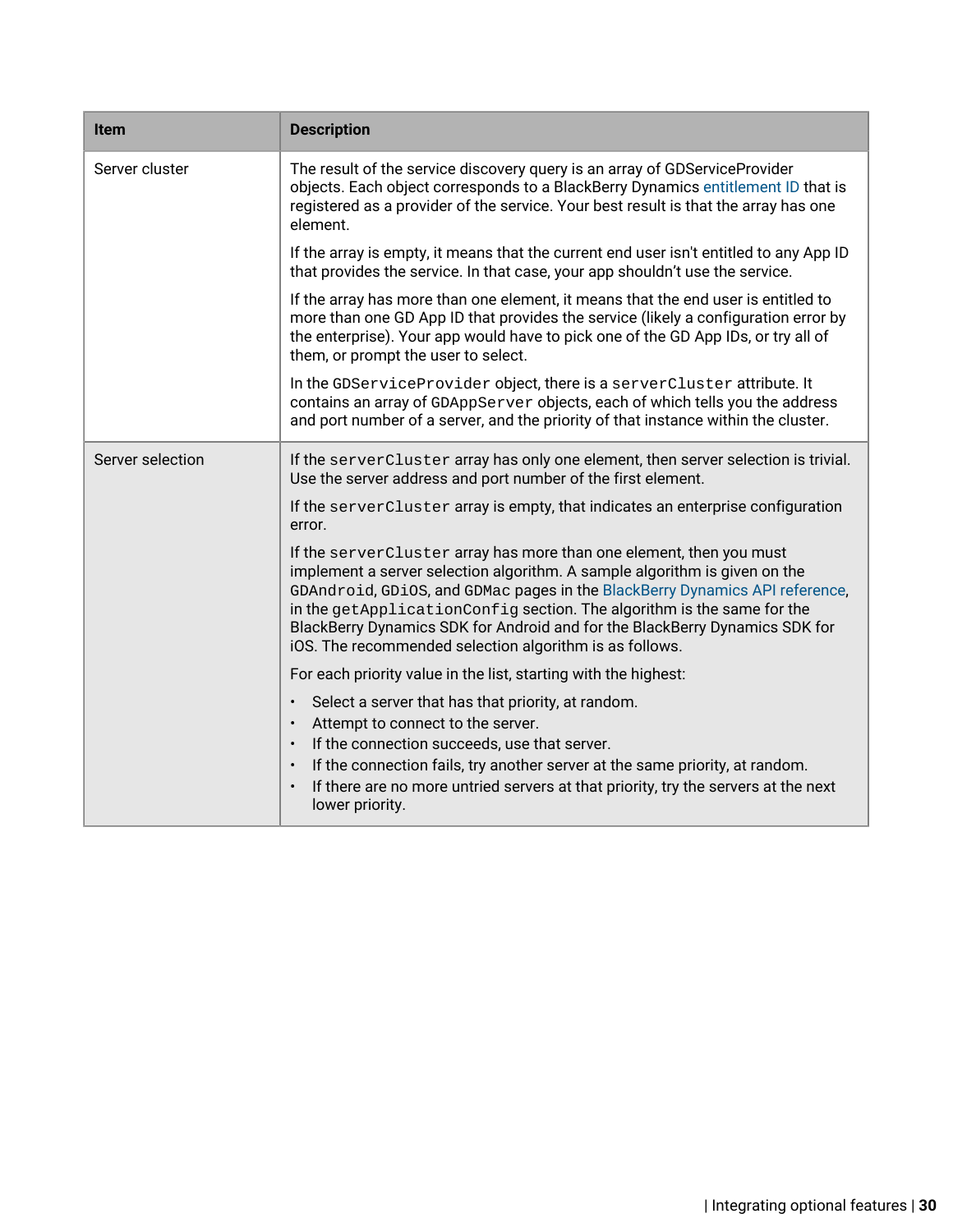# <span id="page-30-0"></span>**Integrating BlackBerry Analytics**

BlackBerry Analytics is a cloud-based portal that you can use to view information about the BlackBerry Dynamics apps and devices that are used in your organization's environment. Previously, the BlackBerry Analytics functionality was offered in a separate SDK that you could integrate with your BlackBerry Dynamics apps. In SDK version 8.0 and later, BlackBerry Analytics functionality is now included in the BlackBerry Dynamics SDK.

BlackBerry Analytics functionality is automatically enabled when you use the BlackBerry Dynamics SDK version 8.0 or later. To enable data collection and use of the BlackBerry Analytics portal, your organization must purchase the BlackBerry Analytics entitlement, and the UEM administrator must assign the entitlement to users or groups. For more information about the BlackBerry Analytics requirements, entitlement, and accessing the portal, see the [BlackBerry Analytics documentation.](https://docs.blackberry.com/en/endpoint-management/blackberry-analytics/) If you are upgrading an app to use SDK version 8.0 and it currently uses the separate BlackBerry Analytics SDK, see [Remove the previous integration with the separate BlackBerry](#page-30-1) [Analytics SDK.](#page-30-1)

For more information about the BlackBerry Analytics APIs that are integrated in the BlackBerry Dynamics SDK, see the BlackBerryAnalytics class [\(Android](https://developer.blackberry.com/files/blackberry-dynamics/android/https://developer.blackberry.com/files/blackberry-dynamics/android/classcom_1_1blackberry_1_1analytics_1_1analyticsengine_1_1_blackberry_analytics.html)[/iOS](https://developer.blackberry.com/files/blackberry-dynamics/ios/interface_b_a_f_blackberry_analytics.html)) in the API reference.

# <span id="page-30-1"></span>**Remove the previous integration with the separate BlackBerry Analytics SDK**

If you previously integrated the separate BlackBerry Analytics SDK with your BlackBerry Dynamics app, when you upgrade to use SDK version 8.0, do the following to remove the previous integration:

- **1.** Remove the dependency on BlackBerry Analytics SDK from the **build.gradle** file: implementation(name:'BlackberryAnalytics-release, ext:'aar')
- **2.** Verify that the dependency on the SDK .aar file is correctly linked in your **build.gradle** file. See Integrating the BlackBerry Dynamics SDK in .aar format.
- **3.** Remove the following method calls within your project:
	- BlackberryAnalytics.setStage()
	- BlackberryAnalytics.hostInitializationCompleted()

Once you upgrade to SDK version 8.0, no additional development effort is required to enable your BlackBerry Dynamics app to use BlackBerry Analytics. To enable data collection and use of the BlackBerry Analytics portal, your organization must purchase the BlackBerry Analytics entitlement and the UEM administrator must assign the entitlement to users or groups. For more information about the BlackBerry Analytics requirements, entitlement, and accessing the portal, see the [BlackBerry Analytics documentation](https://docs.blackberry.com/en/endpoint-management/blackberry-analytics/).

# <span id="page-30-2"></span>**Using the BlackBerry Analytics REST API**

You can use the BlackBerry Analytics REST API to retrieve metrics and event data from BlackBerry Analytics. You can use this data in a number of ways. For example, you can create your own custom reports.

To use the BlackBerry Analytics REST API, you should be familiar with REST APIs that rely on JSON bodies for payload. You must also have a registered account that you can use to access BlackBerry Analytics at [https://](https://analytics.blackberry.com) [analytics.blackberry.com.](https://analytics.blackberry.com) For instructions for setting up BlackBerry Analytics and for creating an account, see the [BlackBerry Analytics Administration Guide](https://docs.blackberry.com/en/endpoint-management/blackberry-analytics/latest/administration-guide/).

The BlackBerry Analytics REST API reference is available on the [Analytics Portal.](https://developer.blackberry.com/files/blackberry-analytics/Api.html#top) The API documentation includes examples of various requests.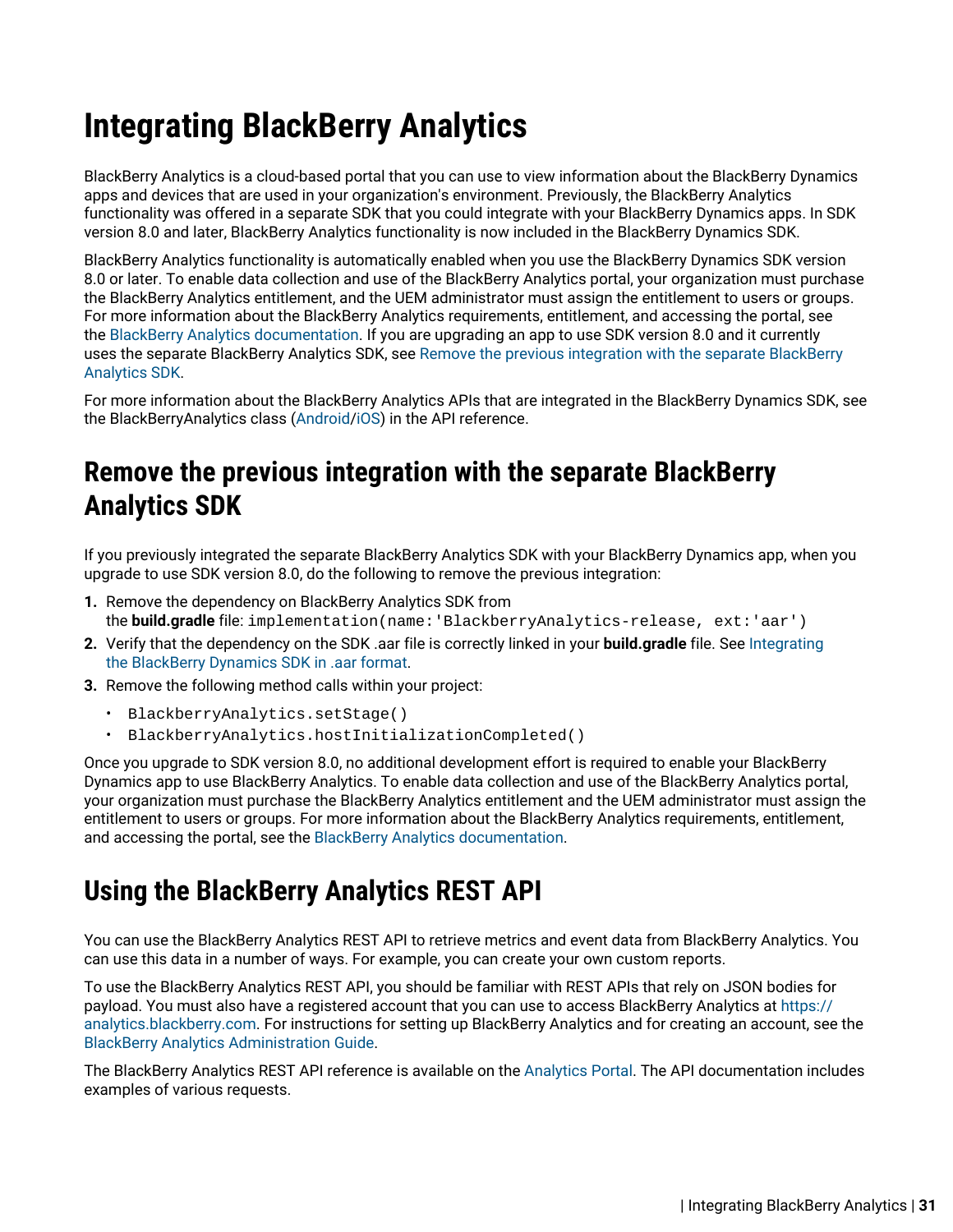### <span id="page-31-0"></span>**Get a JWT token for REST API calls**

**1.** Get a refresh token from the BlackBerry myAccount online service. Use the same myAccount credentials that you use to log in to the BlackBerry Analytics portal. Refresh tokens are valid for a long time. Access tokens expire in the interval indicated, in minutes.

Request to the server:

```
curl --request POST --data
 "client_id=com.good.oauth2.client.general&grant_type=password&username=
user@domain&password=account_password" https://login.blackberry.com/sso/oauth2/
access_token
```
Response from the server:

```
{"scope":"com.good.oauth2.client.general goodCurUserLevel
 goodOrgID goodOrgRole goodOrgType inetUserStatus mail
 o","expires_in":600,"token_type":"Bearer","refresh_token":" TOKEN_VALUE
  ","access_token":" TOKEN_VALUE "}
```
**2.** You can use a refresh token to generate a new access token. Persist the refresh token in a secure storage location that is accessible to your app.

Request to the server:

```
curl --request POST --data
  "client_id=com.good.oauth2.client.general&grant_type=refresh_token&
refresh_token=TOKEN_VALUE" https://login.blackberry.com/sso/oauth2/access_token
```
Response from the server:

```
{"scope":"com.good.oauth2.client.general goodCurUserLevel
 goodOrgID goodOrgRole goodOrgType inetUserStatus mail
 o","expires_in":600,"token_type":"Bearer","access_token":"TOKEN_VALUE"}
```
**3.** Exchange the access token for a JWT token at the BlackBerry Analytics portal.

Request to the server:

```
curl https://analytics.blackberry.com/enterpriseportal/api/v2/auth/oauth?
accessToken=TOKEN_VALUE
```
Response from the server:

{"JWTToken":"JWT\_TOKEN\_VALUE"}

**4.** Make BlackBerry Analytics API calls with the JWT token. The JWT token expires after 1 hour. You can repeat steps 2 and 3 to get a new JWT token.

Request to the server:

```
curl -H 'Authorization:Bearer <JWT_TOKEN>' https://analytics.blackberry.com/
enterpriseportal/api/v2/os
```
Response from the server:

```
[{\n    'versions":[ {\n        "name": "4.1.2"} }, {\n        "name": "4.4.2"} }, {\n        "name": "4.4.3"} }{"name":"4.4.4"},{"name":"5.0"},{"name":"5.0.1"},{"name":"5.0.2"},
{"name":"5.1"},{"name":"5.1.1"},{"name":"6.0"},{"name":"6.0.1"},{"name":"7.0"},
\{ "name":"7.1"},\{ "name":"7.1.1"},\{ "name":"7.1.2"},\{ "name":"8.0.0"},
```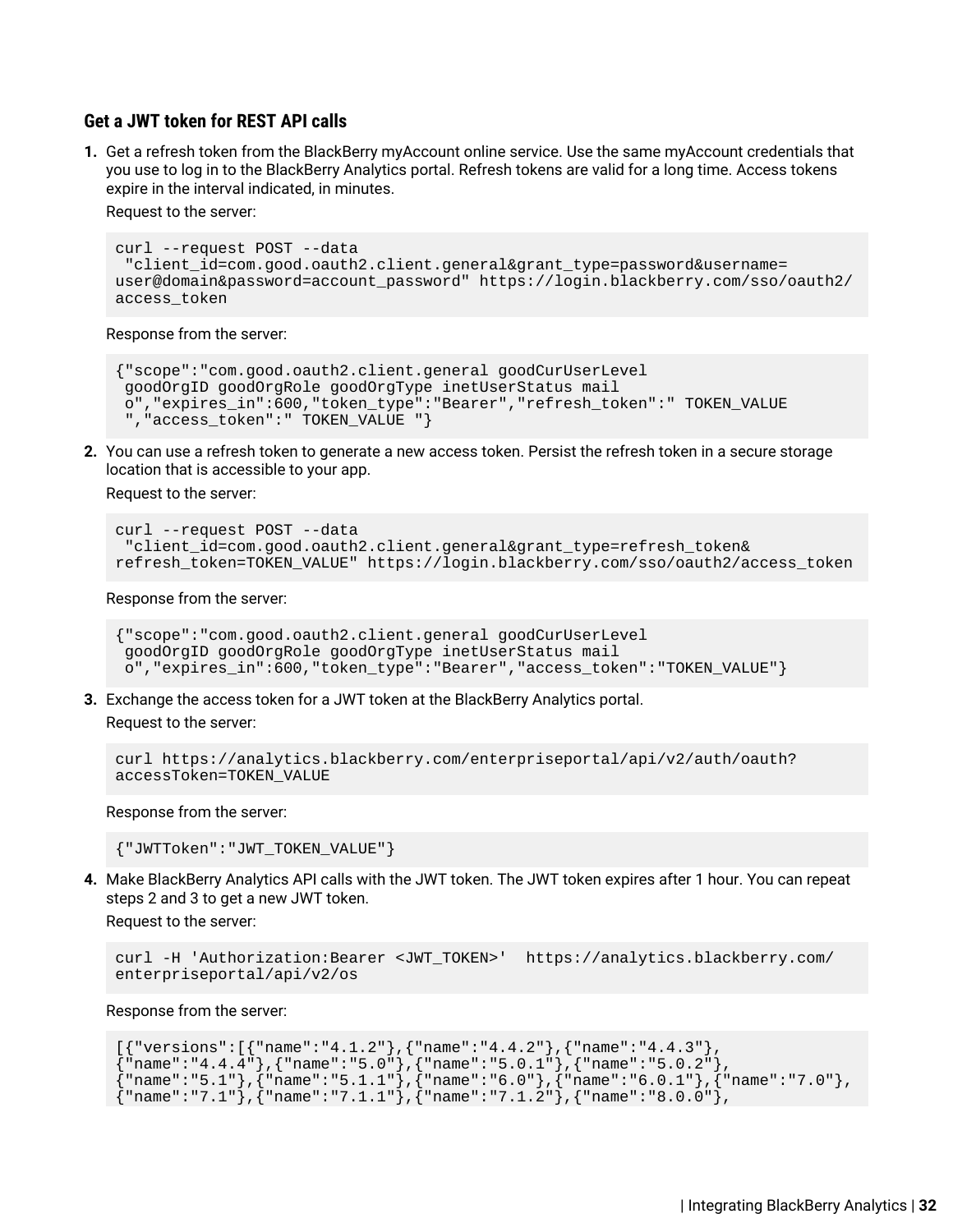| ["name":"0"}],"osName":"Android"},{"versions":[{"name":"8.1.0"},                      |
|---------------------------------------------------------------------------------------|
| {"name":"9"},{"name":"p"}],"osName":"android"},{"versions":[{"name":"10.0"},          |
| , '"name":"10.0.1"}, {"name":"10.0.2"}, {"name":"10.0.3"}, {"name":"10.1"},           |
| , {"name":"10.1.1"}, {"name":"10.2"}, {"name":"10.2.1"}, {"name":"10.3"},             |
| "name":"10.3.1" }, {"name":"10.3.2" }, {"name":"10.3.3" }, {"name":"11.0" },          |
| , "name":"8.0.2"}, { "name":"8.1.1"}, { "name":"8.1.3"}, { "name":"8.2"},             |
| , {"name":"8.3"}, {"name":"8.4"}, {"name":"8.4.1"}, {"name":"9.0"}, {"name":"9.0.1"}, |
| , {"name":"9.0.2"}, {"name":"9.1"}, {"name":"9.2"}, {"name":"9.2.1"}, {"name":"9.3"}, |
| "name":"9.3.1"}, {"name":"9.3.2"}, {"name":"9.3.3"}, {"name":"9.3.4"},                |
| ["name":"9.3.5"}],"osName":"iOS"},{"versions":[{"name":"11.0.1"},                     |
| , {"name":"11.0.2"}, {"name":"11.0.3"}, {"name":"11.1"}, {"name":"11.1.1"},           |
| 「"name":"11.1.2"},{"name":"11.2"},{"name":"11.2.1"},{"name":"11.2.2"},                |
| {"name":"11.2.5"},{"name":"11.2.6"},{"name":"11.3"},{"name":"11.3.1"},                |
| {"name":"11.4"},{"name":"11.4.1"},{"name":"12.0"}],"osName":"ios"}]                   |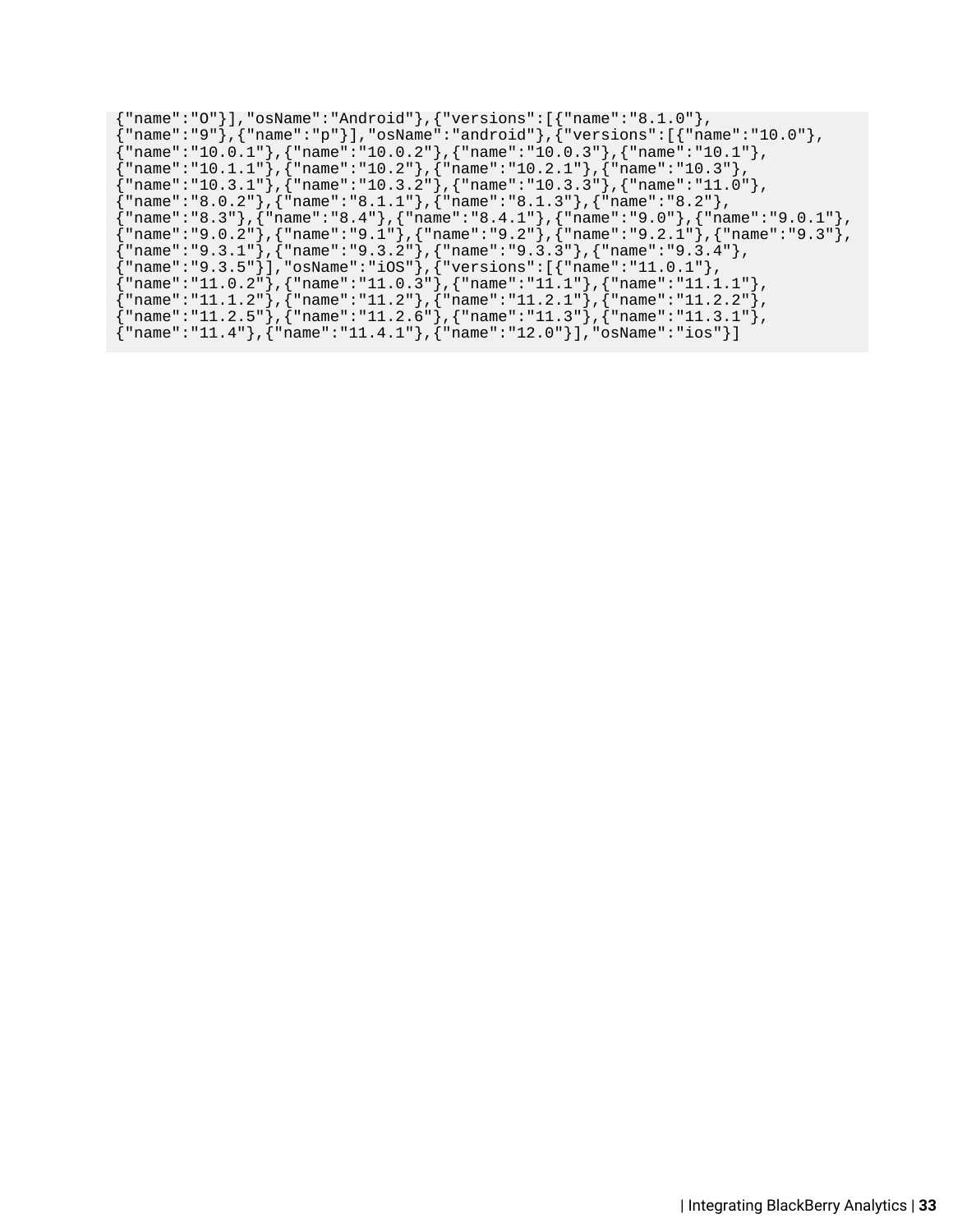# <span id="page-33-0"></span>**Integrating BlackBerry Persona**

In SDK version 8.0 and later, the BlackBerry Dynamics SDK integrates BlackBerry Persona (previously BlackBerry Intelligent Security) functionality. Previously, Persona functionality was offered as part of the separate BlackBerry Analytics SDK that you could integrate with your BlackBerry Dynamics apps. In SDK version 8.0 and later, BlackBerry Analytics and Persona functionality are now included in the BlackBerry Dynamics SDK.

Persona is a license-based cloud service that can dynamically adapt the security requirements and behavior of your users' devices and work apps to their real-world contexts. For example, if a BlackBerry Dynamics app reports a location that is not typical for the user, Persona can dynamically limit the user's access to work apps and device features, and enforce stricter authentication requirements. Likewise, if a BlackBerry Dynamics app reports a location that is typical for the user, Persona can apply device behaviors that make it easier to access work apps and resources.

Persona adds a layer of adaptive security to your organization's existing UEM domain without introducing an additional software footprint. It is a cloud service that collects data from existing BlackBerry solutions, including BlackBerry Enterprise Identity and BlackBerry Dynamics apps.

The Persona services gather and process behavioral data, app events, and location data to calculate risk levels for each user in real-time and execute dynamic management actions that are configured by the UEM administrator.

To integrate Persona with your custom BlackBerry Dynamics apps, your organization must purchase Persona licenses, the UEM administrator must assign the entitlement to users or groups and configure the service, and you must follow the app integration instructions in this section. For more information about the Persona requirements and configuration, see the [BlackBerry Persona documentation.](https://docs.blackberry.com/en/unified-endpoint-security/blackberry-persona-uem/latest)

For more information about the Persona APIs that are integrated in the BlackBerry Dynamics SDK, see the BlackBerryAnalytics class ([Android/](https://developer.blackberry.com/files/blackberry-dynamics/android/classcom_1_1blackberry_1_1analytics_1_1analyticsengine_1_1_blackberry_analytics.html)[iOS\)](https://developer.blackberry.com/files/blackberry-dynamics/ios/interface_b_a_f_blackberry_analytics.html) in the API reference.

**Note:** Enabling the Persona entitlement will increase the number of onUpdateConfig callbacks.

### <span id="page-33-1"></span>**Integrate BlackBerry Persona with a BlackBerry Dynamics app**

**Before you begin:** If you previously integrated the separate BlackBerry Analytics SDK with your BlackBerry Dynamics app, after you upgrade to use SDK version 8.0, do the following to remove the previous integration:

- Remove the dependency on the BlackBerry Analytics SDK from the **build.gradle** file: implementation(name:'BlackberryAnalytics-release, ext:'aar')
- Verify that the dependency on the SDK .aar file is correctly linked in your **build.gradle** file. See [Integrate the](#page-20-0) [BlackBerry Dynamics SDK using Gradle](#page-20-0).
- Remove the following method calls within your project:
	- BlackberryAnalytics.setStage()
	- BlackberryAnalytics.hostInitializationCompleted()
- **1.** Add a compile dependency for Google Play Services 17.0.0 or later (for example, for Gradle, com.google.android.gms:play-services-location:17.0.0).
- **2.** Add the following Persona flag metadata to the *<app\_name>***/assets/com.blackberry.dynamics.settings.json** file, or create the file if it doesn't exist:

{ "EnableBlackBerryPersona": true }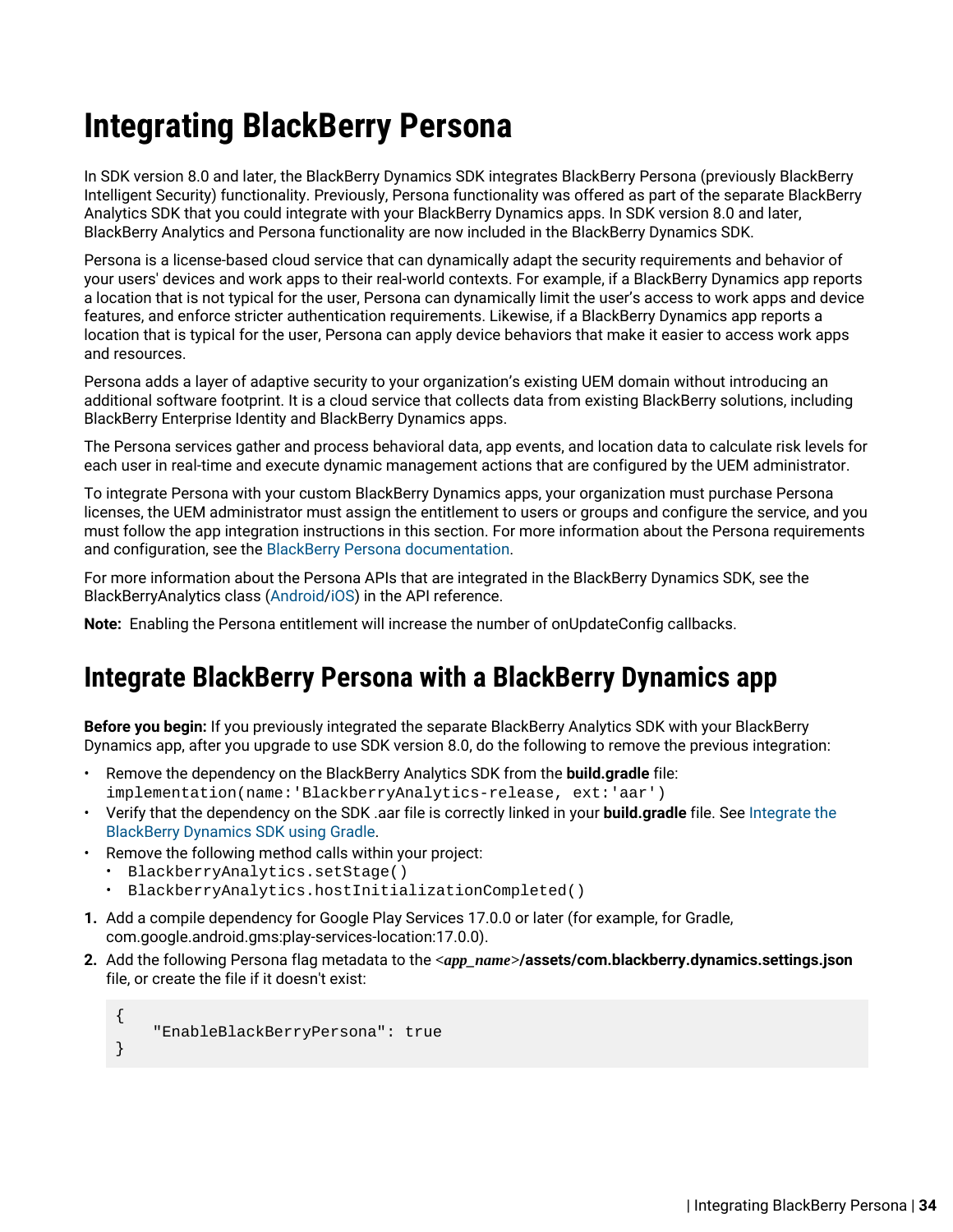**3.** In the Settings or Preferences section of your app UI, add a menu item called "BlackBerry Persona Settings" that calls the following method:

BlackberryAnalytics.displaySISsettings.

This method triggers the BlackBerry Dynamics Runtime to display a screen that prompts the user to opt in or opt out of Persona using the user's location and IP address data when assessing the user's risk level.

**Note:** This is a mandatory legal requirement to ensure that the end user can choose whether to allow Persona to collect and use data.

**4.** Verify that the dependency on the SDK .aar file is correctly linked in your **build.gradle** file. See [Integrate the](#page-20-0) [BlackBerry Dynamics SDK using Gradle](#page-20-0).

**After you finish:** Note that Persona requires the ACCESS\_FINE\_LOCATION permission. If you submit the app to Google Play, for the question "Display User's Location to Others", answer "No".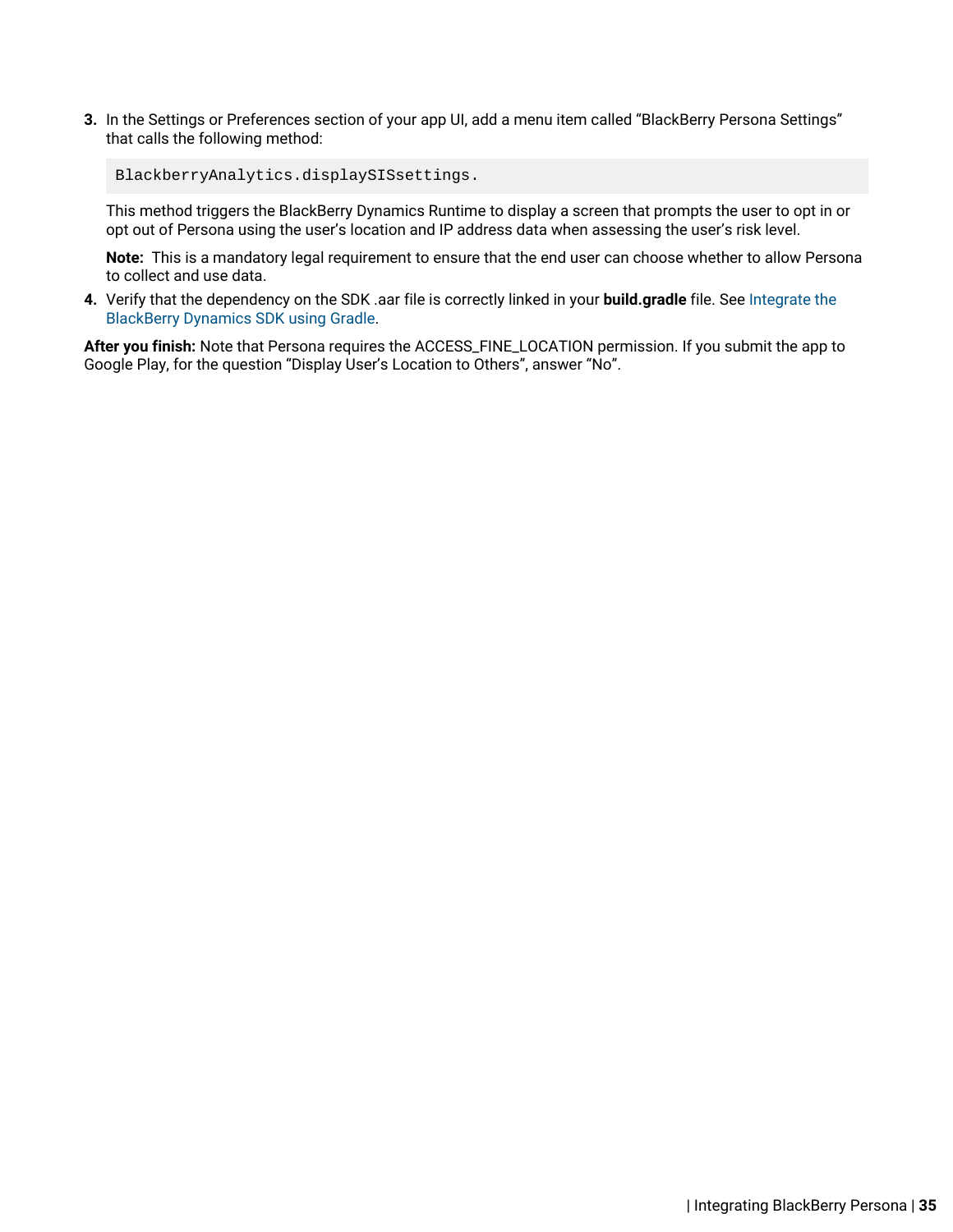# <span id="page-35-0"></span>**Implementing SafetyNet attestation for BlackBerry Dynamics apps**

BlackBerry UEM version 12.10 and later supports [SafetyNet](https://developers.google.com/android/reference/com/google/android/gms/safetynet/SafetyNet) attestation for BlackBerry Dynamics apps. You can use SafetyNet to extend BlackBerry root and exploit detection and to enhance app security and integrity. For more information about SafetyNet attestation, implementation considerations, and instructions for enabling the feature, see the [BlackBerry UEM Configuration Guide](https://docs.blackberry.com/en/endpoint-management/blackberry-uem/current/installation-configuration/configuration). This chapter details considerations for developers who want to enable SafetyNet support for their BlackBerry Dynamics apps.

To support SafetyNet, you must add a new library component to the app project, complete SafetyNet registration, and update the BlackBerry Dynamics application policy file.

# <span id="page-35-1"></span>**Adding the GDSafetyNet library to the app project**

The BlackBerry Dynamics SDK for Android version 5.0 and later includes a GDSafetyNet library. To support SafetyNet, add this library to the app project dependencies along with the main GDLibrary.

The GDSafetyNet library includes all of the client-side source code that is required to support SafetyNet. No additional app code is required. The GDSafetyNet library requires Google Play Services 11.0 or later to use device SafetyNet APIs. Verify that your BlackBerry Dynamics app is dependent on only a single version of Google Play Services.

### **Examples**

If your app does not use Google Play Services, you can add the following to the build.gradle file:

```
implementation ('com.blackberry.blackberrydynamics:android_handheld_gd_safetynet:
$DYNAMICS_SDK_VERSION')
```
If your app uses the Google Play Services SDK, you can add the following to the build.gradle file (where xx.x.x is the specific play-services version):

```
implementation 'com.google.android.gms:play-services-safetynet:xx.x.x'
implementation("com.blackberry.blackberrydynamics:android_handheld_gd_safetynet:
$DYNAMICS_SDK_VERSION") {
        transitive = false;
}
```
# <span id="page-35-2"></span>**Completing SafetyNet registration**

You must [obtain an API key from Google](https://developer.android.com/training/safetynet/attestation#add-api-key) and add it to the app's AndroidManifest.xml file. The API key has a quota limit of 10,000 requests each day. If necessary, you can use [this online form](https://support.google.com/googleplay/android-developer/contact/safetynetqr) to request an increase to this quota.

For the following sections of the form, select these answers:

- Method of validating SafetyNet Attestation API responses: Server side by verifying the signing certificate chain.
- Method of retrying in case of errors: Something else (or unknown). In the "Anything else that you want to tell us" field, type the following: If the SafetyNet Service responds to the device with a transient error, then the device will retry with an exponential back-off. If the SafetyNet Service responds with a valid blob, but the blob is found to contain an error value when it is decoded, then attestation is retried after 15 minutes.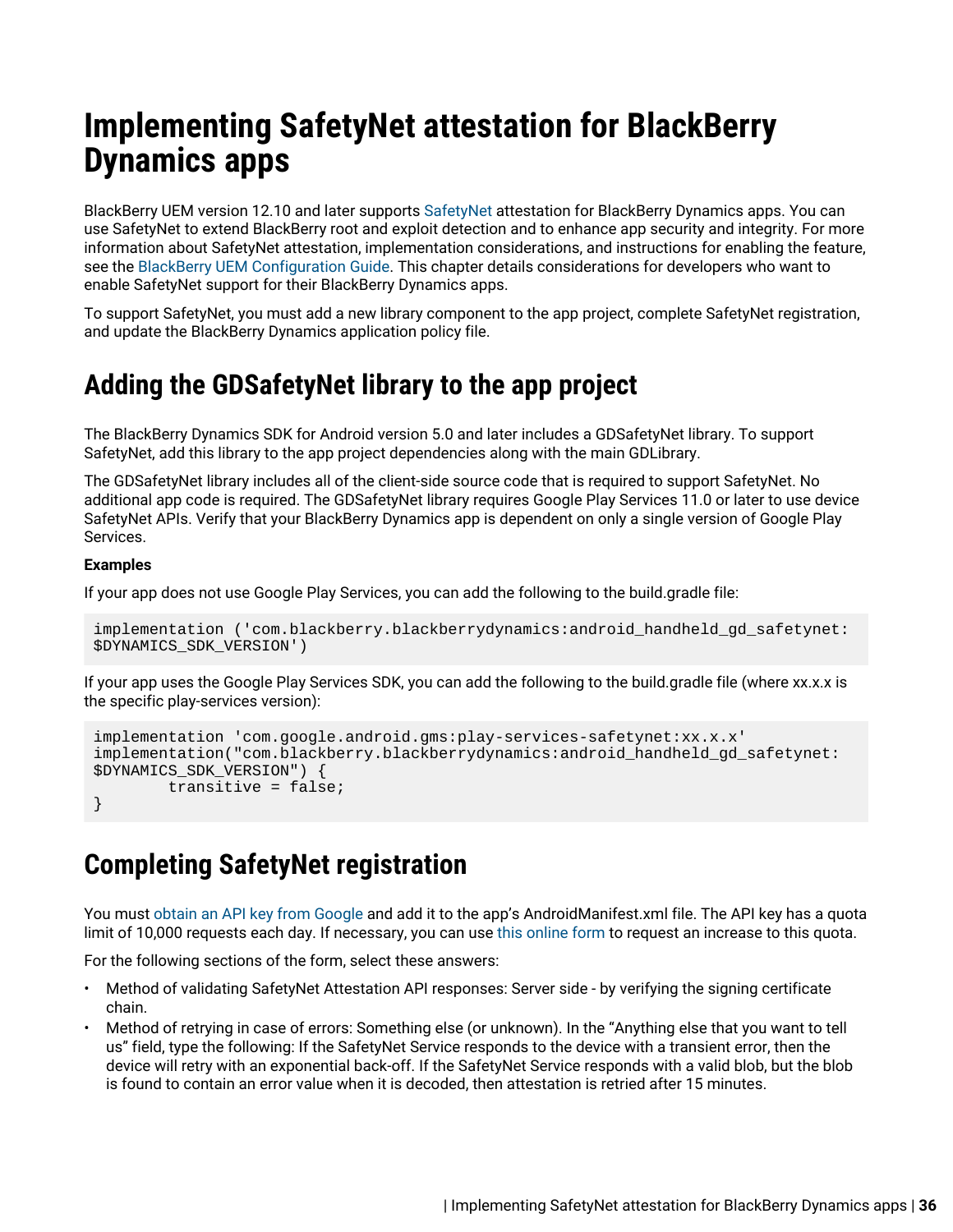In the AndroidManifest.xml file, add the following to the <application> element:

```
<meta-data android:name="com.blackberry.attestation.ApiKey"
 android:value="YOUR_API_KEY" />
```
### <span id="page-36-0"></span>**Updating the BlackBerry Dynamics application policy file**

During a SafetyNet attestation process, BlackBerry UEM uses the app response to verify that it is communicating with the official version of the app. You must provide this information in the application policy file.

Consider the following example from the Greetings Client sample app in the BlackBerry Dynamics SDK:

```
<?xml version="1.0" encoding="utf-8"?>
<apd:AppPolicyDefinition xmlns:xsi="http://www.w3.org/2001/XMLSchema-instance"
     xmlns:apd="urn:AppPolicySchema1.good.com" 
     xsi:schemaLocation="urn:AppPolicySchema1.good.com AppPolicySchema.xsd" >
     <pview>
         <pview>
             <sendto client="None" />
             <desc>SafetyNet Attestation Supported</desc>
             <pe ref="apkCertificateDigestSha256"/>
             <pe ref="apkPackageName" />
             <pe ref="Description" />
         </pview>
     </pview>
     <setting name="apkCertificateDigestSha256">
         <hidden>
              <key>blackberry.appMetadata.android.apkCertificateDigestSha256</key>
  <value>DD:83:CA:47:09:FA:C5:33:75:FE:F4:A1:B5:FB:F4:A8:E8:C2:7A:DF:AF:24:
0D:7B:E3:BA:BD:FB:A9:2B:F9:D6</value>
     </hidden>
     </setting>
     <setting name="apkPackageName">
         <hidden>
              <key>blackberry.appMetadata.android.apkPackageName</key>
              <value>com.good.gd.example.services.greetings.client</value>
         </hidden>
     </setting>
     <setting name="Description" >
        <sub>tx</sub> + 2</sub>
             <key>snet</key>
             <label>Safety Net</label>
             <value>Safety Net</value>
         </text>
     </setting>
</apd:AppPolicyDefinition>
```
The app is uniquely identified by the combination of the official package name (in the example above, blackberry.appMetadata.android.apkPackageName) and the digest hash of the official signing key (in the example above, blackberry.appMetadata.android.apkCertificateDigestSha256). To determine the digest hash, you can use the following keytool command, specifying the keystore and key name that was used to sign the app:

keytool -list -v -keystore <KEYSTORE\_NAME> -alias <KEY\_NAME>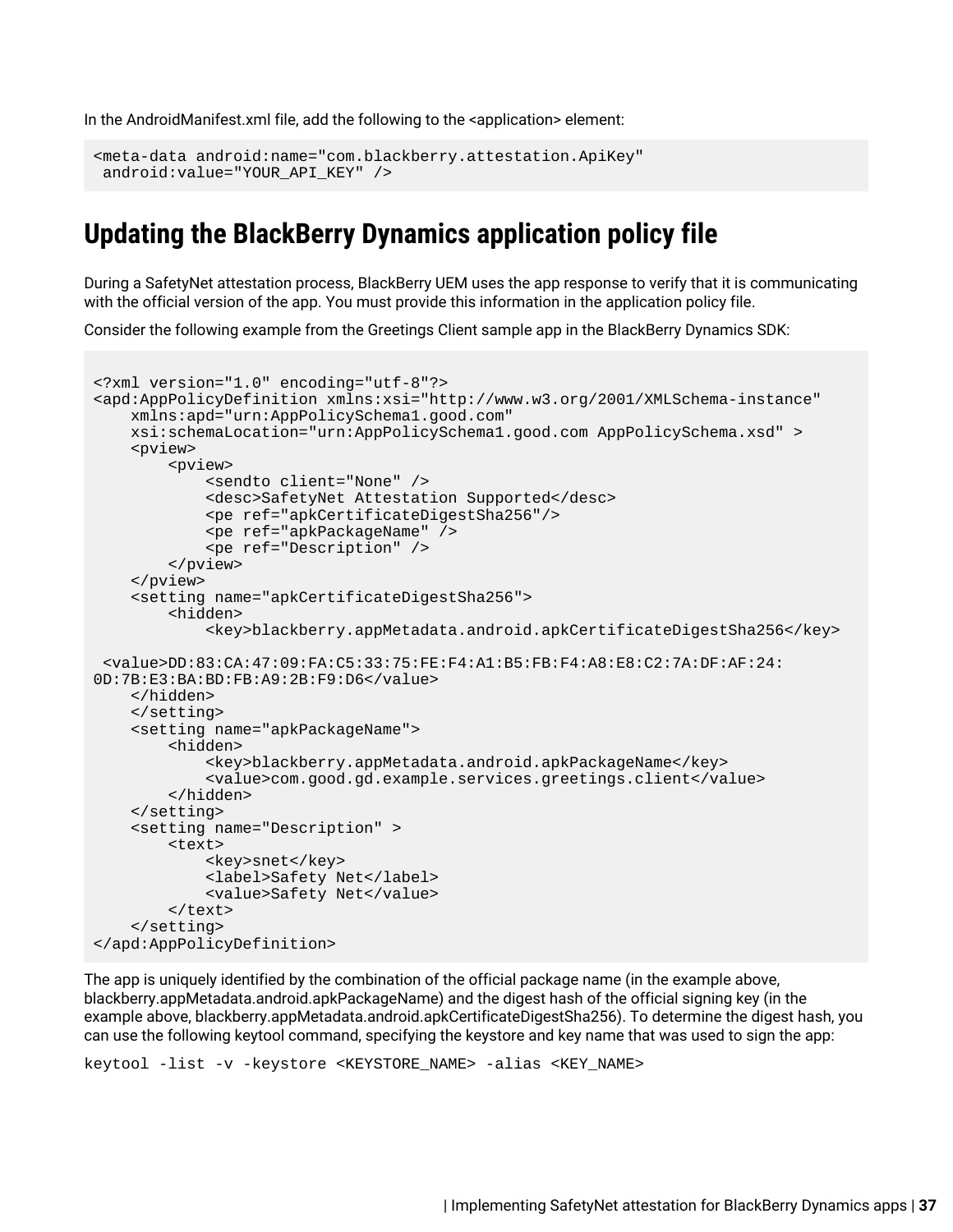This command will provide a response like the following:

```
Creation date: 4-Sep-2018
Entry type: PrivateKeyEntry
Certificate chain length: 1
Certificate[1]:
Owner: CN=Sample
Issuer: CN=Sample
Serial number: 27c738c9
Valid from: Tue Sep 04 08:28:10 BST 2018 until: Wed Aug 22 08:28:10 BST 2068
Certificate fingerprints:
     MD5: 4C:30:85:93:5E:96:12:90:CF:A0:77:48:A5:CA:63:8F
     SHA1: 3C:52:A0:2A:76:63:15:C9:20:C1:06:D9:4D:75:7C:14:D6:7C:30:BC
     SHA256:
 DD:83:CA:47:09:FA:C5:33:75:FE:F4:A1:B5:FB:F4:A8:E8:C2:7A:DF:AF:24:0D:7B:E3:
BA:BD:FB:A9:2B:F9:D6
Signature algorithm name: SHA256withRSA
Subject Public Key Algorithm: 2048-bit RSA key
```
After you update the application policy file, coordinate with the BlackBerry UEM administrator to upload the app to UEM (see [Deploying your BlackBerry Dynamics app](#page-51-0)) and to upload the application policy file in the management console (see [Manage settings for a BlackBerry Dynamics app](https://docs.blackberry.com/en/endpoint-management/blackberry-uem/12_11/administration/blackberry-dynamics/vvq1471962941016) in the *UEM Administration Guide*). Before the administrator uploads the application policy file, verify that the Android app package ID has been specified or that the [app source file has been uploaded;](https://docs.blackberry.com/en/endpoint-management/blackberry-uem/12_11/administration/blackberry-dynamics/Adding-Dynamics-apps/zjx1471960344735/cfn1476451456557) both settings are configured in the app entitlement settings (Android tab) in the management console.

UEM validates the format of the input package name and digest hash. If you update the application policy file and upload the app again, it can take up to 24 hours for the change to synchronize to all UEM instances. When the app is uploaded again, it is removed from the current list of apps that are enabled for attestation and must be added again.

# <span id="page-37-0"></span>**Using the BlackBerry Web Services REST APIs for SafetyNet attestation and status**

The [BlackBerry Web Services for BlackBerry UEM](https://docs.blackberry.com/en/development-tools/blackberry-web-services-for-blackberry-uem/) are a collection of REST APIs that you can use to execute administrative actions in BlackBerry UEM or to retrieve status information about UEM users, groups, devices, and the overall UEM domain. The BlackBerry Web Services version 12.10 and later provide REST APIs that you can use to both initiate and check the status of SafetyNet attestation.

For an introduction to the BlackBerry Web Services REST APIs, see the [Getting started](https://developer.blackberry.com/files/bws/reference/blackberry_uem_12_13_rest/gettingStarted.html) section in the REST API reference.

You can use the following APIs to initiate attestation for a specific BlackBerry Dynamics app or for a user's device:

- [POST /{tenantGuid}/api/v1/users/{userGuid}/userDevices/{userDeviceGuid}/applications/{appGuid}/](https://developer.blackberry.com/files/bws/reference/blackberry_uem_12_13_rest/resource_Users.html#resource_Users_sendUserDeviceApplicationCommand_POST) [commands](https://developer.blackberry.com/files/bws/reference/blackberry_uem_12_13_rest/resource_Users.html#resource_Users_sendUserDeviceApplicationCommand_POST)
- [POST /{tenantGuid}/api/v1/users/{userGuid}/userDevices/{userDeviceGuid}/commands](https://developer.blackberry.com/files/bws/reference/blackberry_uem_12_13_rest/resource_Users.html#resource_Users_sendUserDeviceCommand_POST)

You can use the following APIs to retrieve the attestation status (as well as other status information) for all of a user's devices, for a specific device, or for all of the apps on a specific device:

- [GET /{tenantGuid}/api/v1/users/{userGuid}/userDevices](https://developer.blackberry.com/files/bws/reference/blackberry_uem_12_13_rest/resource_Users.html#resource_Users_getUserDevices_GET)
- [GET /{tenantGuid}/api/v1/users/{userGuid}/userDevices/{userDeviceGuid}](https://developer.blackberry.com/files/bws/reference/blackberry_uem_12_13_rest/resource_Users.html#resource_Users_getUserDevice_GET)
- [GET /{tenantGuid}/api/v1/users/{userGuid}/userDevices/{userDeviceGuid}/applications](https://developer.blackberry.com/files/bws/reference/blackberry_uem_12_13_rest/resource_Users.html#resource_Users_getUserDeviceApplications_GET)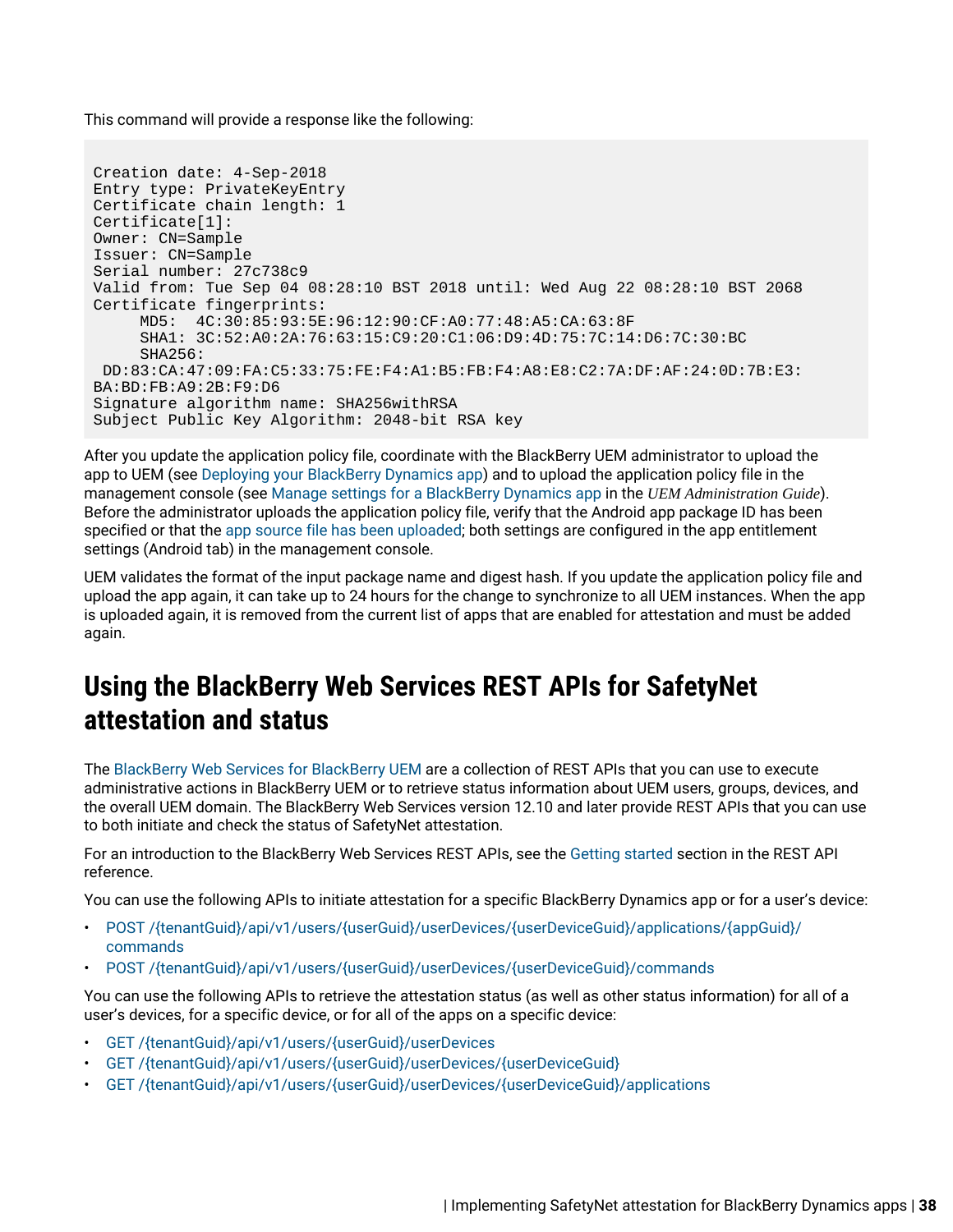The returned status information provides the time that an attestation result was last reported. You can establish a trust window in which an attestation call is not required (for example, four hours). If you do use a REST API for an ATTEST call, you must get the attestation status later (asynchronously), as there is no notification that UEM has completed the attestation process.

You can use the REST APIs for various use cases. For example, if you have a server application that is used by your organization's internal mobile apps, you could have the server application use the REST APIs noted above to check the app's attestation status (or to initiate an attestation challenge) before releasing data to the app or accepting data from it.

Note the following about the communication channels for the REST APIs:

- The REST APIs that attest the device or get status information for the device communicate with the BlackBerry UEM Client over a direct device channel that doesn't require user authentication.
- The REST APIs that attest a specific BlackBerry Dynamics app remain pending on the UEM server until the app is running on the device. When the app starts and is authenticated, it connects to UEM and the attestation challenge occurs.

# <span id="page-38-0"></span>**Testing the app**

After completing the integration tasks, your app is SafetyNet ready and you can proceed with further testing. Verify that the app displays in the list of SafetyNet capable apps in the UEM management console. If the app does not display in the list, it is likely that UEM was not able to parse the application policy file.

When the app appears in the list of SafetyNet capable apps, the administrator can then enable the app for SafetyNet. For instructions, see the [BlackBerry UEM Configuration Guide](https://docs.blackberry.com/en/endpoint-management/blackberry-uem/current/installation-configuration/configuration). An app that was signed correctly will activate successfully. An app that was not signed correctly will not activate and a SafetyNet validation failure message will display in the app.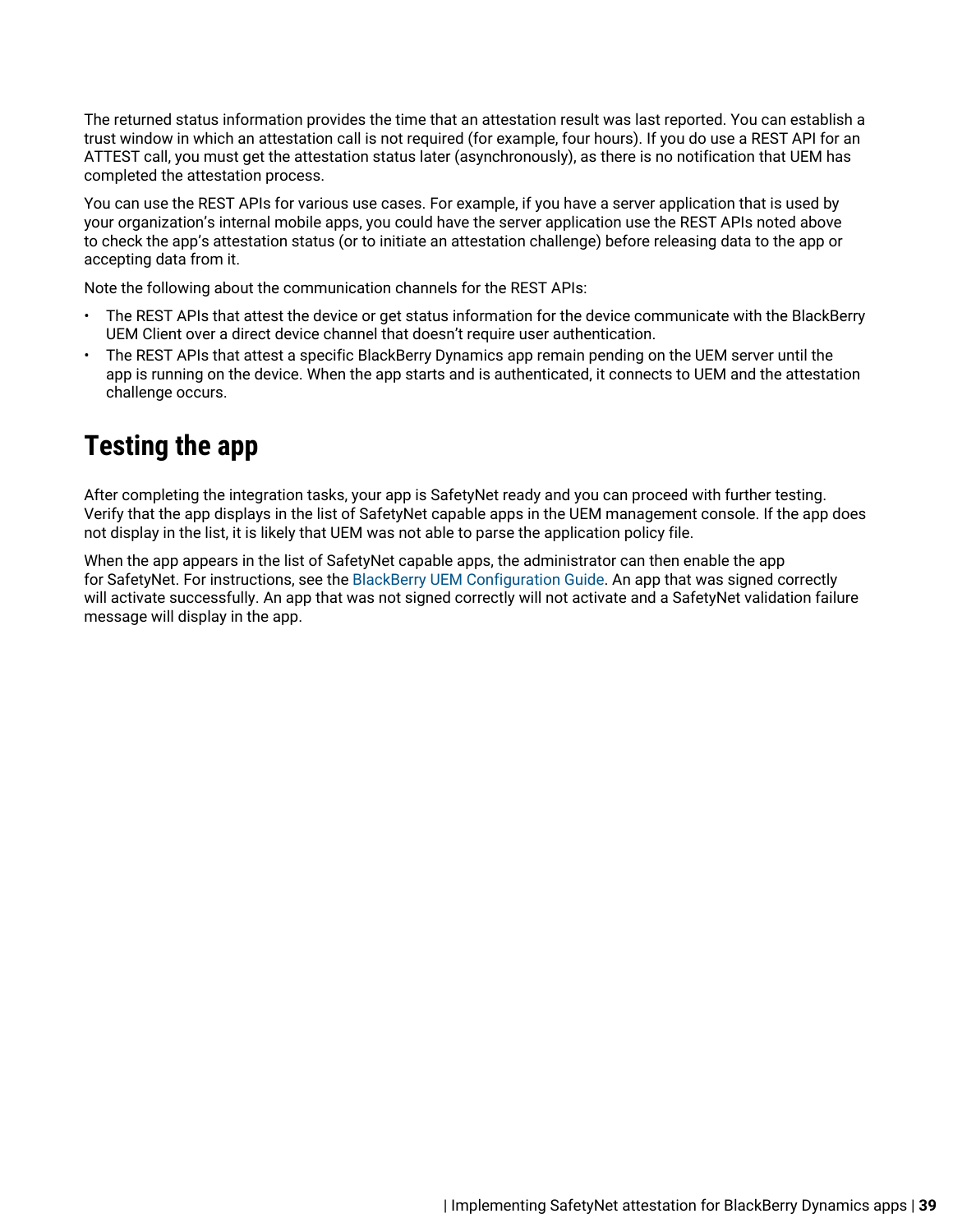# <span id="page-39-0"></span>**Sample apps**

You can use the sample apps available in the BlackBerry Dynamics SDK for Android to help you plan the development of your apps. The source code samples demonstrate how to apply BlackBerry Dynamics functionality. The most basic is the skeleton app, which can be used as a starting point for implementing your own projects with BlackBerry Dynamics using Enterprise Simulation Mode.

The samples are located in *<sdk\_install\_directory>*/samples/, or you can download them from the [BlackBerry](https://developers.blackberry.com/us/en/resources/samples/blackberry-dynamics-sdk-samples.html) [Developers for Enterprise Apps](https://developers.blackberry.com/us/en/resources/samples/blackberry-dynamics-sdk-samples.html) site.

All sample apps have Android Gradle configurations. You can load any of the apps in Android Studio. When you troubleshoot a BlackBerry Dynamics app, you should enable detailed logging from theconsole or build configuration.

**Note:** It is recommended to make a copy of the source code in another location before making any changes. Reinstalling or upgrading will overwrite or even remove the sample apps in the default location.

| Sample app                         | <b>Description</b>                                                                                                                                                                                                                                                                                                                                                                                                                                                     |
|------------------------------------|------------------------------------------------------------------------------------------------------------------------------------------------------------------------------------------------------------------------------------------------------------------------------------------------------------------------------------------------------------------------------------------------------------------------------------------------------------------------|
| Apache HTTP client                 | Provides an example of how to use BlackBerry Dynamics Secure<br>Communication APIs to access resources behind the enterprise firewall.<br>These secure communication APIs can be used to exchange data between<br>the mobile app on the device and an application server using the secure<br>BlackBerry Dynamics proxy infrastructure.<br>In 4.0.0 and later, this sample supports HTTP PATCH requests.                                                                |
| AppBasedCertImport                 | Demonstrates how to create an app that can import a user's PKI credentials<br>using the BlackBerry Dynamics Certificate Credential Import API.<br>For more information, see Package com.good.gd.pki and Creating user<br>credential profiles for app-based certificates in the UEM Administration Guide.                                                                                                                                                               |
| <b>AppKinetics Shared Services</b> | Provides three examples of how to use the BlackBerry Dynamics Shared<br><b>Services Framework.</b>                                                                                                                                                                                                                                                                                                                                                                     |
| App policy                         | Provides an example of how to use application-specific policy APIs. App<br>policies control specific features of a single app, compared to built-in policies<br>that apply to all apps.<br>This app also demonstrates how to support Night Mode.                                                                                                                                                                                                                       |
| <b>Bypass Unlock</b>               | Illustrates how to program for the Bypass Unlock feature. For more<br>information about Bypass Unlock, see User authentication.                                                                                                                                                                                                                                                                                                                                        |
| Interaction                        | Provides an example of how to interact with the BlackBerry Dynamics Library<br>and use the Remote Settings API. Displays which BlackBerry Dynamics events<br>are happening. This can be helpful when using BlackBerry Dynamics for the<br>first time.<br>This app also demonstrates the use of the GDAndroid.executeBlock and<br>GDAndroid.executeUnblock APIs that can be used to locally block or unblock a<br>user's access to the UI of a BlackBerry Dynamics app. |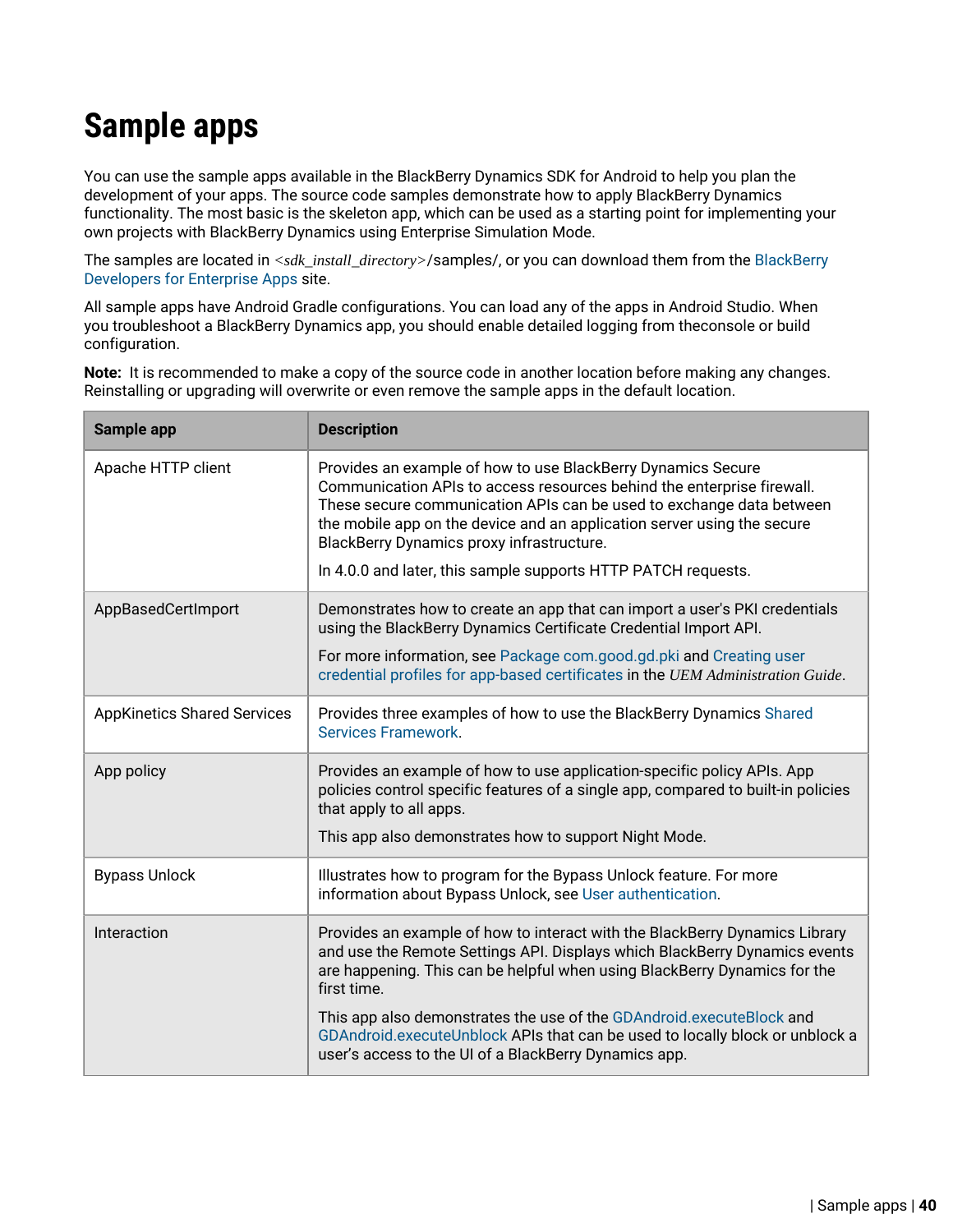| Sample app              | <b>Description</b>                                                                                                                                                                                                                                                                                                                                                                  |
|-------------------------|-------------------------------------------------------------------------------------------------------------------------------------------------------------------------------------------------------------------------------------------------------------------------------------------------------------------------------------------------------------------------------------|
| Greetings client/server | Demonstrates how to write a client and server that use the BlackBerry<br>Dynamics Inter Container Communications (ICC) API. The ICC system<br>exchanges data securely between two BlackBerry Dynamics applications<br>running on the same mobile device so that data is not compromised during<br>the exchange.<br>The Greetings server app demonstrates how to support Night Mode. |
| Push channel            | Demonstrates how to use the BlackBerry Dynamics Push infrastructure,<br>including how to control the connection, create channels, and send messages<br>in a loopback manner to the client. The Push Channel framework is a<br>BlackBerry Dynamics feature used to receive real-time notifications from an<br>application server.                                                    |
| Secure copy-cut-paste   | Compares the use of secured BlackBerry Dynamics UI text controls<br>(GDTextView, GDEditText, GDAutoCompleteTextView, GDSearchView,<br>GDWebView) and the corresponding default UI text controls. Text data is<br>encrypted or decrypted before copy or paste operations are performed.<br>For more information, see Data Leakage Prevention.                                        |
| Secure SQL              | Demonstrates how to use the secure SQL database, showing how to add,<br>edit, delete, and list contacts. All data stored in the secure SQL database is<br>encrypted on the device by the BlackBerry Dynamics Runtime.                                                                                                                                                               |
| Skeleton                | Provides a basic skeleton application that you can use as a starting point for<br>application development.                                                                                                                                                                                                                                                                          |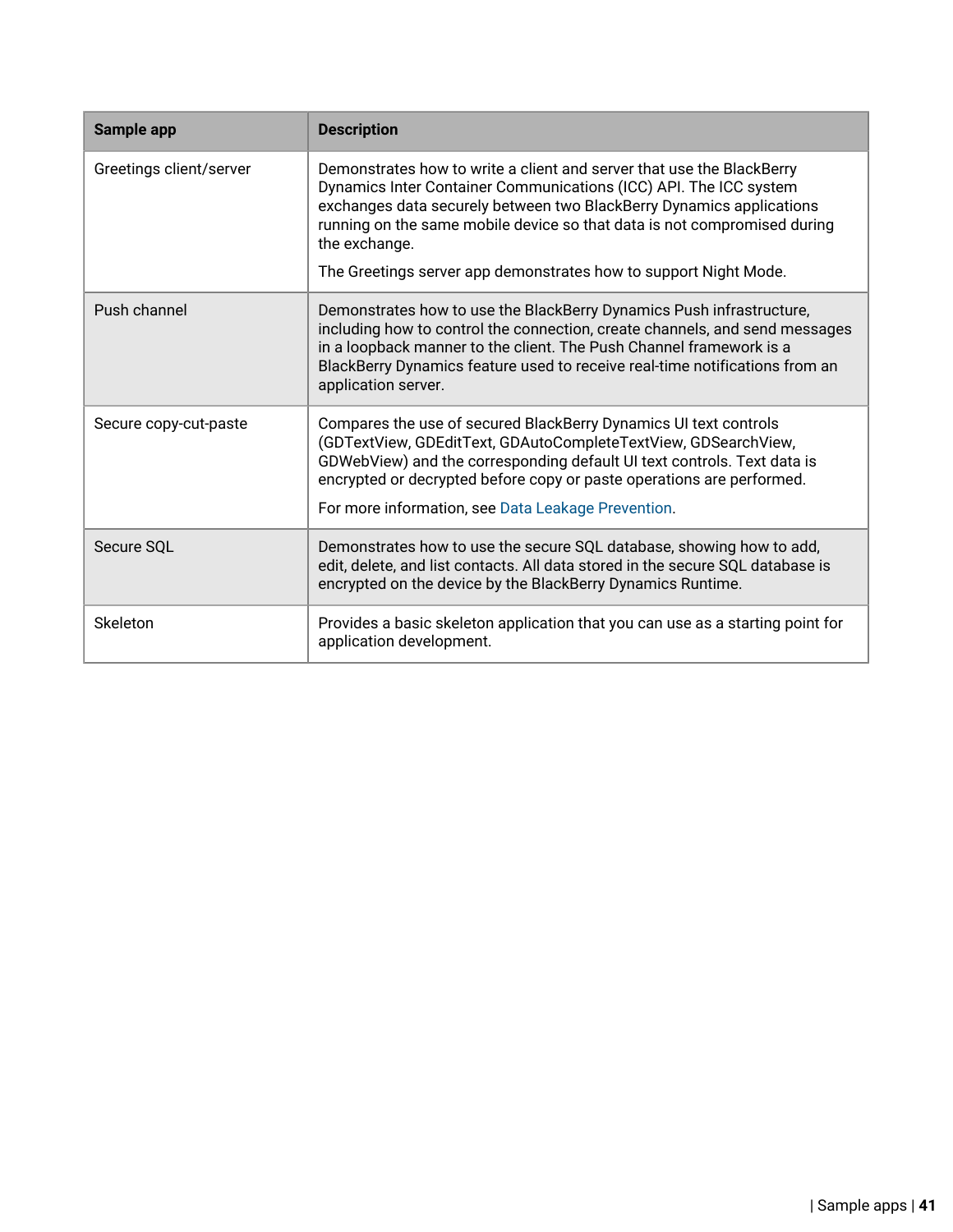# <span id="page-41-0"></span>**Testing and troubleshooting**

This section provides guidance for testing and troubleshooting issues with your BlackBerry Dynamics apps.

## <span id="page-41-1"></span>**Implementing automated testing for BlackBerry Dynamics apps**

The BlackBerry Dynamics SDK includes the BlackBerry Dynamics Automated Test Support Library (ATSL) to support automated testing for your BlackBerry Dynamics apps. The library is delivered as binary libraries: a Java library (.jar) and an Android library (.aar).

The library includes helper functions for testing common user interactions in BlackBerry Dynamics apps, such as activation and authorization. The configuration and structure of the library is compatible with the native Android Testing Support Library. It makes use of the following components:

- com.android.support.test:rules
- com.android.support.test.uiautomator:uiautomator-v18

For more information about these components and the Android Testing Support Library, see [Android Studio: Test](https://developer.android.com/studio/test/) [your app](https://developer.android.com/studio/test/).

You can use the BlackBerry Dynamics library, the native library components mentioned above, and Gradle and JUnit tools to automate the building, execution, and reporting of your application tests.

Since the BlackBerry Dynamics ATSL is delivered as binary libraries, you cannot make your own changes to it. If you want to review the implementation and customize it, you can see the source in GitHub at [https://github.com/](https://github.com/blackberry/BlackBerry-Dynamics-Android-Samples/tree/master/AutomatedTestSupportLibrary) [blackberry/BlackBerry-Dynamics-Android-Samples/tree/master/AutomatedTestSupportLibrary](https://github.com/blackberry/BlackBerry-Dynamics-Android-Samples/tree/master/AutomatedTestSupportLibrary).

The Java library for the BlackBerry Dynamics ATSL is located in the sub-directory dynamics\_sdk/libs/common/ atsl. The Android library for the ATSL is located in the sub-directory dynamics\_sdk/m2repository/com/blackberry/ blackberrydynamics/atsl. If you use the Android SDK Manager to install the BlackBerry Dynamics SDK, the libraries are located under the Android home directory at ANDROID\_HOME/extras/good/dynamics\_sdk/.

### <span id="page-41-2"></span>**Automated testing with the BlackBerry Dynamics sample apps**

The sample apps included in the BlackBerry Dynamics SDK have been integrated with the BlackBerry Dynamics Automated Test Support Library (ATSL). Each sample app includes test code that executes automated tests of processing and behavior.

You can use the integration of the ATSL in any sample app as a guide for integrating the library with your own BlackBerry Dynamics apps. Note the following details about the ATSL integration:

| Item                     | <b>Description</b>                                                                                                                                                                                                            |
|--------------------------|-------------------------------------------------------------------------------------------------------------------------------------------------------------------------------------------------------------------------------|
| Build target for testing | Each app has an android Test build target that the Android Plugin for Gradle can<br>use. For more information about the Android Plugin for Gradle, see Android Studio:<br>Configure your build.                               |
| Code for JUnit tests     | The test code is located in the sub-directory $\langle \mathit{sample\_app} \rangle /$<br>tests/ <sample_app_package>/test/.<br/>The code is based on JUnit4. You can run tests with AndroidJUnitRunner.</sample_app_package> |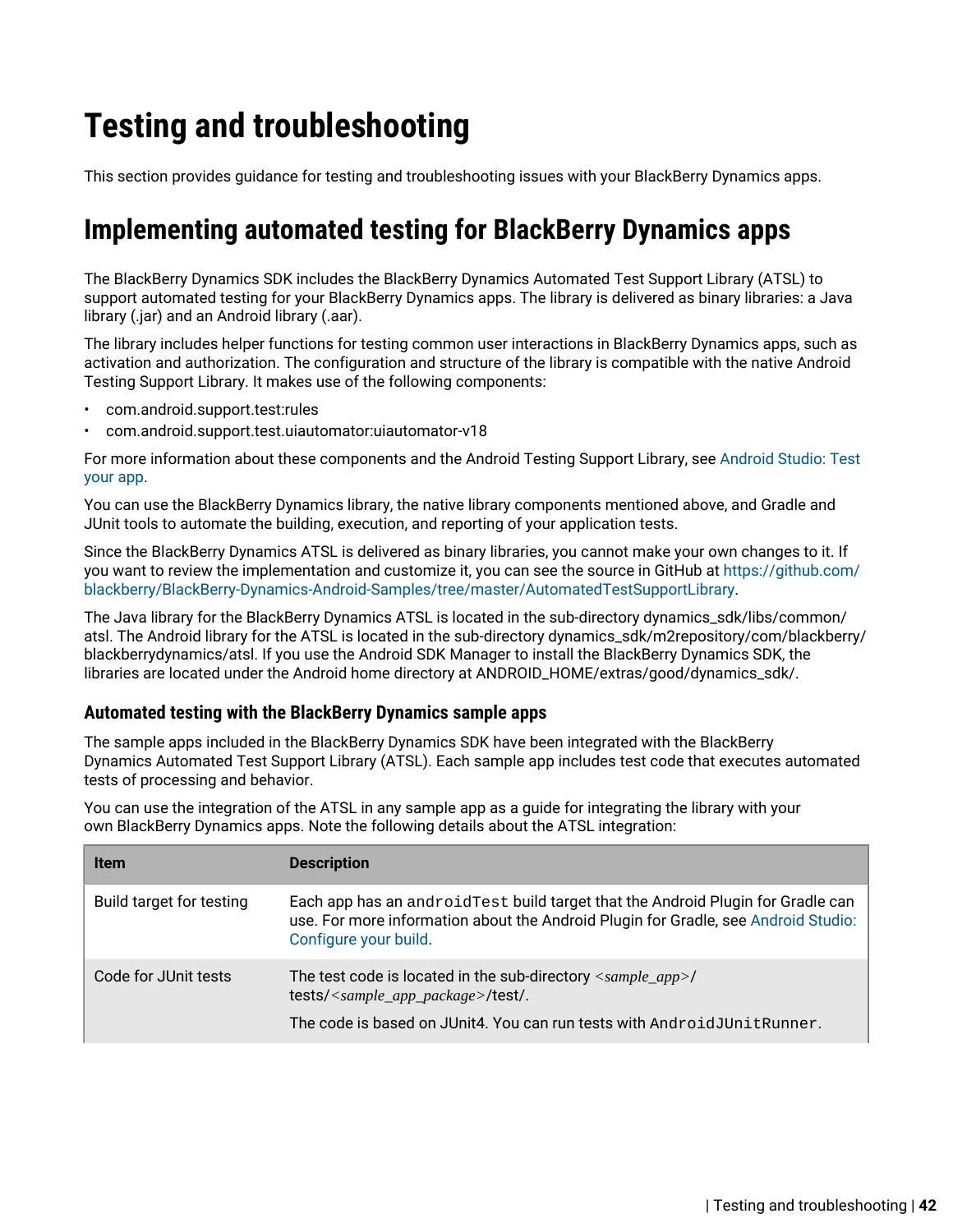| <b>Item</b>                                                           | <b>Description</b>                                                                                                                                                                                                                                |
|-----------------------------------------------------------------------|---------------------------------------------------------------------------------------------------------------------------------------------------------------------------------------------------------------------------------------------------|
| Use of ATSL<br>for interaction<br>with BlackBerry<br>Dynamics screens | The test code uses helper functions in the ATSL. For example, the following code<br>executes the entire activation process for the app:                                                                                                           |
|                                                                       | BBDActivationHelper.loginOrActivateApp()                                                                                                                                                                                                          |
|                                                                       | The user's email, access key, and password are read from a file in JSON format<br>(see Preparing for automated testing).                                                                                                                          |
|                                                                       | You can run ATSL helper functions in the JUnit assertion programming interface.<br>For example:                                                                                                                                                   |
|                                                                       | assertTrue("Failed to provision AppKinetics sample app.",<br>BBDActivationHelper.loginOrActivateApp());                                                                                                                                           |
|                                                                       | This assertion will fail if activation fails.                                                                                                                                                                                                     |
|                                                                       | Each BlackBerry Dynamics screen is represented by an object that provides<br>convenient methods to interact with the UI elements that it consists of.                                                                                             |
|                                                                       | You can use the following snippet to enter user credentials and start the activation<br>process using credentials that are not stored in the JSON file:                                                                                           |
|                                                                       | BBDActivationUI activationScreen = new<br>BBDActivationUI(uiAutomatorUtils.getAppPackageName());<br>activationScreen.enterUserLogin("email@example.com");<br>activationScreen.enterKey("12345", "12345", "12345");<br>activationScreen.clickOK(); |
| Use of ATSL for general<br>interactions                               | The test code also uses helper functions in the ATSL for general interactions (for<br>example, checking that an item exists in the user interface and then interacting<br>with that item). See the following example:                             |
|                                                                       | uiAutomatorUtils.isTextShown("Retrieving data");                                                                                                                                                                                                  |
|                                                                       | The ATSL functions handle this by using UIAutomator.                                                                                                                                                                                              |
| Broadcast receiver for<br>authorization events                        | The test code registers a broadcast receiver that receives authorization events<br>from the BlackBerry Dynamics SDK:                                                                                                                              |
|                                                                       | GDAndroid.getInstance().registerReceiver<br>(GDSDKStateReceiver.getInstance(),<br>GDSDKStateReceiver.getInstance().getIntentFilter());                                                                                                            |
|                                                                       | Broadcast receiver registration supports multiple receiver classes and doesn't<br>block GDStateListener or GDAppEventListener implementations, if any.<br>The broadcast receiver code is in the GDSDKStateReceiver class.                         |

### <span id="page-42-0"></span>**Preparing for automated testing**

As part of your automated testing you must activate a new installation of your BlackBerry Dynamics app or log in to an already activated app. This requires a user identifier (typically an email address), an access key, and a password. The ATSL can read activation or login credentials from a file in JSON format stored in the assets folder of the app running the tests.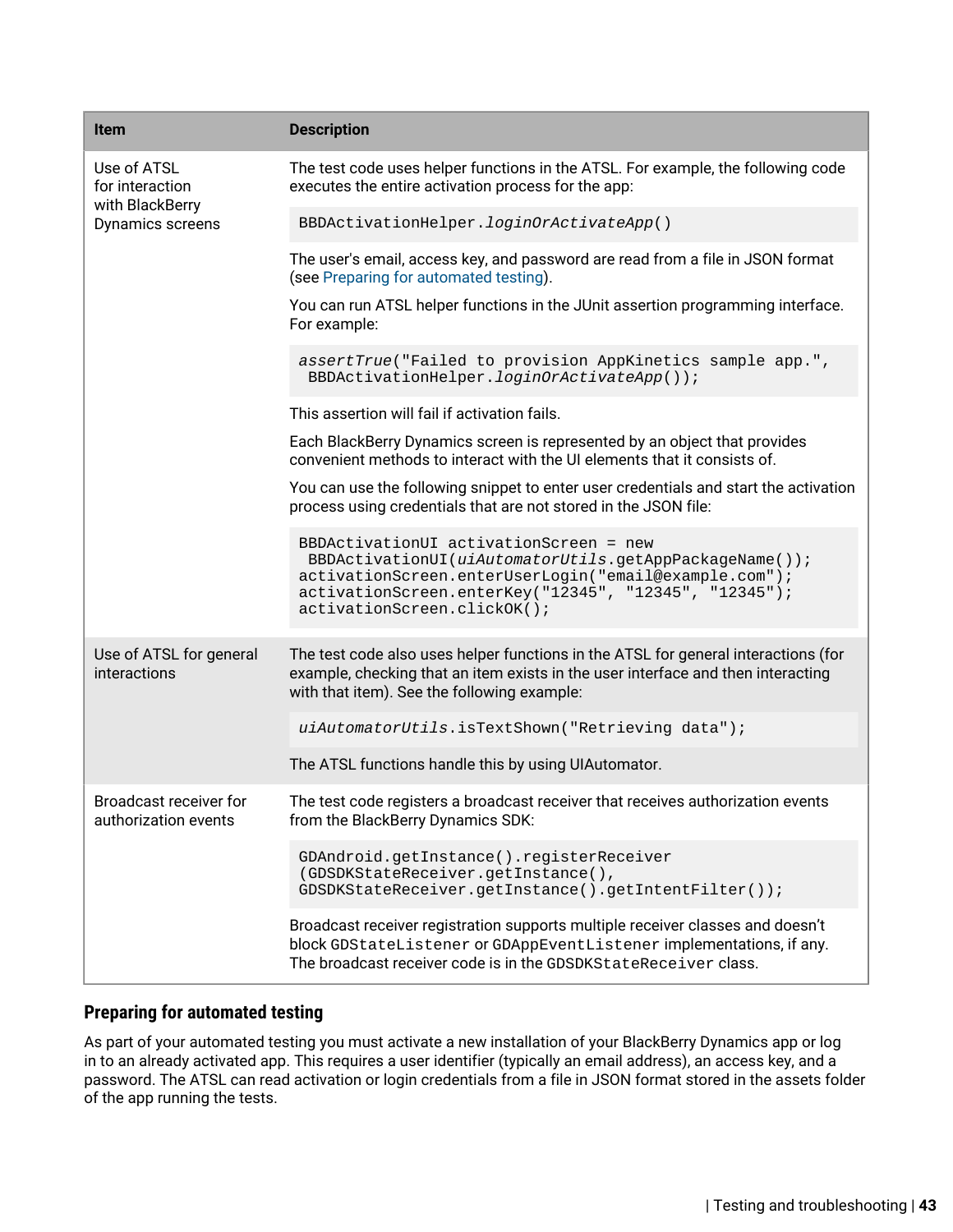The file does not have any naming restrictions and must contain a single object with the following fields:

- GD\_TEST\_PROVISION\_EMAIL: String that specifies the user's email address
- GD\_TEST\_PROVISION\_ACCESS\_KEY: String that specifies the access key
- GD\_TEST\_PROVISION\_PASSWORD: String that specifies the user's password after provisioning or during login
- GD\_TEST\_UNLOCK\_KEY: Specifies the unlock key, if necessary (optional)

For example:

```
{
      "GD_TEST_PROVISION_EMAIL": "user@acme.com",
       "GD_TEST_PROVISION_ ACCESS_KEY": "012345678901234",
       "GD_TEST_PROVISION_PASSWORD": "abcd"
}
```
There are different options to prepare the file:

- Manually generate an access key for a user in the management console, then manually edit the file.
- Manually generate and store a number of access keys in advance, then automatically edit the file and consume a key from the store.
- Automatically generate an access key, and optionally a user, with the [BlackBerry Web Services](https://docs.blackberry.com/en/development-tools/blackberry-web-services-for-blackberry-uem/) APIs, then automatically edit the file.

Use the option that best suits your needs, based on your access to the management console and administrator level permissions, your familiarity with the [BlackBerry Web Services](https://docs.blackberry.com/en/development-tools/blackberry-web-services-for-blackberry-uem/) APIs, and your preference for using a new activation for every test or running subsequent tests on the same app as an upgrade.

Please note the following:

- In the JSON file, the access key and unlock key have to be 15 characters and cannot have dashes.
- Automated testing works in Enterprise Simulation mode, but will have the same restrictions (for example, the app cannot connect to any back-end servers).
- Every BlackBerry Dynamics app needs a one-time initialization to complete activation. To ensure that this is executed first, define a dedicated test method that executes BlackBerry Dynamics activation and have that activation test executed in isolation.

### <span id="page-43-0"></span>**Components of a sample automated testing configuration**

The following diagram illustrates the different components in a sample automated testing configuration: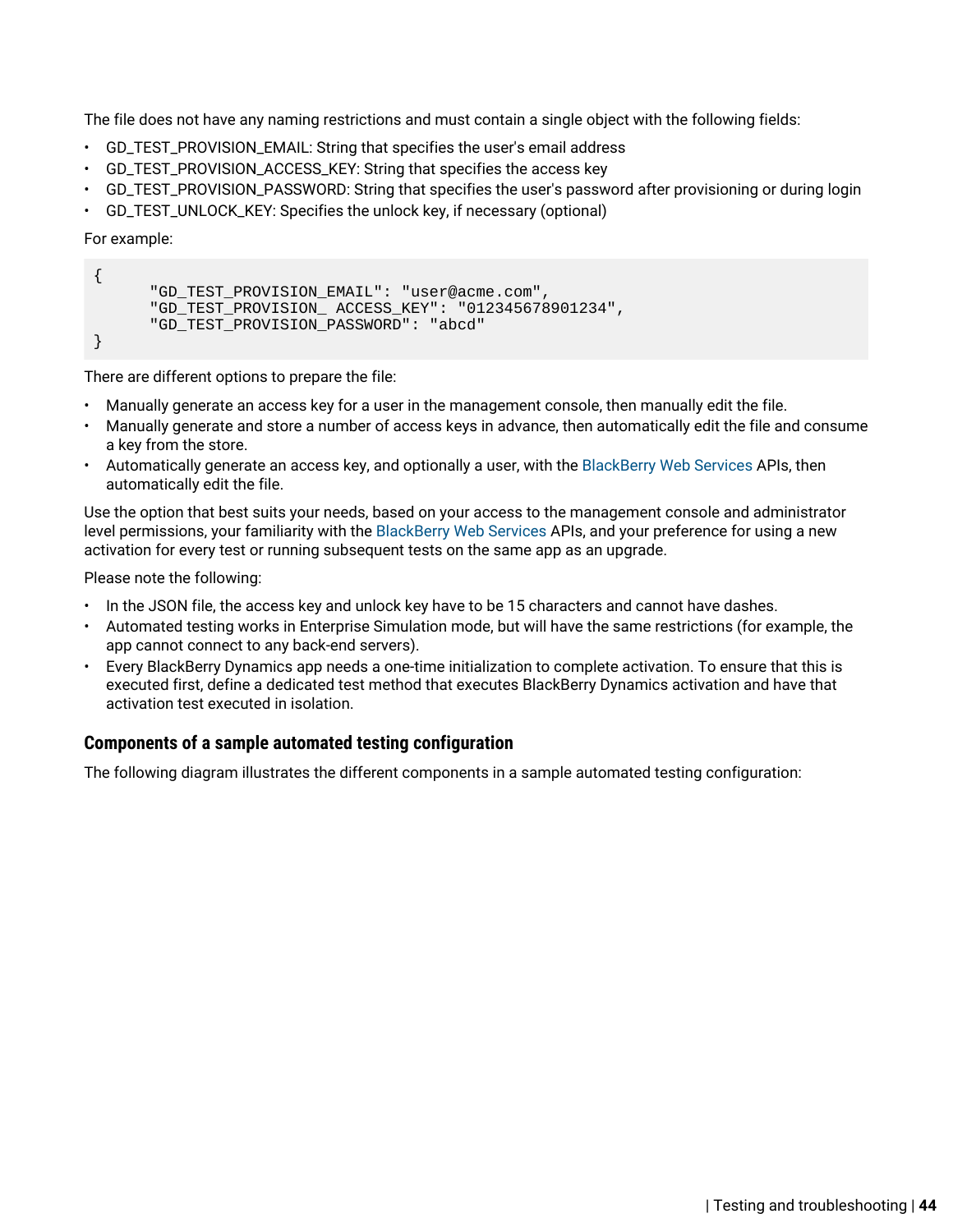

### <span id="page-44-0"></span>**Execute all tests from the command line with Gradle**

Follow these instructions to build the application, resolve dependencies, run the tests on a connected Android device, and record the results. This command can be run from a continuous integration system such as Jenkins.

- **1.** Change the directory to samples/  $\langle$  app\_name  $\rangle$ .
- **2.** Run the following command: ./gradlew connectedAppDebugAndroidTest

Test results are written to the following sub-directory: *<app\_name>*/build/reports/androidTests/connected/ flavors/APP.

You can save test results using a continuous integration system. You can also use a JUnit plug-in to display the test results in a readable form, to send email messages to project members, or to take other common continuous integration actions.

For more information about running tests using the command line, see [Android Studio: Test from the command](https://developer.android.com/tools/testing/testing_otheride.html) [line.](https://developer.android.com/tools/testing/testing_otheride.html)

### <span id="page-44-1"></span>**Execute specific tests from the command line with Gradle**

Follow these instructions to build the application, resolve dependencies, run the tests in the specified class on a connected Android device, and record the results.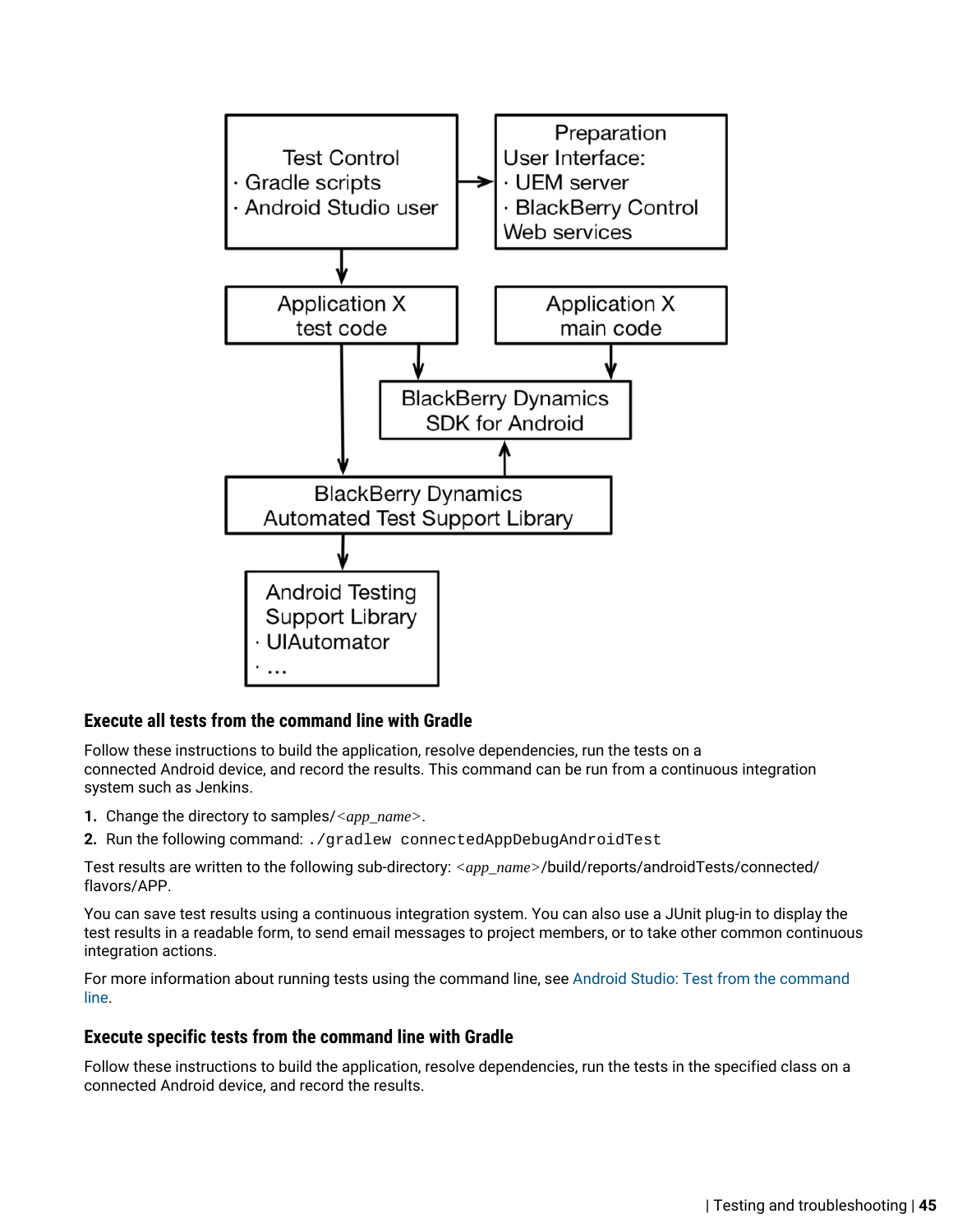- **1.** Change the directory to samples/*<app\_name>*.
- **2.** Run the following command: ./gradlew connectedAppTestDebugAndroidTest -Pandroid.testInstrumentationRunnerArguments.class=<className> Replace *<classname>* with the name of your class.

You can also run a specific test manually using the following method:

- **1.** Use Gradle to build the androidTest target.
- **2.** Use the Android Debug Bridge (ADB) tool to install the app from the resulting .apk file. You can choose to uninstall any existing app first or to install as an upgrade.
- **3.** Execute specific test suites or individual tests using the ADB tool, with a command such as: adb shell am instrument -w -e debug false -e class <packageName>.<className> <packageName>.test/testRunner

Replace *<packagename>* and *<classname>* with values for your app and class.

Test results are written to the following sub-directory: <app\_name>/build/reports/androidTests/connected/ flavors/APPTEST.

You can save test results using a continuous integration system. You can also use a JUnit plug-in to display the test results in a readable form, to send email messages to project members, or to take other common continuous integration actions.

For more information about running tests using the command line, see [Android Studio: Test from the command](https://developer.android.com/tools/testing/testing_otheride.html) [line.](https://developer.android.com/tools/testing/testing_otheride.html)

### <span id="page-45-0"></span>**Execute tests from the Android Studio IDE**

The tests that you can run from the command line ([Execute all tests from the command line](#page-44-0) [with Gradle](#page-44-0) and [Execute specific tests from the command line with Gradle](#page-44-1)) can also be run from within the IDE. This can be useful for investigating test failures with breakpoints or for running tests as you write the code.

- **1.** In **Run > Edit Configurations**, add a new test configuration.
- **2.** Set the following parameters for the test configuration:
	- Module: *<app\_name>*
	- Instrumentation runner: android.support.test.runner.AndroidJUnitRunner
- **3.** Save the configuration.
- **4.** Select the new configuration and Run or Debug.

The tests will run and generate results. The IDE will show progress and results. If Debug was selected, you can insert breakpoints in the code.

### <span id="page-45-1"></span>**Add automated testing to your BlackBerry Dynamics Android app**

**1.** Add the Android Testing Support Library and the BlackBerry Dynamics ATSL to your project. Your project must have a compile SDK level of 23 or higher. You can add the following to the build.gradle file to add both libraries:

```
// Dependencies on the modules of the Android Testing Support Library.
androidTestImplementation 'com.blackberry.blackberrydynamics:atsl:6.0.0.26'
implementation('com.android.support.test.espresso:espresso-contrib:2.2.2') {
     exclude module: 'support-annotations'
}
androidTestImplementation 'com.android.support:support-annotations:24.2.1'
androidTestImplementation 'com.android.support.test:rules:0.4'
androidTestImplementation 'com.android.support.test:runner:0.4'
androidTestImplementation 'com.android.support.test.uiautomator:uiautomator-
v18:2.1.2'
```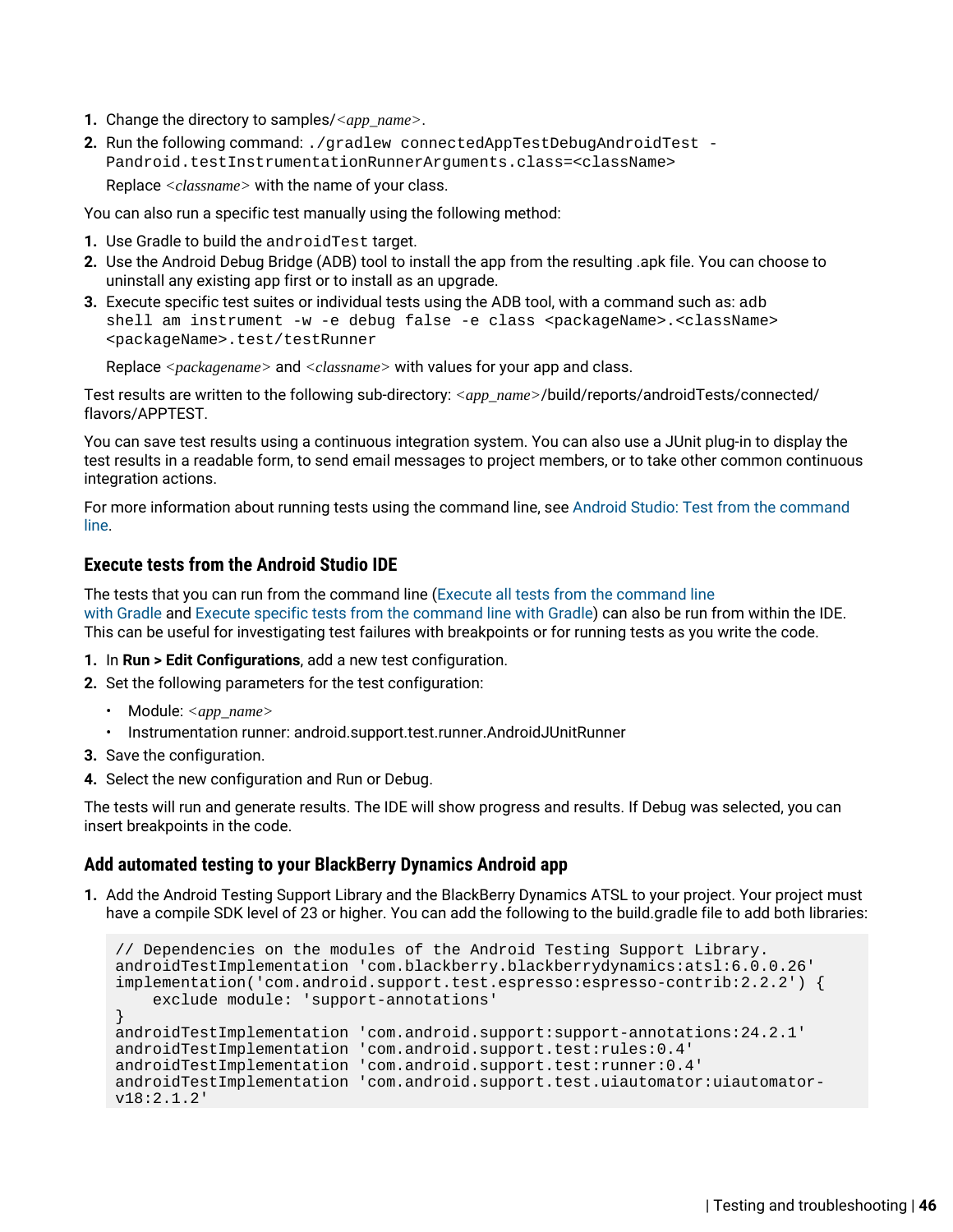```
// Include tests in androidTest target
androidTest {
    manifest.srcFile 'tests/AndroidManifest.xml'
     java.srcDirs = ['tests']
    assets.srcDirs = ['tests/assets']
}
// Following configuration is required to set the download location of
// dependent projects.
allprojects {
    repositories {
         mavenCentral()
         .....
         maven { url '../../../m2repository' } 
     }
}
```
**2.** Define AndroidJUnitRunner as the runner for test instrumentation. Add the following to the build.gradle file:

```
android {
     .....
     defaultConfig {
         .....
         testInstrumentationRunner
"android.support.test.runner.AndroidJUnitRunner"
     }
}
```
**3.** Add or write code for your app tests. Use the helper functions in the ATSL in your test code.

You can use the code for the app tests in any of the sample apps as a starting point. For example, in the SecureSQL sample app, the first app test, test1, executes BlackBerry Dynamics activation and unlock as an automated test. Put the code in one of the source directories specified in the androidTest target. In the above example, only the tests sub-directory is specified.

### <span id="page-46-0"></span>**Configure compliance settings so you can debug your app**

Compliance profiles in BlackBerry UEM provide the ability to detect when a device OS is rooted and to initiate an enforcement action (this option is disabled by default). This feature extends to deployed BlackBerry Dynamics apps, compiled with SDK version 5.0 or later, where an active debugging tool is detected. Your options for configuring this feature depend on the version of BlackBerry UEM and the BlackBerry Dynamics SDK:

- If your organization uses BlackBerry UEM version 12.11 MR1 or later and the BlackBerry Dynamics SDK version 6.1 or later, when you enable the compliance setting to detect a rooted OS, you can configure the setting "Enable anti-debugging for BlackBerry Dynamics apps". If enabled, the BlackBerry Dynamics Runtime stops a BlackBerry Dynamics app if it detects an active debugging tool. If disabled, the BlackBerry Dynamics Runtime takes no action when it detects an active debugging tool.
- In UEM versions earlier than 12.11 MR1, the "Enable anti-debugging for BlackBerry Dynamics apps" option is not present and this functionality is enabled by default. If you enable the compliance setting to detect a rooted OS, the BlackBerry Dynamics Runtime stops a BlackBerry Dynamics app when it detects an active debugging tool.

If you want to debug a BlackBerry Dynamics app in an environment where a compliance profile is applied, verify that the compliance settings are configured as required. Alternatively, you can use a non-debug build of your app to test it with the compliance settings enabled.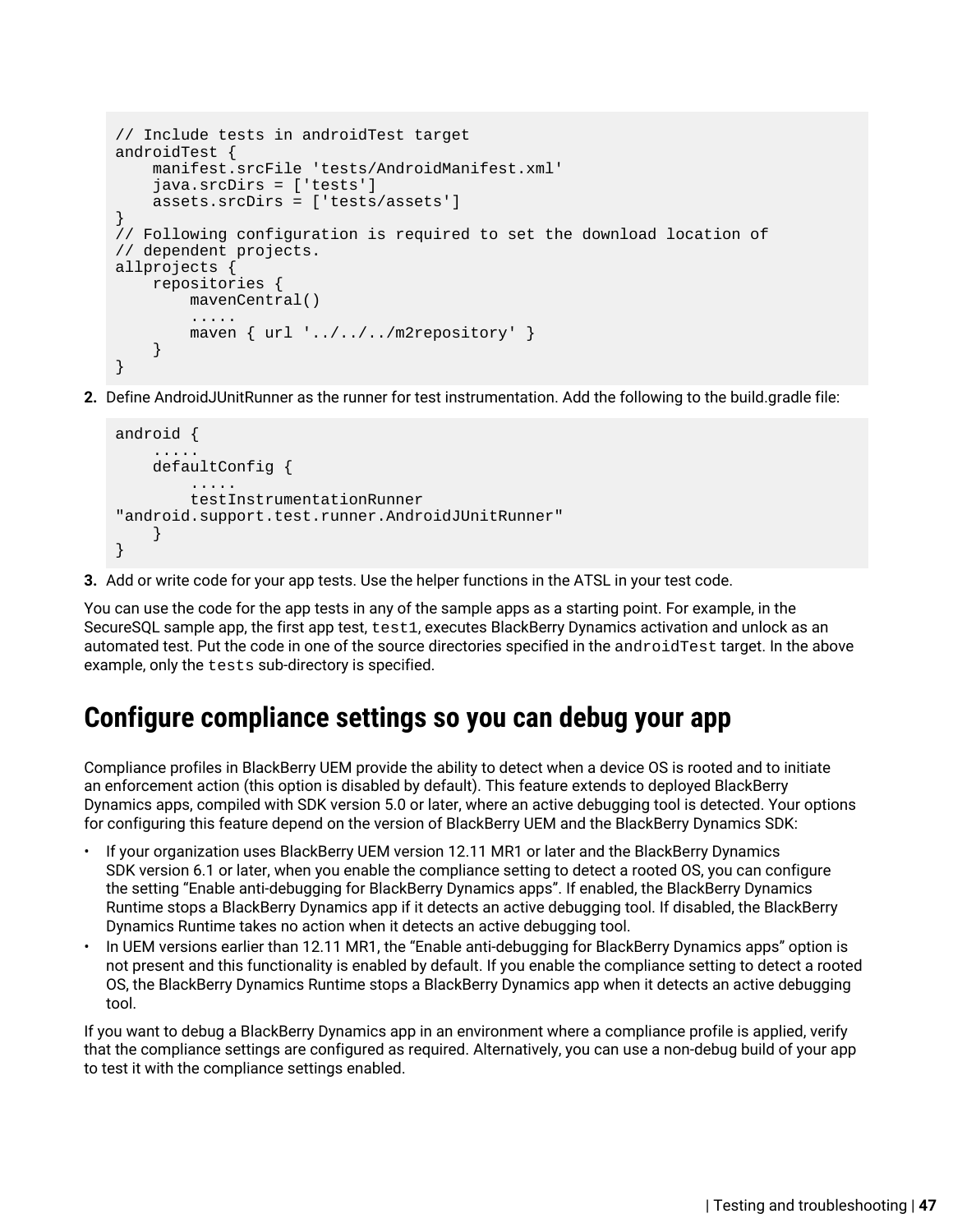# <span id="page-47-0"></span>**Emulators and the rooted OS compliance setting**

If a compliance profile is configured to check for a rooted OS, and the profile or policy is applied to a BlackBerry Dynamics app that is running on a vanilla Android emulator, the emulator will wipe the BlackBerry Dynamics app. The default behavior for the compliance setting is to wipe an app on a rooted device, and the emulator is considered a rooted device. Note that compliance actions related to SafetyNet attestation and hardware certificate attestation will also consider an emulator to be compromised.

This default compliance behavior is best for production service but interferes with development testing.

Consider any of the following recommendations for a development environment:

- Use enterprise simulation mode for basic operations on the emulator. This requires no setup in the management console. For more information, see [Using enterprise simulation mode.](#page-47-1)
- Use a new Android emulator configuration with minimum API Level 26 that includes a Google Play system image. This configuration is not considered a rooted device.
- In the management console, configure and assign a new profile or policy set for development purposes, with the root detection setting disabled.

## <span id="page-47-1"></span>**Using enterprise simulation mode**

During the development and testing of your BlackBerry Dynamics app, you can run the app in enterprise simulation mode to verify its execution and functionality. This mode simulates the user authentication process, so there is no direct communication with your organization's UEM server. As a result, a valid activation key is not required to activate the app.

Enterprise simulation mode runs the app on an Android virtual device (AVD) that is included in the SDK. Note that even though there is no communication with the management server, communication with the BlackBerry Dynamics NOC still occurs during the initial activation of the app. The BlackBerry Dynamics NOC must be accessible from your testing environment.

You will notice the following differences when you run the app in enterprise simulation mode:

- A [Simulated] label appears in the BlackBerry Dynamics Runtime user interface.
- Any email address and activation key (PIN) is accepted for enterprise activation.
- The provisioning and policy setup flow is only simulated in the UI.
- A hard-coded set of profiles and policies from the management server is applied. Authentication delegation is not supported.

You should also note the following:

- If you run an app that was built for enterprise simulation mode on an actual device and not on an emulator, the app will be wiped.
- If you try to change to simulation mode when the app is already installed on a device, the app will be wiped.
- Lost password recovery is not available.
- Inter-container Communication (ICC) cannot be used; as a result, the Shared Services Framework cannot be used.
- The Secure Storage, Secure Communication, and Push Channel APIs ([Android/](https://developer.blackberry.com/files/blackberry-dynamics/android/index.html)[iOS](https://developer.blackberry.com/files/blackberry-dynamics/ios/)) are all available in enterprise simulation mode. The communication APIs will not be able to connect to your organization's application servers through the BlackBerry Dynamics proxy infrastructure. You can make connections to your organization's application servers if, for example, the AVD is running on a computer on your organization's LAN or VPN.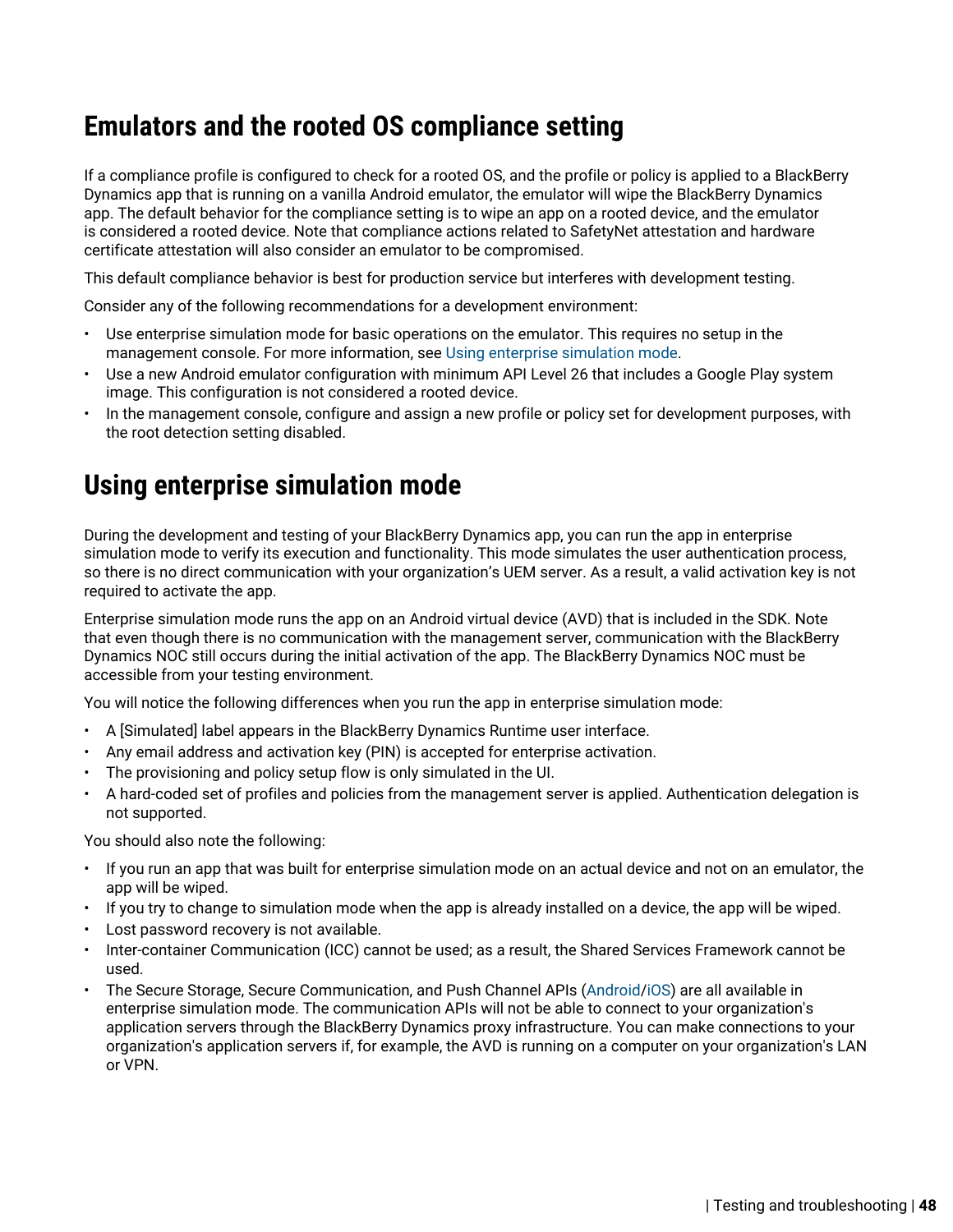### <span id="page-48-0"></span>**Enable enterprise simulation mode**

In the **settings.json** file is located in the ../assets/ folder of the app, change "GDLibraryMode":"GDEnterprise" to "GDLibraryMode":"GDEnterpriseSimulation".

**After you finish:** Revert this change when you are ready to compile your final production build.

## <span id="page-48-1"></span>**Troubleshooting common issues**

| <b>Problem</b>         | <b>Possible solution</b>                                                                                                                                                                                                                                                                                                                                                                                                                                                                                                               |
|------------------------|----------------------------------------------------------------------------------------------------------------------------------------------------------------------------------------------------------------------------------------------------------------------------------------------------------------------------------------------------------------------------------------------------------------------------------------------------------------------------------------------------------------------------------------|
| App crashes            | A crash in the early stages of the app lifecycle is most likely caused<br>by a configuration issue. Review the errors printed in the logs for<br>details.<br>Initialize the BlackBerry Dynamics libraries before calling any<br>$\bullet$<br>other BlackBerry Dynamics API.                                                                                                                                                                                                                                                            |
| App crashes at startup | This can occur if android: max SdkVersion is specified in<br>the uses-permission element in AndroidManifest.xml (for<br>example, <uses-permission <br="" android:maxsdkversion="25">android:name="android.permission.WAKE_LOCK"/&gt;). If a permission is<br/>defined with this syntax and the app is run on a device with an API level<br/>higher than the maxSdkVersion, the app is not granted the permission at<br/>startup and crashes.<br/>Check the runtime merge process to identify and correct this issue.</uses-permission> |
| Provisioning error     | The email address or access key (PIN) has been incorrectly entered,<br>or an old access key has been used. Double-check the credentials<br>and, if necessary, send a new access key from the BlackBerry<br>UEM management console.                                                                                                                                                                                                                                                                                                     |

# <span id="page-48-2"></span>**Logging and diagnostics**

The processing activity of the BlackBerry Dynamics Runtime is logged by the runtime itself. The activity log is written to the BlackBerry Dynamics secure container on the device after deployment. You can configure how your BlackBerry Dynamics apps generate console log information. For more information about console logs controlled by developers and container logs controlled by UEM administrators, see the BlackBerry Dynamics Runtime activity log appendix in the API reference [\(Android/](https://developer.blackberry.com/files/blackberry-dynamics/android/logging.html)[iOS](https://developer.blackberry.com/files/blackberry-dynamics/ios/logging.html)).

If your app uses SDK version 5.0 or later, and the UEM administrator has turned off "Enable detailed logging for BlackBerry Dynamics apps" in the BlackBerry Dynamics profile (UEM), the app does not generate console log information. This provides additional protection against attacks by malicious users. This change has no impact on how container logs are generated.

The "Enable detailed logging for BlackBerry Dynamics apps" setting is off by default.

For BlackBerry Dynamics apps running SDK version 5.0 or later, console logs are generated only if this setting is turned on or if the app is running in enterprise simulation mode.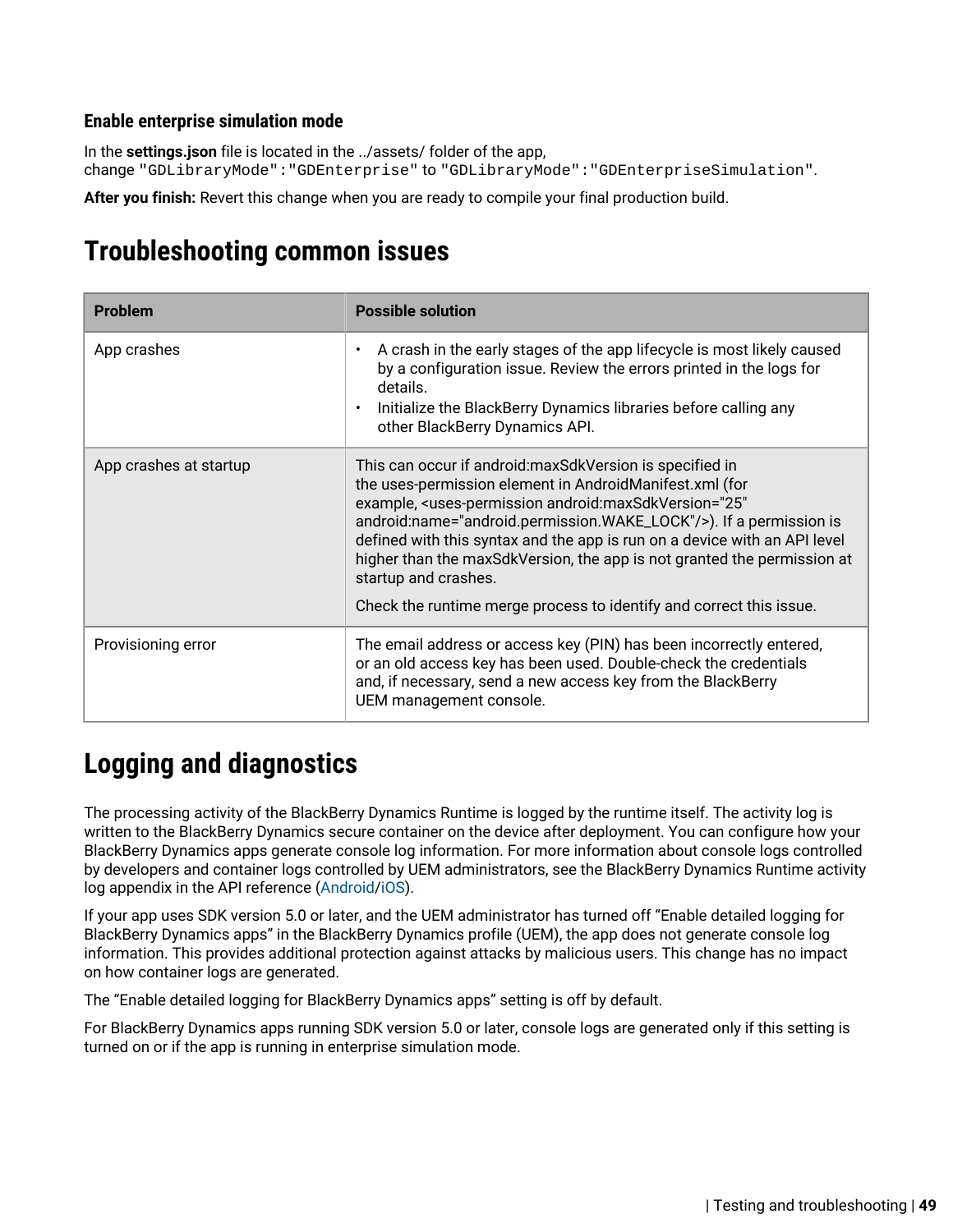### <span id="page-49-0"></span>**Configure logging for the Android Debug Bridge console**

You can configure the message categories that are printed to the Android Debug Bridge (adb) console. You can configure the logging to be detailed or selective. Changes to the console logging configuration will be applied the next time the target is built and run. Changes made to console logging do not affect the container log.

- **1.** Open the app's **assets/settings.json** file.
- **2.** Perform one of the following actions:

| <b>Task</b>                                        | <b>Steps</b>                                                                                                                                                                                                                       |
|----------------------------------------------------|------------------------------------------------------------------------------------------------------------------------------------------------------------------------------------------------------------------------------------|
| Configure detailed logging<br>(print all messages) | Add a GDConsoleLogger array attribute to the settings object or change the<br>existing attribute to a single string element with a value of "GDFilterNone",<br>as shown below:                                                     |
|                                                    | "GDLibraryMode": "GDEnterprise",<br>"GDApplicationID": "com.example.browser",<br>"GDApplicationVersion": "1.0.0.0",<br>"GDConsoleLogger": [ "GDFilterNone" ]                                                                       |
| Configure selective logging                        | Add a GDConsoleLogger array attribute to the settings object or change the<br>existing attribute to add one or more of the logging categories, as shown<br>below:                                                                  |
|                                                    | "GDLibraryMode": "GDEnterprise",<br>"GDApplicationID": "com.example.browser",<br>"GDApplicationVersion": "1.0.0.0",<br>"GDConsoleLogger": [<br>"GDFilterErrors_",<br>"GDFilterWarnings_",<br>"GDFilterInfo",<br>"GDFilterDetailed" |
|                                                    | The log categories marked with an underscore $($ $)$ will be included and the<br>others excluded. For example, in the example above, info and detailed log<br>entries are filtered out and errors and warnings are included.       |

### <span id="page-49-1"></span>**Monitoring app log uploads by device users**

You can use the GDLogManager class [\(Android](https://developer.blackberry.com/files/blackberry-dynamics/android/classcom_1_1good_1_1gd_1_1log_1_1_g_d_log_manager.html)[/iOS\)](https://developer.blackberry.com/files/blackberry-dynamics/ios/interface_g_d_log_manager.html) to monitor app log file uploads that are initiated by your organization's device users. This class does not manage or display information about log uploads that are initiated by the UEM administrator, or by management console profiles or policies.

GDLogManager provides the following information:

- Upload size
- Amount of data uploaded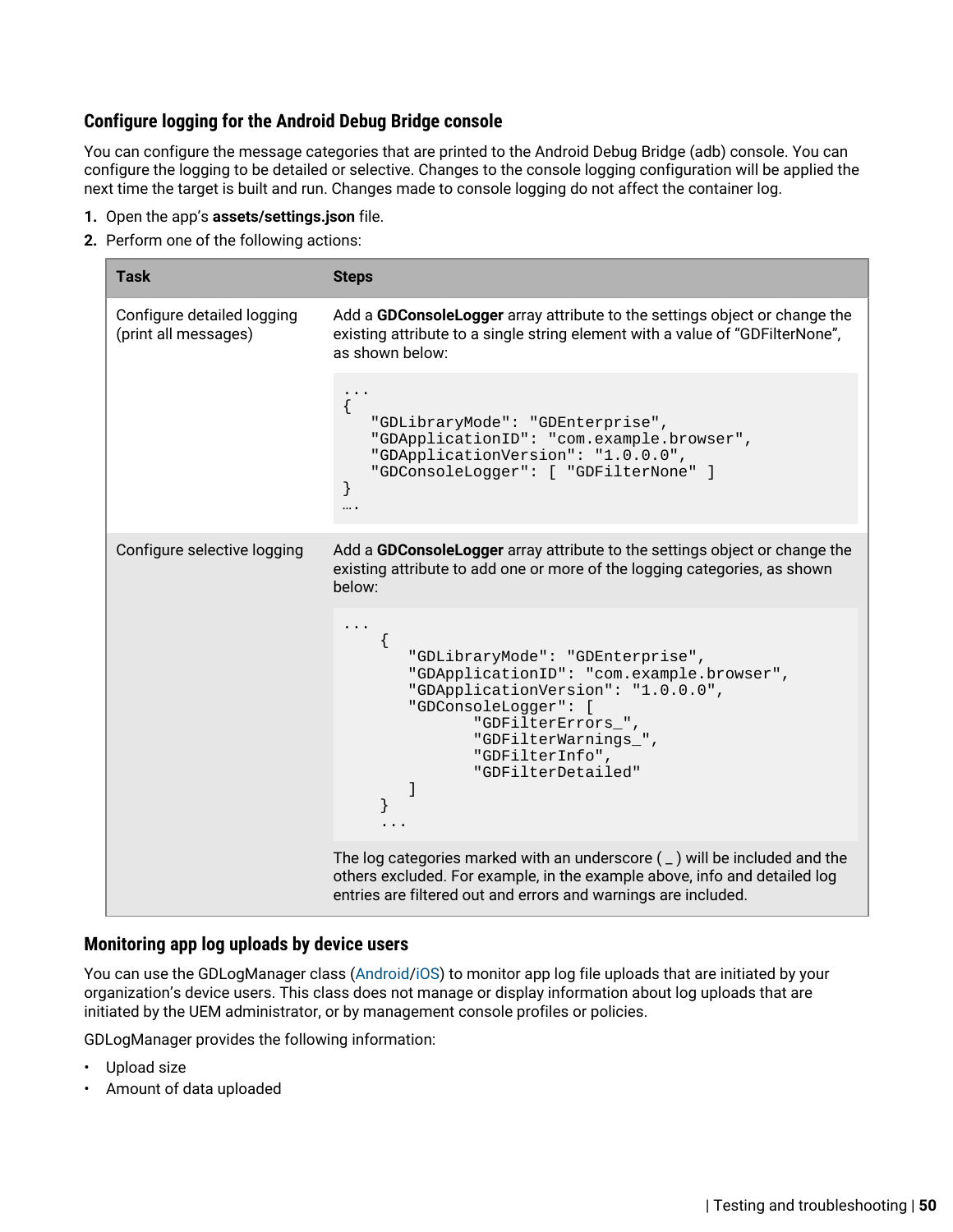- Events that indicate the following states:
	- Upload completed
	- Upload abandoned or canceled
	- Upload suspended
	- Upload resumed after suspension
- Actions for managing a log upload (cancel, suspend, resume)
- Enable detailed logging with detailedLoggingFor ([Android](https://developer.blackberry.com/files/blackberry-dynamics/android/classcom_1_1good_1_1gd_1_1log_1_1_g_d_log_manager.html#a771a122d0e5606b1a1d429423ae5cd42)/[iOS\)](https://developer.blackberry.com/files/blackberry-dynamics/ios/interface_g_d_log_manager.html#a1af99c2bf802b1a62c9b529386638799)

When detailed logging is disabled by the management server profiles or policies, calling any API in the GDLogManager class has no effect. It is a best practice to check this setting using the getApplicationConfig API [\(Android](https://developer.blackberry.com/files/blackberry-dynamics/android/classcom_1_1good_1_1gd_1_1_g_d_android.html#aedeeab3604d3316fee1fda12cda56b8f)[/iOS\)](https://developer.blackberry.com/files/blackberry-dynamics/ios/interface_g_di_o_s.html#adc4112c998ad90c1f7e4fd162424ce1a). If detailed logging is enabled, present the log upload progress UI or any other related UI.

### <span id="page-50-0"></span>**Testing connectivity to application servers and diagnostic functions**

You can use the [GDDiagnostic](https://developer.blackberry.com/files/blackberry-dynamics/android/classcom_1_1good_1_1gd_1_1diagnostic_1_1_g_d_diagnostic.html) class to test connectivity to application servers and other diagnostic functions.

The GreetingsClient sample app that is provided with the SDK demonstrates how to use the GDDiagnostic class.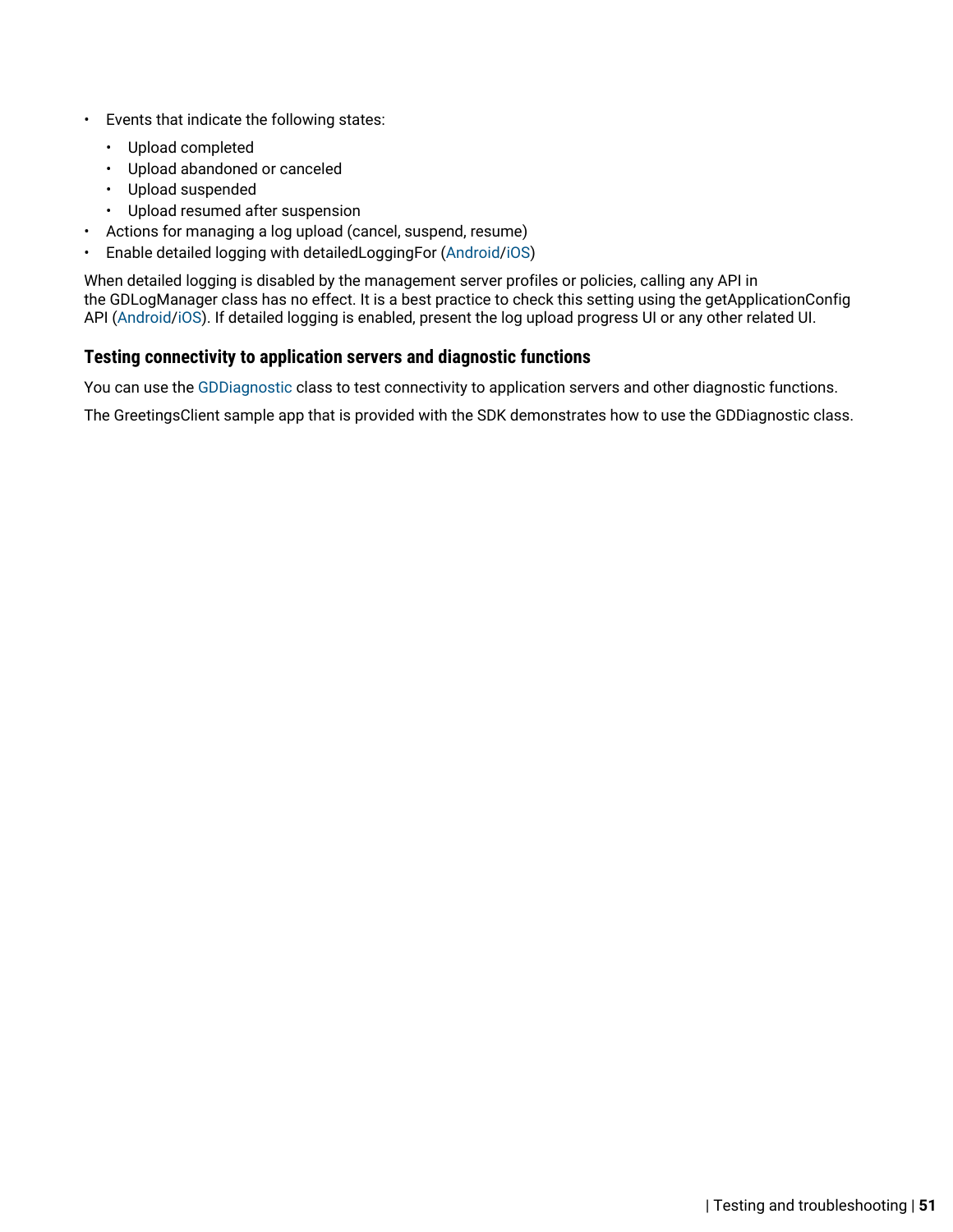# <span id="page-51-0"></span>**Deploying your BlackBerry Dynamics app**

Before you deploy your BlackBerry Dynamics app to your organization's production environment, you should test the app and the deployment process in a BlackBerry UEM environment that is reserved for development testing and evaluation. Coordinate with your organization's administrator to get access to a dedicated test environment.

BlackBerry Dynamics apps are fully supported for BlackBerry UEM. BlackBerry UEM is the recommended enterprise management solution to implement and use going forward, because it provides advanced app and user management features, advanced connectivity and networking options, expanded compliance and integrity checking, and the most recent BlackBerry Web Services REST APIs that your apps can leverage.

See the following resources for more information about distributing and managing your app in a BlackBerry UEM environment:

| <b>Task</b>                                                                           | <b>Resource</b>                                                                                                                                                                                                                                     |
|---------------------------------------------------------------------------------------|-----------------------------------------------------------------------------------------------------------------------------------------------------------------------------------------------------------------------------------------------------|
| Add your app to BlackBerry UEM and distribute it to<br>users                          | See the following topics in the BlackBerry UEM<br>Administration Guide:                                                                                                                                                                             |
|                                                                                       | Apps<br>$\bullet$<br>Add an internal BlackBerry Dynamics app<br>$\bullet$<br>entitlement<br><b>Managing BlackBerry Dynamics apps</b><br>$\bullet$                                                                                                   |
| Configure BlackBerry Dynamics profiles that impact<br>app functionality               | See the following topics in the BlackBerry UEM<br>Administration Guide:                                                                                                                                                                             |
|                                                                                       | <b>Controlling BlackBerry Dynamics on users devices</b><br>$\bullet$<br><b>BlackBerry Dynamics profile settings</b><br>$\bullet$<br><b>BlackBerry Dynamics connectivity profile settings</b><br>$\bullet$<br><b>Assigning profiles</b><br>$\bullet$ |
| Collect activity and compliance violation information<br>for BlackBerry Dynamics apps | See the following topic in the BlackBerry UEM<br>Administration Guide:                                                                                                                                                                              |
|                                                                                       | Activity and compliance violation reports for<br>$\bullet$<br><b>BlackBerry Dynamics apps</b>                                                                                                                                                       |

# <span id="page-51-1"></span>**Configuring library version compliance**

In a compliance profile or compliance policy, an administrator can enable the BlackBerry Dynamics library version verification compliance rule to specify an enforcement action if a BlackBerry Dynamics app is using a version of the BlackBerry Dynamics library that is not permitted. The available enforcement actions are "Do not allow BlackBerry Dynamics apps to run" and "Delete BlackBerry Dynamics app data."

In UEM, by default the BlackBerry Dynamics library version verification compliance rule is not selected and all versions are permitted. An administrator can enable this option and select specific versions to disallow.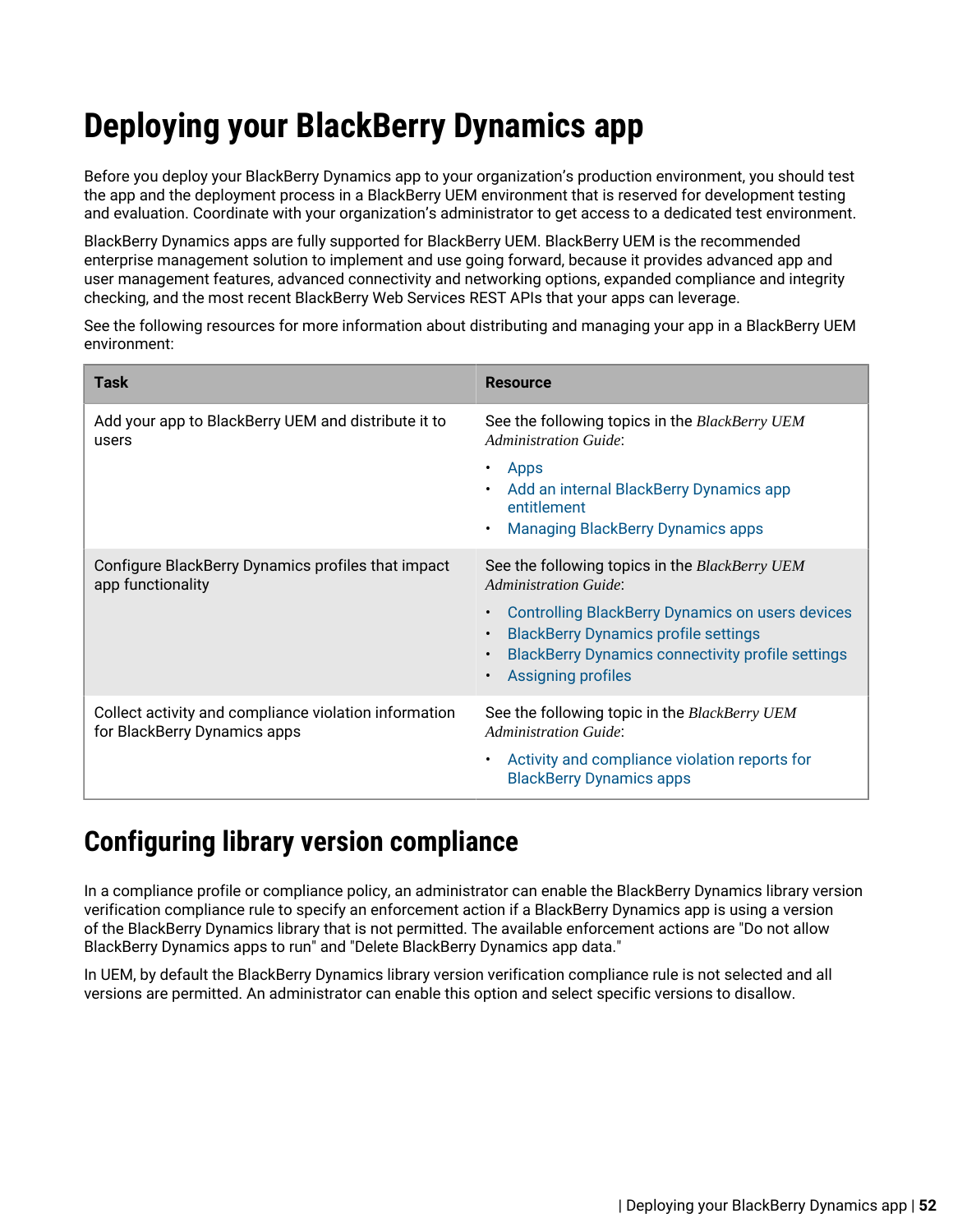# <span id="page-52-0"></span>**Implementing a method to back up app data**

The default method that the Android OS provides for automatically backing up app data is partially compatible with BlackBerry Dynamics, but has limitations for what can be saved. Also, with the default backup you will require an unlock key after any data restore.

You can modify the automatic backup method to be compatible with BlackBerry Dynamics, or you can turn off the automatic backup and implement a different option for backing up app data. For more information about your options and implementation instructions, see the [Android Auto Backup](https://developer.blackberry.com/files/blackberry-dynamics/android/_android_auto_backup.html) appendix in the BlackBerry Dynamics SDK for Android API Reference.

# <span id="page-52-1"></span>**Using an obfuscation tool in your build and release process**

After your app is fully tested and ready to deploy, it is recommended that you use an obfuscation tool as part of your formal build and release process. It is a best practice to use ProGuard because it is the default obfuscation tool for Android.

For more information about the code obfuscation configuration and sample code that you can use, see the [Build-](https://developer.blackberry.com/files/blackberry-dynamics/android/_build_time_configuration.html)[Time Configuration](https://developer.blackberry.com/files/blackberry-dynamics/android/_build_time_configuration.html) appendix in the BlackBerry Dynamics SDK for Android API Reference.

The BlackBerry Dynamics SDK uses Platform APIs, some of which rely on an API level later than the current [minimum supported API level](#page-12-1). A target SDK below the latest API level might throw warnings. The BlackBerry Dynamics SDK ensures that the appropriate runtime checks are made before it attempts to use an API. You can ignore warnings about APIs that aren't found in BlackBerry Dynamics SDK classes with -dontwarn com.good.gd.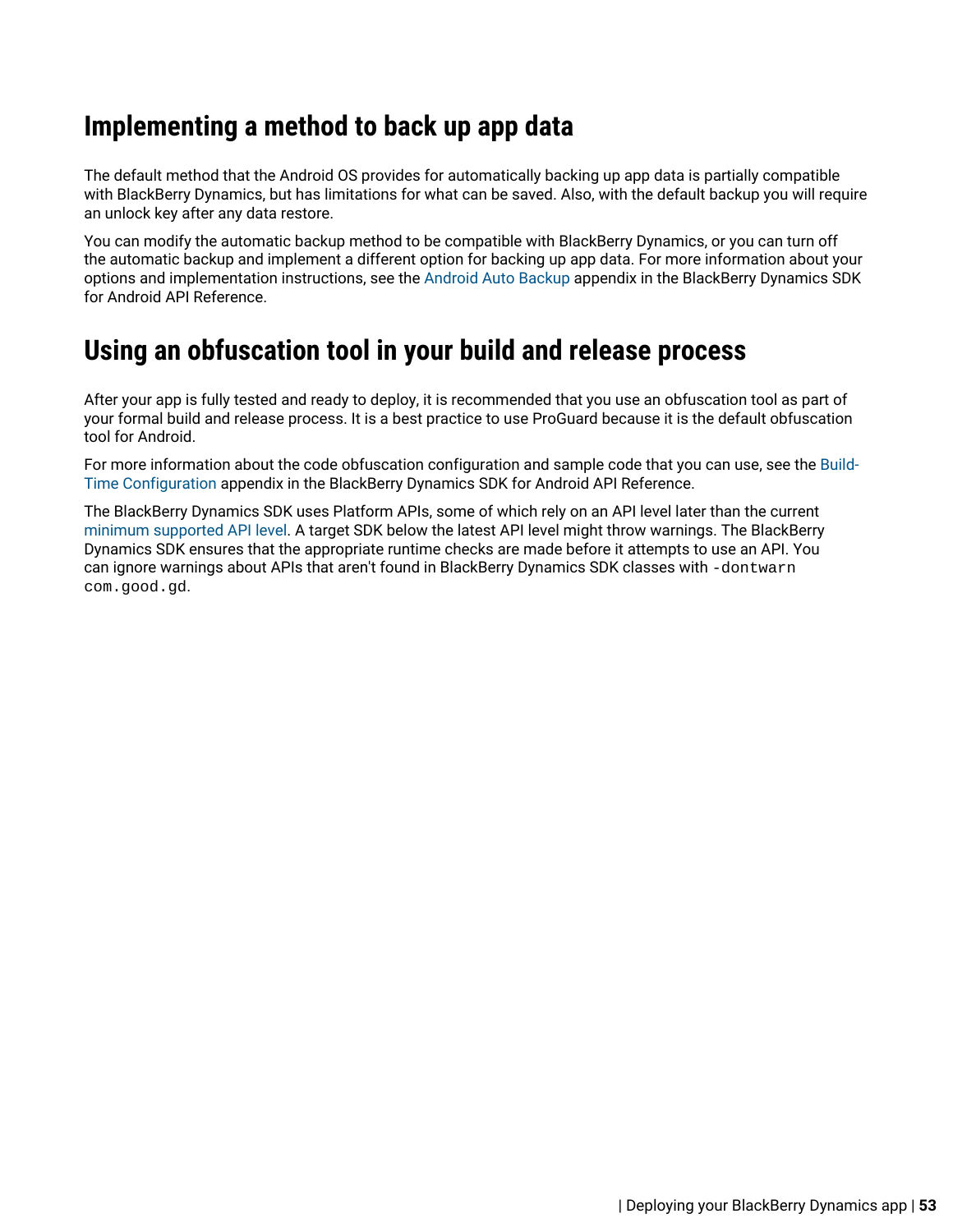# <span id="page-53-0"></span>**Deploying certificates to BlackBerry Dynamics apps**

You can use any of the following options to deploy certificates to BlackBerry Dynamics apps. Each method requires configuration in the management console. Coordinate with your organization's administrator to select and configure the desired option.

| <b>Option</b>                          | For more information                                                                                                   |
|----------------------------------------|------------------------------------------------------------------------------------------------------------------------|
| Personal Information Exchange<br>files | See Using Personal Information Exchange files in this section.                                                         |
| CA certificate profile                 | See Sending CA certificates to devices and apps in the UEM<br>Administration Guide.                                    |
| User credential profile                | See Sending client certificates to devices and apps using user credential<br>profiles in the UEM Administration Guide. |
| SCEP profile                           | See Sending client certificates to devices and apps using SCEP in the<br><b>UEM</b> Administration Guide.              |
| Shared certificate profile             | See Sending the same client certificate to multiple devices in the UEM<br>Administration Guide.                        |

After certificates are distributed to a user's device, those certificates are shared and used by all of the BlackBerry Dynamics apps on the device. No additional programming is required by the app developer to support client certificates.

The management server and BlackBerry Dynamics apps also support the use of Kerberos for service authentication. For more information, see [Using Kerberos](#page-55-0) in this section.

The SDK also provides a Crypto C language programming interface that allows an app to retrieve public key certificates that are stored in the BlackBerry Dynamics credentials store and use those certificates for signing and verification of messages and documents such as PDFs. Note that BlackBerry Infrastructure certificates cannot be retrieved from the store and that the private key will remain inaccessible. For more information, see the Crypto C Programming Interface appendix ([Android](https://developer.blackberry.com/files/blackberry-dynamics/android/crypto.html)/[iOS\)](https://developer.blackberry.com/files/blackberry-dynamics/ios/crypto.html) in the API reference.

# <span id="page-53-1"></span>**Using Personal Information Exchange files**

An organization can deploy corporate services that require two-way SSL/TLS authentication for users. A user is issued a password-protected Personal Information Exchange file (PKCS12 format, .p12 or .pfx) containing an SSL/TLS client certificate and a private key. This file can be provided to BlackBerry Dynamics apps to grant access to secure corporate services.

The BlackBerry Dynamics SDK supports the use of Personal Information Exchange files to authenticate BlackBerry Dynamics apps and to access secure services. All of the required operations to support client certificates are carried out by the BlackBerry Dynamics Runtime, with no additional programming required. The app can use client certificates if:

- The app uses the BlackBerry Dynamics Secure Communication Networking APIs.
- The device user's UEM account is [configured to support certificates](#page-54-0).
- The certificates satisfy the [certificate requirements](#page-54-1).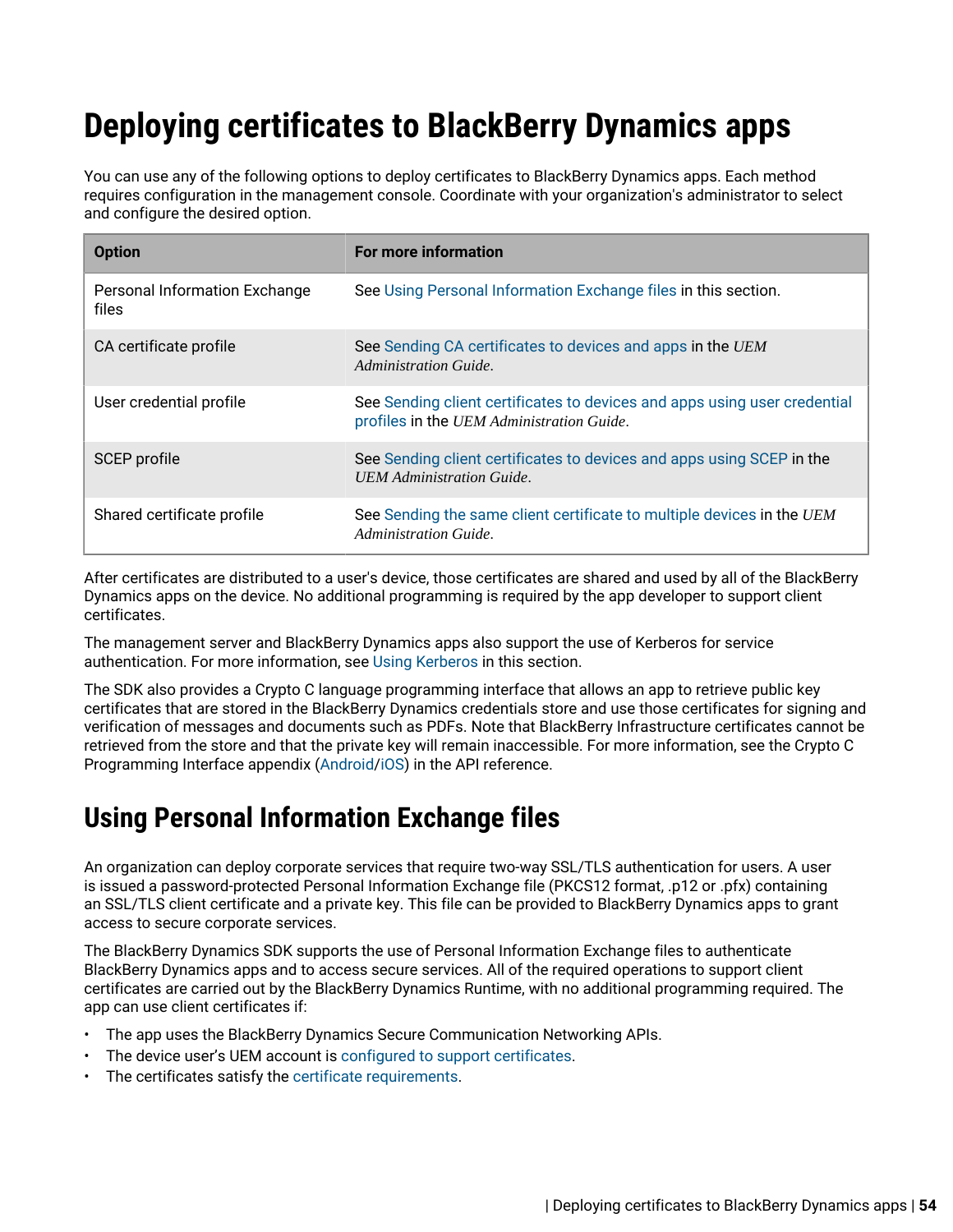After a user activates a BlackBerry Dynamics app, the app receives the Personal Information Exchange files. For each file, the user is prompted to provide the issued password so that the files and identification material can be installed. When this process is complete, the app can access the server resources that require two-way SSL/TLS authentication.

If more than one Personal Information Exchange file is required per user, the BlackBerry Dynamics Runtime selects the appropriate certificate using the following criteria:

- **1.** Only client certificates that are suitable for SSL/TLS client authentication are eligible to send to the server. Certificates must have no Key Usage or Extended Key Usage, or Key Usage that contains "Digital Signature" or "Key Agreement", or Extended Key Usage that contains "TLS Web Client Authentication". Key Usages and Extended Key Usages must not contradict allowances for SSL/TLS client authentication.
- **2.** If the server advertises the client certificate authority in the SSL/TLS handshake, only client certificates that have been issued by that authority are considered.
- **3.** Expired certificates and certificates that are not yet valid cannot be selected.
- **4.** If more than one certificate satisfies the above criteria, the BlackBerry Dynamics Runtime selects the most recently issued certificate.

### <span id="page-54-0"></span>**Configuring support for client certificates**

Certificate support is configured in the management console by the administrator. Contact your organization's administrator to configure certificate support for BlackBerry Dynamics apps.

For more information about configuring certificate support in BlackBerry UEM, see the following:

- [Manage settings for a BlackBerry Dynamics app](https://docs.blackberry.com/en/endpoint-management/blackberry-uem/current/administration/blackberry-dynamics/vvq1471962941016) in the *UEM Administration Guide*
- [Sending certificates to devices using profiles](https://docs.blackberry.com/en/endpoint-management/blackberry-uem/current/administration/pki-certificates/amo1418143666469) in the *UEM Administration Guide*
- [Connect BlackBerry UEM to a BlackBerry Dynamics PKI Connector](https://docs.blackberry.com/en/endpoint-management/blackberry-uem/current/administration/pki-certificates/pki-software/blackberry-dynamics-pki-connector) in the *UEM Administration Guide*

### <span id="page-54-1"></span>**Certificate requirements**

- Client certificates must be in PKCS12 format, with the Certificate Authority (CA), public key, and private key in the same file.
- The PKCS12 file must have a .p12 or .pfx extension
- The PKCS12 file must be password-protected
- The source of the certificate can be your own internal CA, a well-known public CA, or an online tool such as OpenSSL or the Java keytool. You can use the following keytool example to generate a certificate, substituting your own values as required:

```
keytool -genkeypair -alias good123 -keystore good123.pfx -storepass good123 -
validity 365 -keyalg RSA -keysize 2048 -storetype pkcs12
```
• If the organization's security policy uses FIPS standards, Personal Information Exchange files must be encrypted with FIPS-strength ciphers. If Personal Information Exchange files use a weak cipher, which is common for third-party applications when exporting identity material, you can use a tool like OpenSSL to reencrypt the files with a FIPS-strength cipher. See the following example:

```
openssl pkcs12 -in weak.p12 -nodes -out decrypted.pem
         <enter password>
         openssl pkcs12 -export -in decrypted.pem -keypbe AES-128-CBC -certpbe 
  AES-128-CBC -out strong.p12
        <enter password>
            rm decrypted.pem
```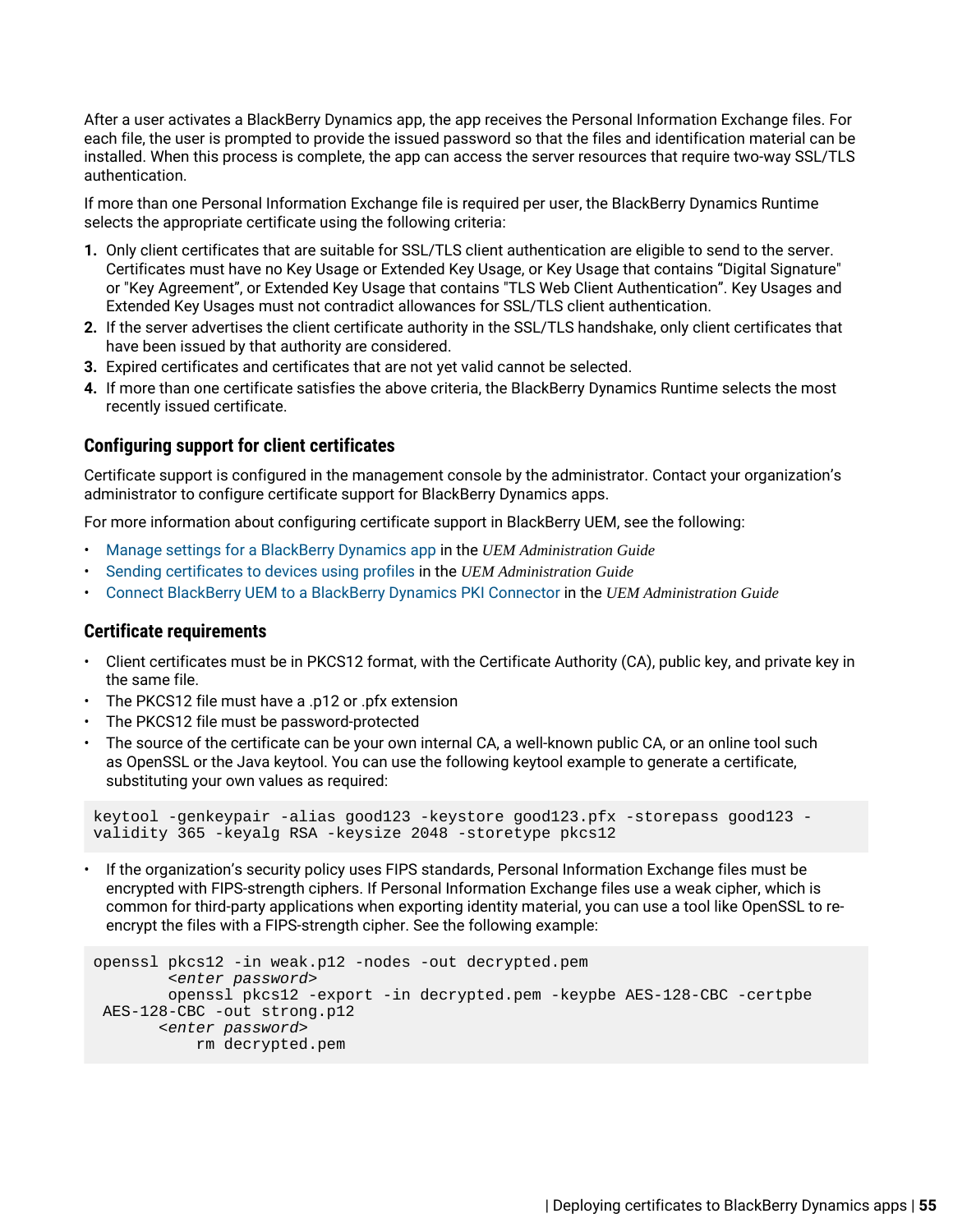# <span id="page-55-0"></span>**Using Kerberos**

BlackBerry Dynamics apps support both Kerberos PKINIT with PKI certificates and Kerberos Constrained Delegation. Kerberos PKINIT and Kerberos Constrained Delegation are distinct implementations of Kerberos. You can support one or the other for BlackBerry Dynamics apps, but not both.

With Kerberos PKINIT, authentication occurs directly between the BlackBerry Dynamics app and the Windows Key Distribution Center (KDC). User authentication is based on certificates that are issued by Microsoft Active Directory Certificate Services. No additional programming is required by the app developer to use Kerberos PKINIT.

With Kerberos Constrained Delegation, authentication is based on a trust relationship between the management server (BlackBerry UEM and a KDC. The management server communicates with the service on behalf of the app.

For more information about how to configure the desired Kerberos implementation in UEM, including requirements and prerequisites, see [Configuring Kerberos for BlackBerry Dynamics apps](https://docs.blackberry.com/en/endpoint-management/blackberry-uem/current/installation-configuration/configuration/ski1473699481442/Kerberos-Constrained-Delegation) in the *UEM Administration Guide*.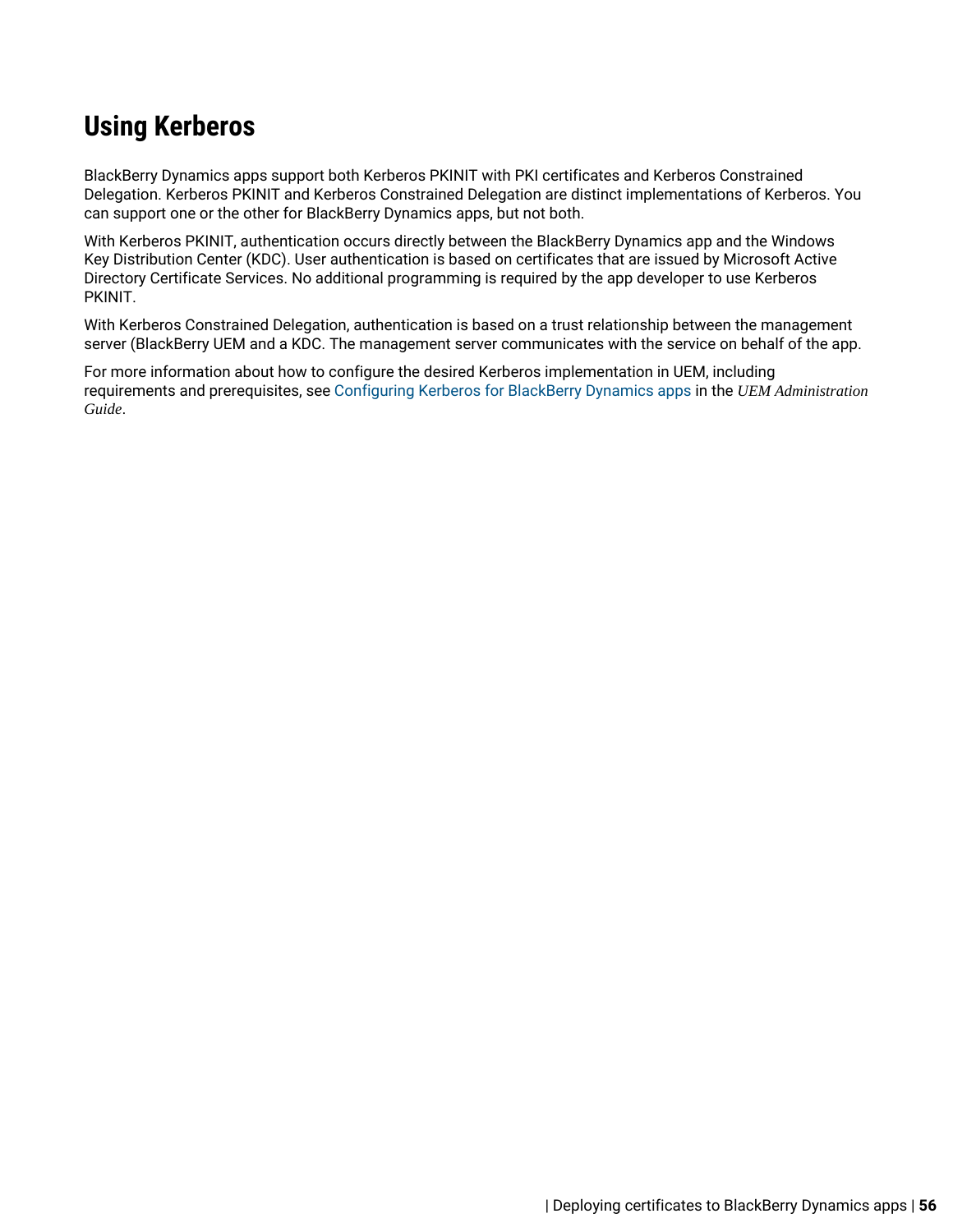# <span id="page-56-0"></span>**Legal notice**

©2022 BlackBerry Limited. Trademarks, including but not limited to BLACKBERRY, BBM, BES, EMBLEM Design, ATHOC, CYLANCE and SECUSMART are the trademarks or registered trademarks of BlackBerry Limited, its subsidiaries and/or affiliates, used under license, and the exclusive rights to such trademarks are expressly reserved. All other trademarks are the property of their respective owners.

This documentation including all documentation incorporated by reference herein such as documentation provided or made available on the BlackBerry website provided or made accessible "AS IS" and "AS AVAILABLE" and without condition, endorsement, guarantee, representation, or warranty of any kind by BlackBerry Limited and its affiliated companies ("BlackBerry") and BlackBerry assumes no responsibility for any typographical, technical, or other inaccuracies, errors, or omissions in this documentation. In order to protect BlackBerry proprietary and confidential information and/or trade secrets, this documentation may describe some aspects of BlackBerry technology in generalized terms. BlackBerry reserves the right to periodically change information that is contained in this documentation; however, BlackBerry makes no commitment to provide any such changes, updates, enhancements, or other additions to this documentation to you in a timely manner or at all.

This documentation might contain references to third-party sources of information, hardware or software, products or services including components and content such as content protected by copyright and/or thirdparty websites (collectively the "Third Party Products and Services"). BlackBerry does not control, and is not responsible for, any Third Party Products and Services including, without limitation the content, accuracy, copyright compliance, compatibility, performance, trustworthiness, legality, decency, links, or any other aspect of Third Party Products and Services. The inclusion of a reference to Third Party Products and Services in this documentation does not imply endorsement by BlackBerry of the Third Party Products and Services or the third party in any way.

EXCEPT TO THE EXTENT SPECIFICALLY PROHIBITED BY APPLICABLE LAW IN YOUR JURISDICTION, ALL CONDITIONS, ENDORSEMENTS, GUARANTEES, REPRESENTATIONS, OR WARRANTIES OF ANY KIND, EXPRESS OR IMPLIED, INCLUDING WITHOUT LIMITATION, ANY CONDITIONS, ENDORSEMENTS, GUARANTEES, REPRESENTATIONS OR WARRANTIES OF DURABILITY, FITNESS FOR A PARTICULAR PURPOSE OR USE, MERCHANTABILITY, MERCHANTABLE QUALITY, NON-INFRINGEMENT, SATISFACTORY QUALITY, OR TITLE, OR ARISING FROM A STATUTE OR CUSTOM OR A COURSE OF DEALING OR USAGE OF TRADE, OR RELATED TO THE DOCUMENTATION OR ITS USE, OR PERFORMANCE OR NON-PERFORMANCE OF ANY SOFTWARE, HARDWARE, SERVICE, OR ANY THIRD PARTY PRODUCTS AND SERVICES REFERENCED HEREIN, ARE HEREBY EXCLUDED. YOU MAY ALSO HAVE OTHER RIGHTS THAT VARY BY STATE OR PROVINCE. SOME JURISDICTIONS MAY NOT ALLOW THE EXCLUSION OR LIMITATION OF IMPLIED WARRANTIES AND CONDITIONS. TO THE EXTENT PERMITTED BY LAW, ANY IMPLIED WARRANTIES OR CONDITIONS RELATING TO THE DOCUMENTATION TO THE EXTENT THEY CANNOT BE EXCLUDED AS SET OUT ABOVE, BUT CAN BE LIMITED, ARE HEREBY LIMITED TO NINETY (90) DAYS FROM THE DATE YOU FIRST ACQUIRED THE DOCUMENTATION OR THE ITEM THAT IS THE SUBJECT OF THE CLAIM.

TO THE MAXIMUM EXTENT PERMITTED BY APPLICABLE LAW IN YOUR JURISDICTION, IN NO EVENT SHALL BLACKBERRY BE LIABLE FOR ANY TYPE OF DAMAGES RELATED TO THIS DOCUMENTATION OR ITS USE, OR PERFORMANCE OR NON-PERFORMANCE OF ANY SOFTWARE, HARDWARE, SERVICE, OR ANY THIRD PARTY PRODUCTS AND SERVICES REFERENCED HEREIN INCLUDING WITHOUT LIMITATION ANY OF THE FOLLOWING DAMAGES: DIRECT, CONSEQUENTIAL, EXEMPLARY, INCIDENTAL, INDIRECT, SPECIAL, PUNITIVE, OR AGGRAVATED DAMAGES, DAMAGES FOR LOSS OF PROFITS OR REVENUES, FAILURE TO REALIZE ANY EXPECTED SAVINGS, BUSINESS INTERRUPTION, LOSS OF BUSINESS INFORMATION, LOSS OF BUSINESS OPPORTUNITY, OR CORRUPTION OR LOSS OF DATA, FAILURES TO TRANSMIT OR RECEIVE ANY DATA, PROBLEMS ASSOCIATED WITH ANY APPLICATIONS USED IN CONJUNCTION WITH BLACKBERRY PRODUCTS OR SERVICES, DOWNTIME COSTS, LOSS OF THE USE OF BLACKBERRY PRODUCTS OR SERVICES OR ANY PORTION THEREOF OR OF ANY AIRTIME SERVICES, COST OF SUBSTITUTE GOODS, COSTS OF COVER, FACILITIES OR SERVICES, COST OF CAPITAL, OR OTHER SIMILAR PECUNIARY LOSSES, WHETHER OR NOT SUCH DAMAGES